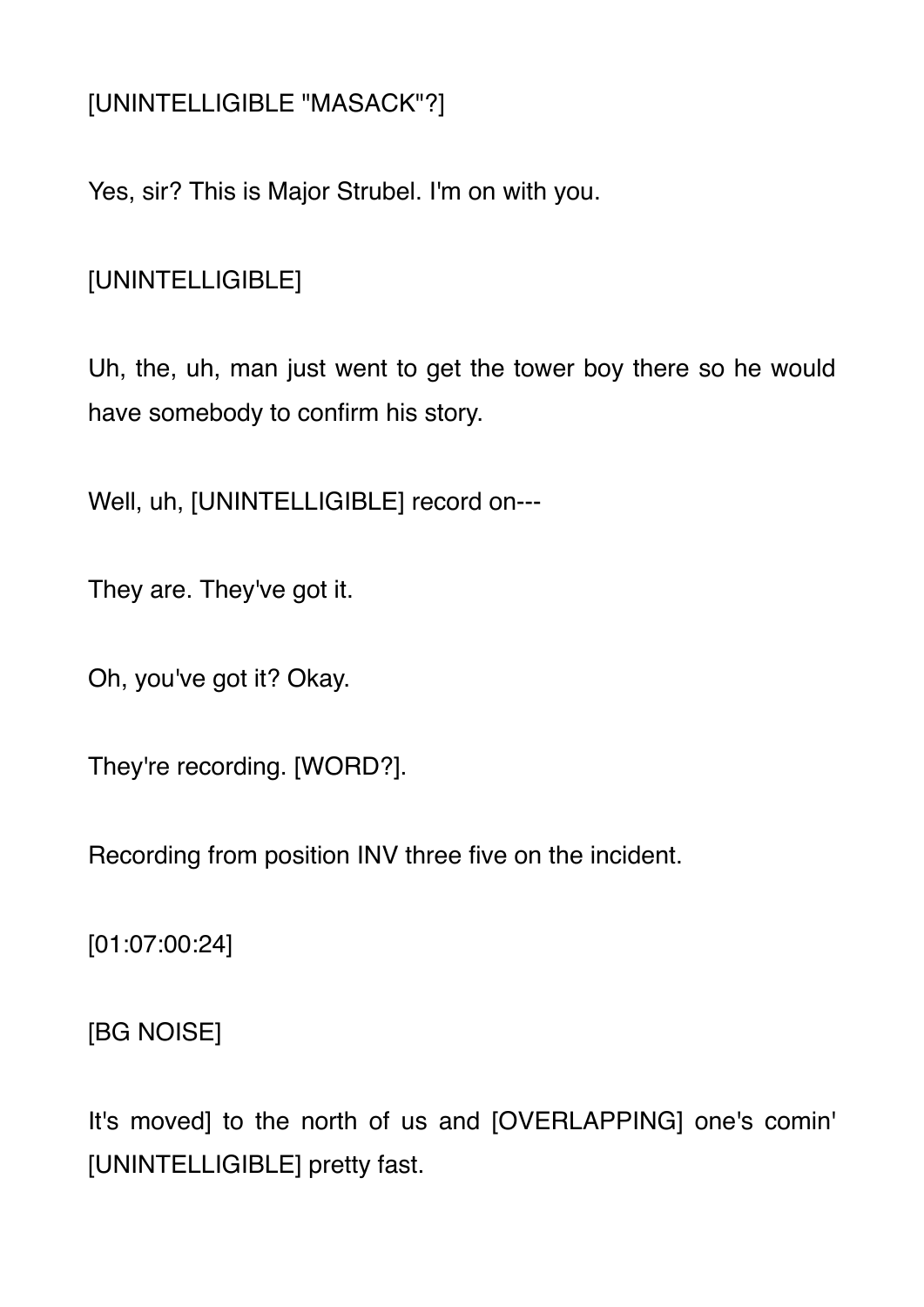[OVERLAPPING] [UNINTELLIGIBLE]

[OVERLAPPING] And are he's comin' from north to south?

[OVERLAPPING] North to south?

Right.

North to south at this time from Edwards?

SIGHTINGS/ SEGMENT AF-1471 4

Right. He's blinking red [OVERLAPPING] and [OVERLAPPING] which--

I have another red light and, uh, green light combination in sight moving very rapidly over the field at this time. I--I'm gonna check on my RAPCON to see if they have any movement in that area.

Okay.

[TELEPHONE RINGING] .

VSS, uh.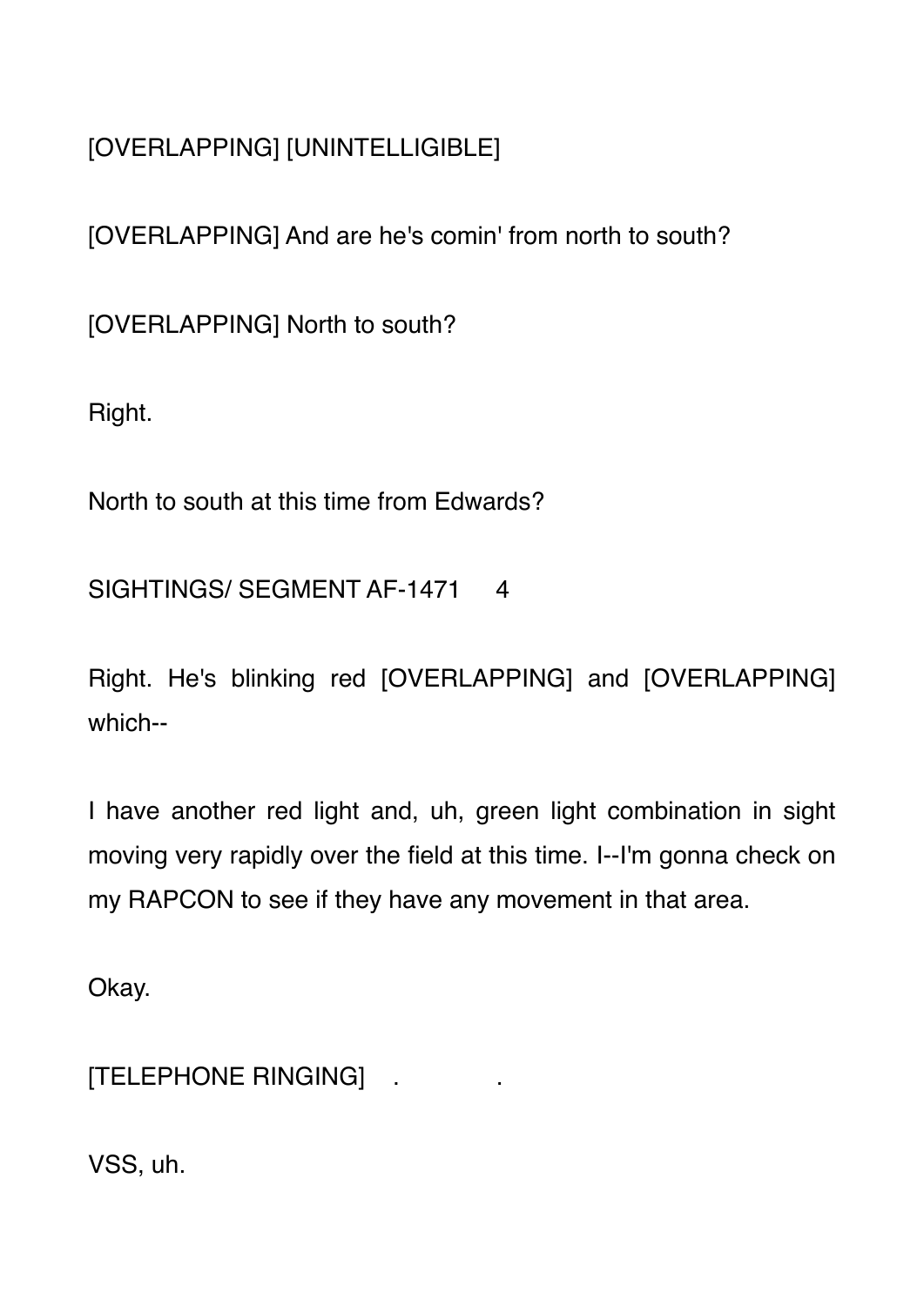Yes. Uh, LAADS, here. Say, do you all have any, uh, reports of unknown...mmm...flying objects over there?

No, we haven't.

Okay. Was wonderin'. We supposedly are having quite an invasion over here. [LAUGHS]

[LAUGHS] What area? In our area?

Uh, no. It's over around, uh, Victorville and Edwards. Uh, I was wondering if any of your, uh, sites or any of your bunches over there have called anything in.

No. Uh uh.

Okay. Fine. Thank you much.

Right.

[01:08:04:16]

Right.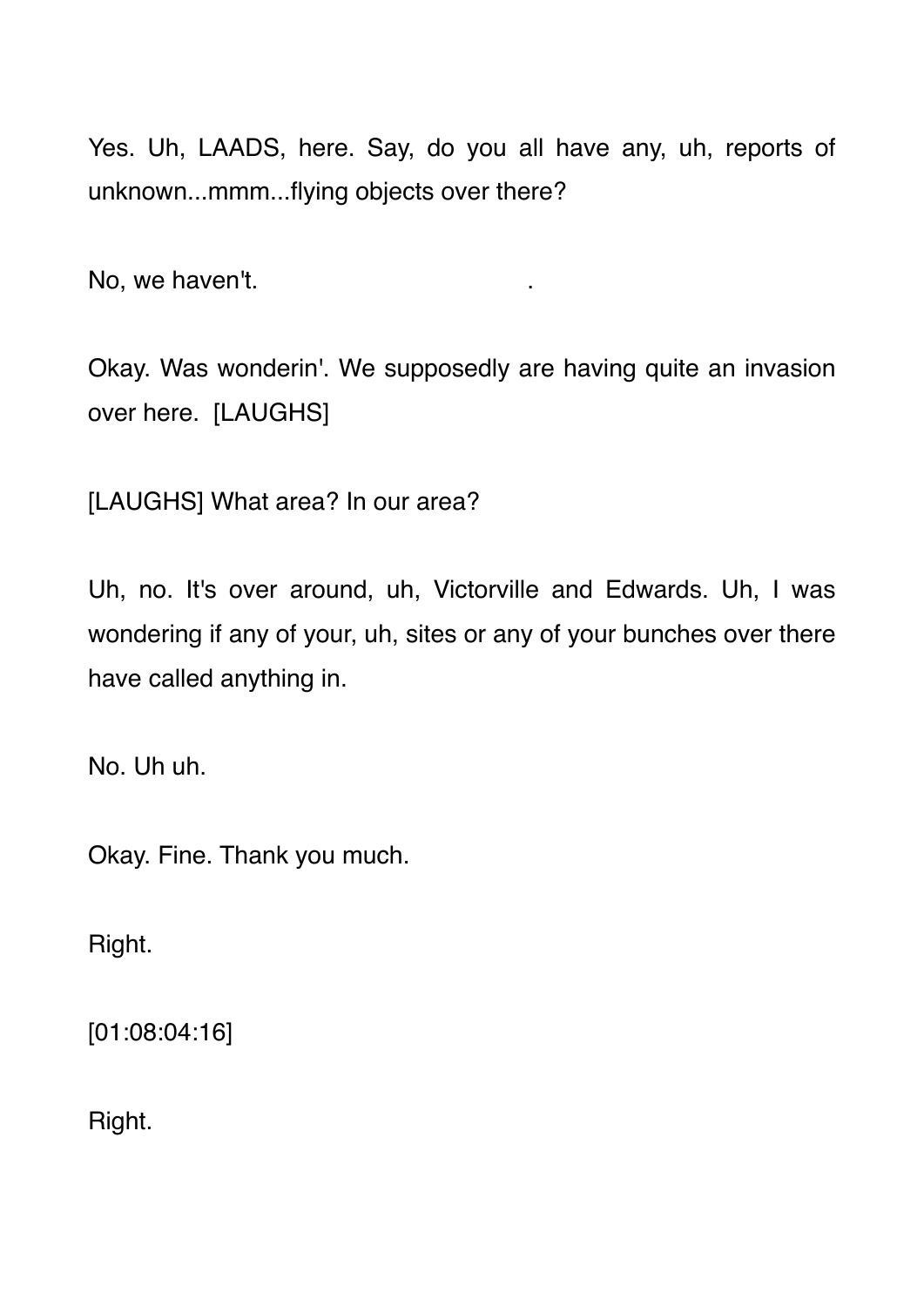Got four of 'em in that "V"?

Yes, sir.

Uh, three on the bottom side and two others.

Yes, sir. Counting that, craft-- So there's four all together.

Right.

There's two in a line and there's three in a line.

Yeah.

The three in line, uh, would run westward.

[OVERLAPPING] Uh huh.

And the other one would run up and parallel with the bright one.

[OVERLAPPING] [UNINTELLIGIBLE] Yeah. Right.

Is that what you're seeing?

Yeah. That's the one I saw.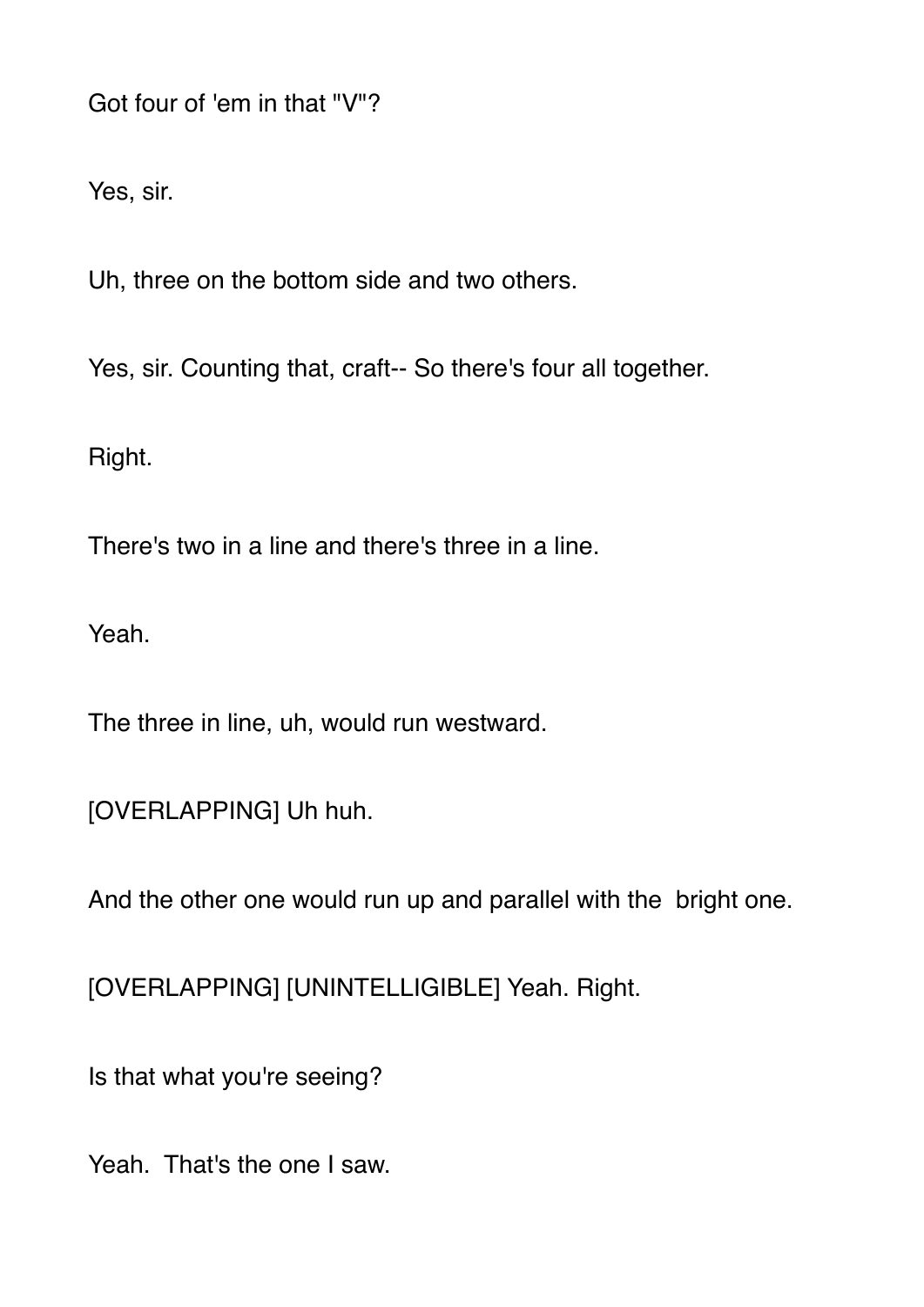Okay.

Would you do us a favor?

[OVERLAPPING] We're looking for about seven UFOs.

[OVERLAPPING] Well, maybe [UNINTELLIGIBLE].

[OVERLAPPING] Uh, [UNINTELLIGIBLE] uh, Ontario International.

Uh, would you

[UNINTELLIGIBLE]

[OVERLAPPING] North of Ontario [WORD?].

We're not positive. Uh, this is coming from Edwards and George.

[OVERLAPPING] [UNINTELLIGIBLE] here. Look, uh--

Did he come from the northeast?

Yes. No. He came from the.... Yes. Uh, northeast.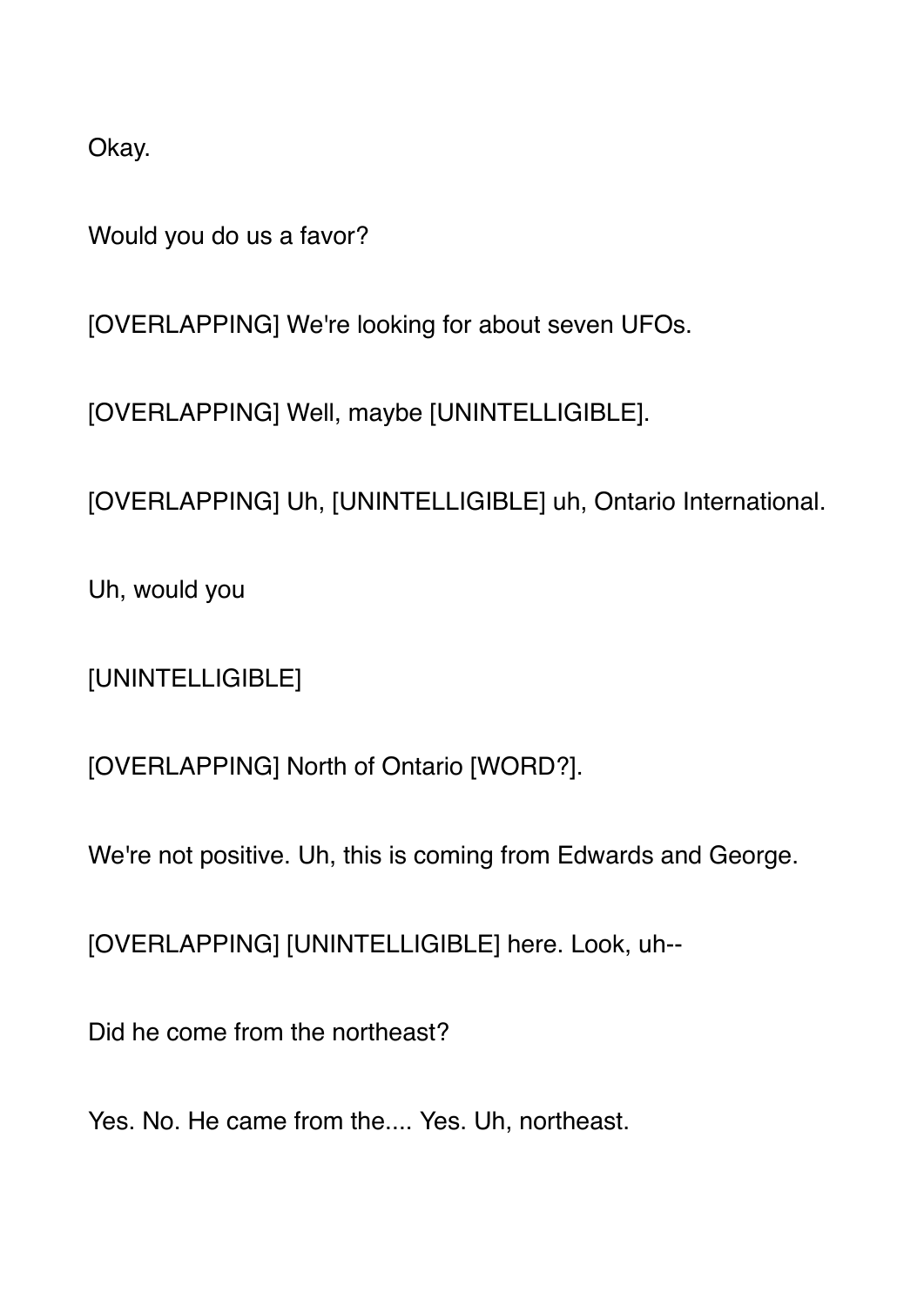[01:08:56:14]

### [UNINTELLIGIBLE]

#### SIGHTINGS/ SEGMENT AF-1471 6

Or about seven of 'em. [WORD?] we had white, green, flashing lights and we had them sighted visually.

Oh.

And they're climbing now. And, uh, we wondered if you're painting them-- We're trying to get a cross section here.

[UNINTELLIGIBLE]. Also the two towers, George tower. Also, uh, uh, uh, Edwards tower.

Huh?

Oh, uh, describe it for me.

[OVERLAPPING] Sure.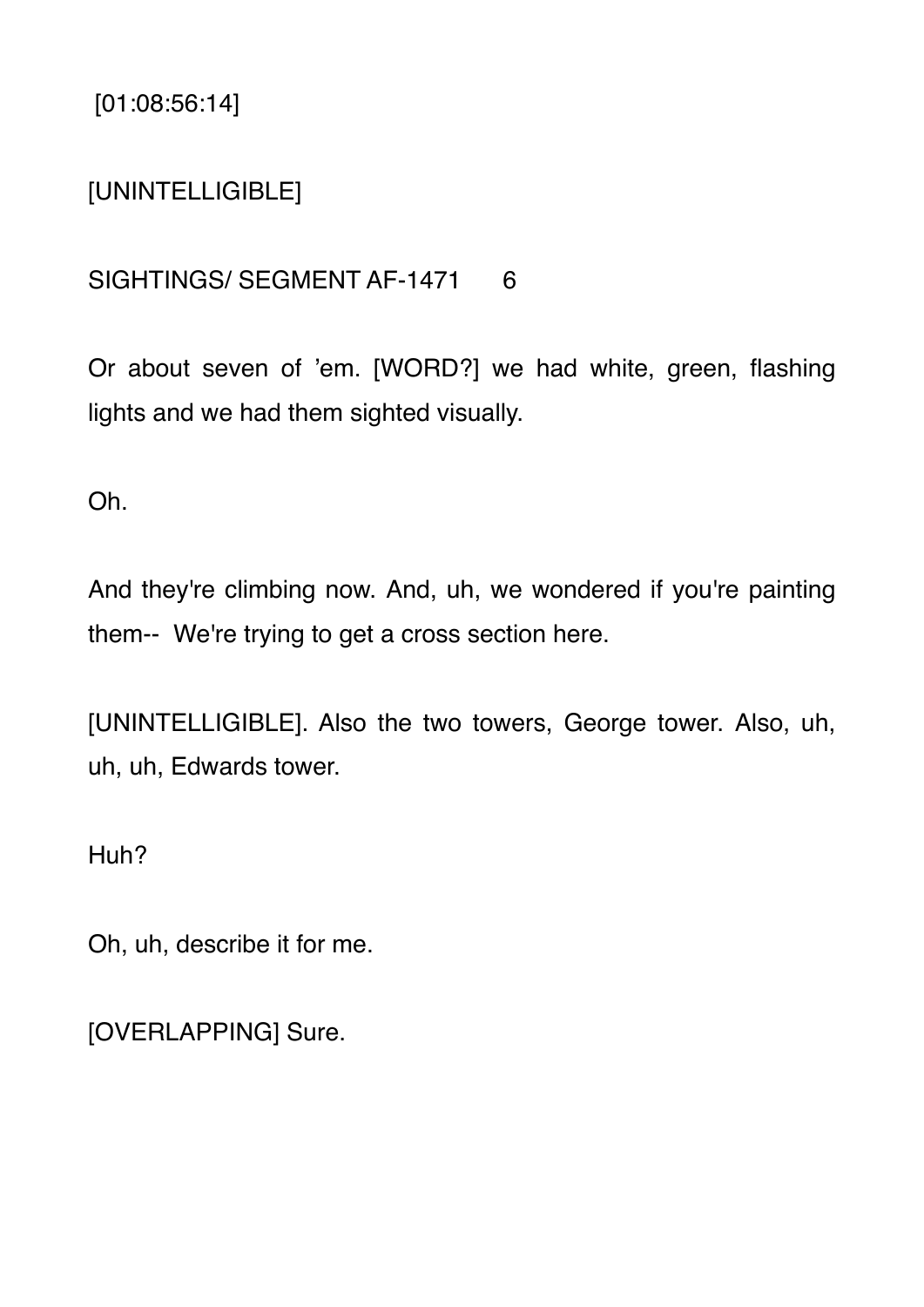[B.G. VOICES] [OVERLAPPING] Okay, uh, as near as, uh-- I watched it through, looked at it through the glasses and it, at first appearance it just looked just like a star.

Yeah.

And then it started-- It was white, uh, white and green. It keeps flashing white and green and on, uh-- It appears, what appears might be the bottom it, it-- At first appearance it, it looked just like a star.

Yeah.

I mean, they're not-- Uh, it's not intermittent flashing. It's, uh-- Appears to be slate.

I see. In other words it, uh, like it fades in and out, huh? [OVERLAPPING] And in a different flash.

[OVERLAPPING] Flashes red, yeah.

It's a definite flashing.

Uh, it's similar to what aircraft anti-collision lights would do.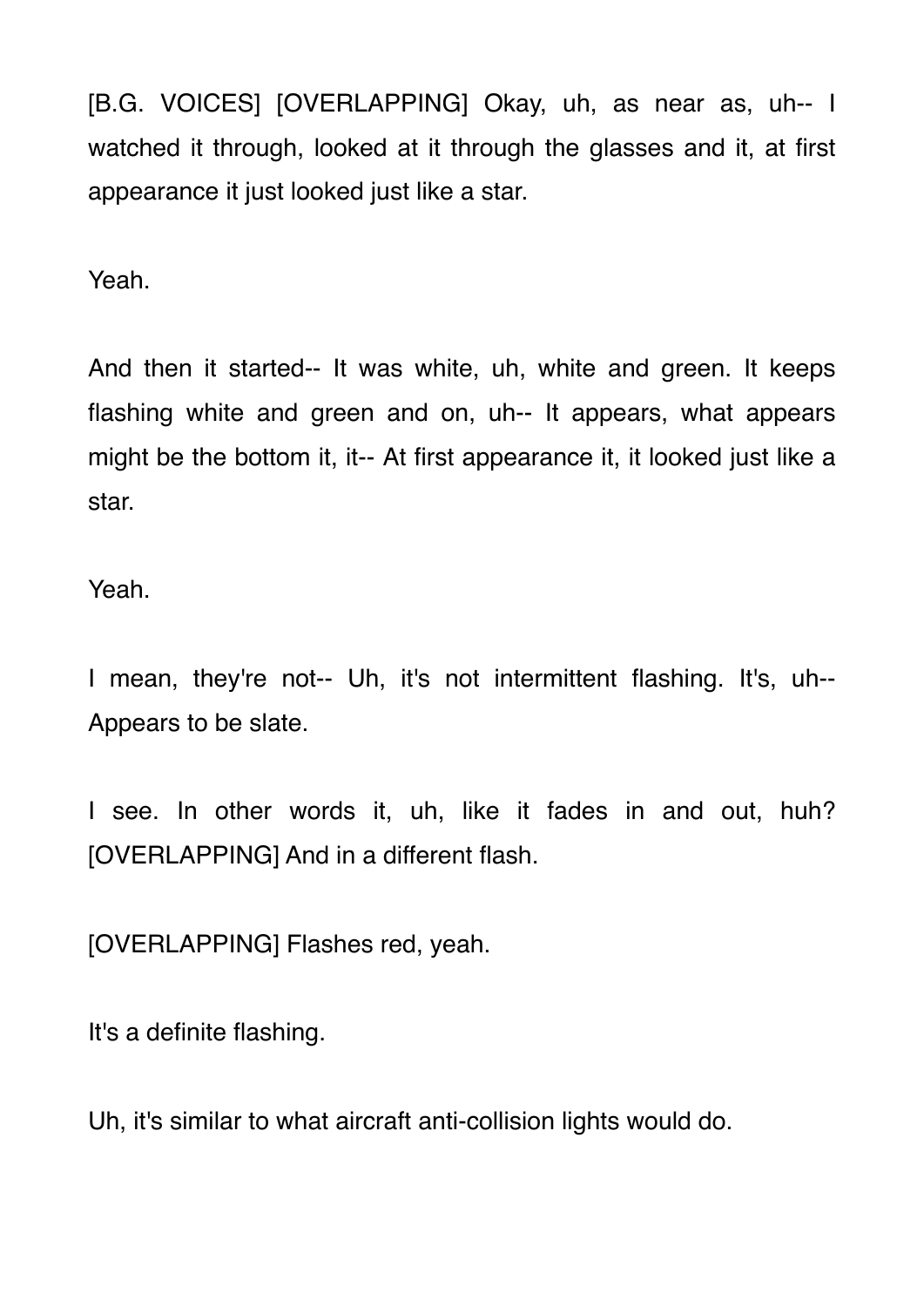$[01:09:59:23]$  .

# Oh. [OVERLAPPING] I see. [SIMULTANEOUS -UNINTELLIGIBLE] [OVERLAPPING] [SIMULTANEOUS-- UNINTELLIGIBLE]

[OVERLAPPING] It, uh, it definitely isn't moving [UNINTELLIGIBLE] or constant enough to be an aircraft.

Uh huh.

## SIGHTINGS/ SEGMENT AF-1471 7

And [UNINTELLIGIBLE] around here or else it would dig up something.

And it, it, it's definitely, uh, changing in color from white to red or white to green and, uh, red. Ee-- uh, the red flash is strong enough [OVERLAPPING] it would block out, uh, the rest of it for the naked eye,

## [OVERLAPPING] [UNINTELLIGIBLE]

So it appears to be white, from white green to red.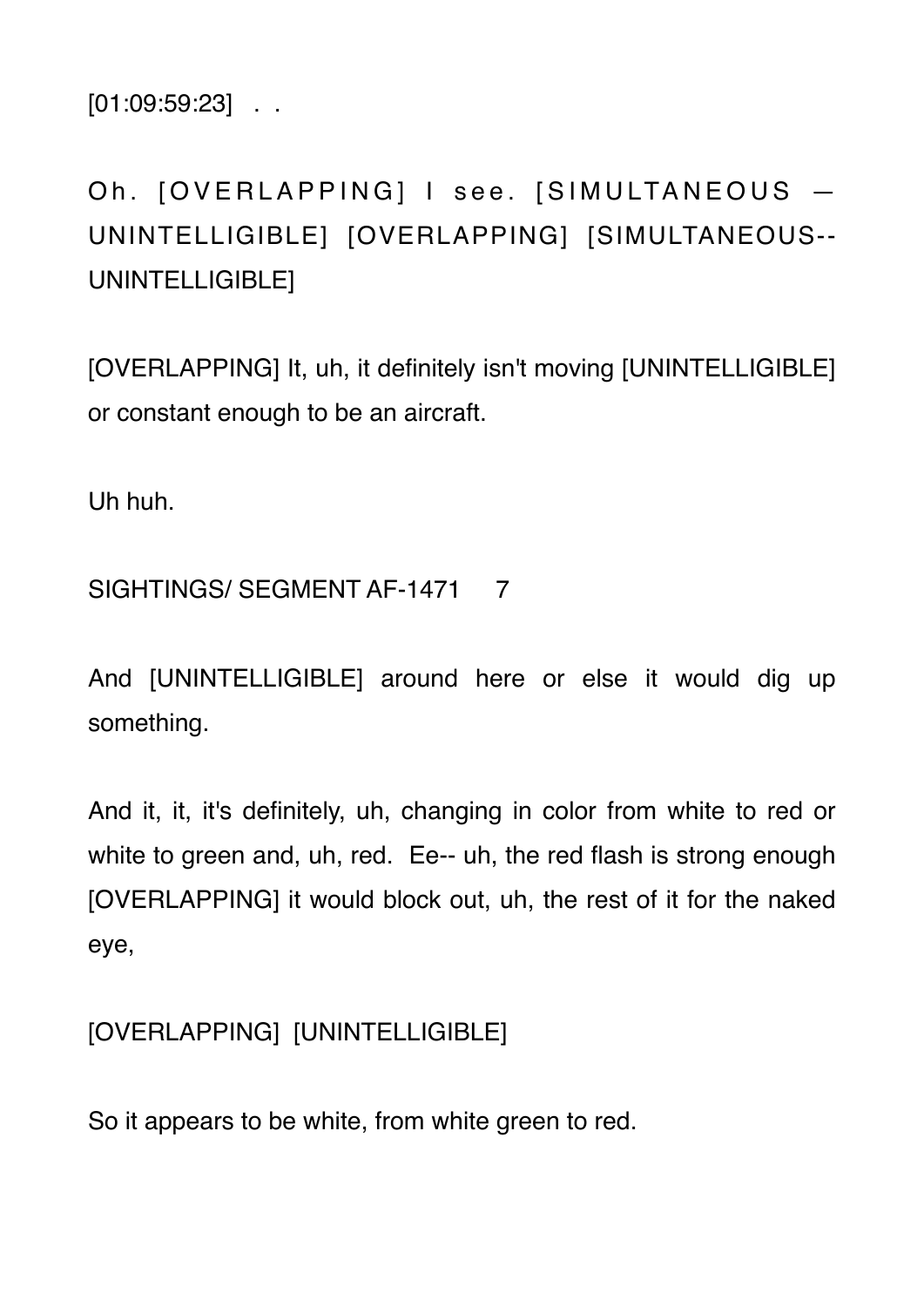Can you hear any [UNINTELLIGIBLE] thing what it looks like?

I haven't checked it. It's, it's, uh, appeared to move a lot closer to us. I last checked it with the glasses, uh--

Leaving, uh, over Edwards at, uh, eleven five, uh. [B.G. VOICES] Edwards is observing them from the ground. Uh, two towers observing them and, uh, we're carrying them on height and radar. Uh, oh-- They're flashing white, green and red. And we have a track on them, kilo one five seven. They're heading west, uh, [UNINTELLIGIBLE] at this time, uh, approximately, uh, 20 miles west of Edwards at 11 five. There was a, uh--

We talked to Center. They didn't have anything on it, but heading west, uh,

[OVERLAPPING] Flew through the area,

[OVERLAPPING] at 14 grand. And he had no JOY on them, uh, Center, query the bird. Uh, let's see. I'm holding them now. Uh, the bird that flew through the area is 50 miles west of Edwards.

50?

Yeah.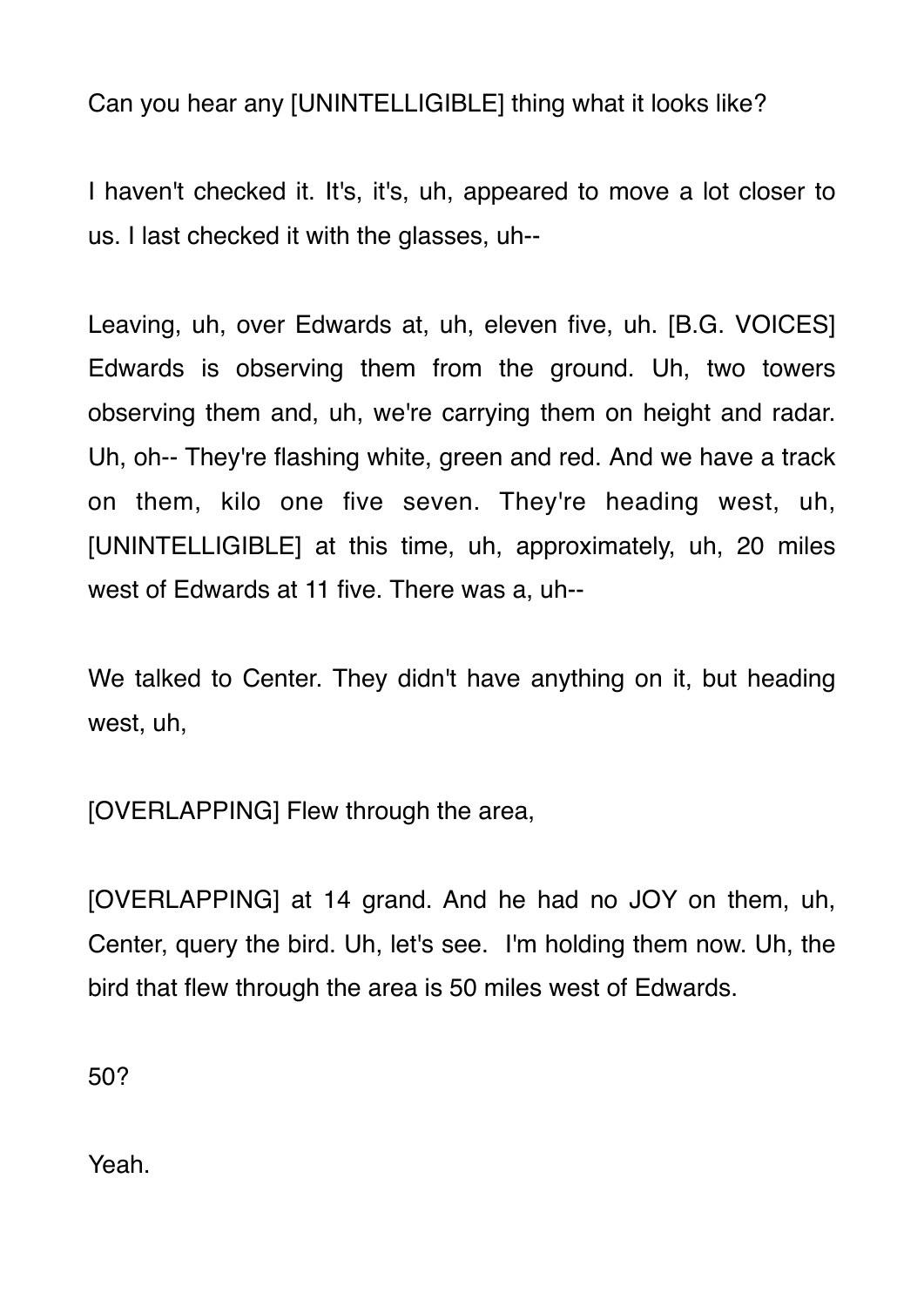Now, uh, talked to the sergeant, uh, the YOOFO people at Edwards, uh. In the first place I should tell that, uh, Norton YOOFO referred us back to Edwards as being in their area.] Uh, uh, there's a lieutenant........

uh, the YOOFO responsible officer in bed, 30 [OVERLAPPING] miles away.

[OVERLAPPING] [UNINTELLIGIBLE]

[OVERLAPPING] [UNINTELLIGIBLE] Sergeant, uh, doesn't, uh, have any authority except just to report to us. They haven't, uh, requested a scramble or anything. Uh, my question would be then do you, uh, want us to, uh, shake this lieutenant out of the pad and, uh, see if he wants to request, uh,.. Edwards said they had no capability, uh, base ops [WORD?] going up and looking.

[01:12:07:19]

#### SIGHTINGS/ SEGMENT AF-1471 8

[B.G. BUZZER] Uh, now we're paintin' them up there and everybody's seeing it. So, uh, do you think we ought to shake this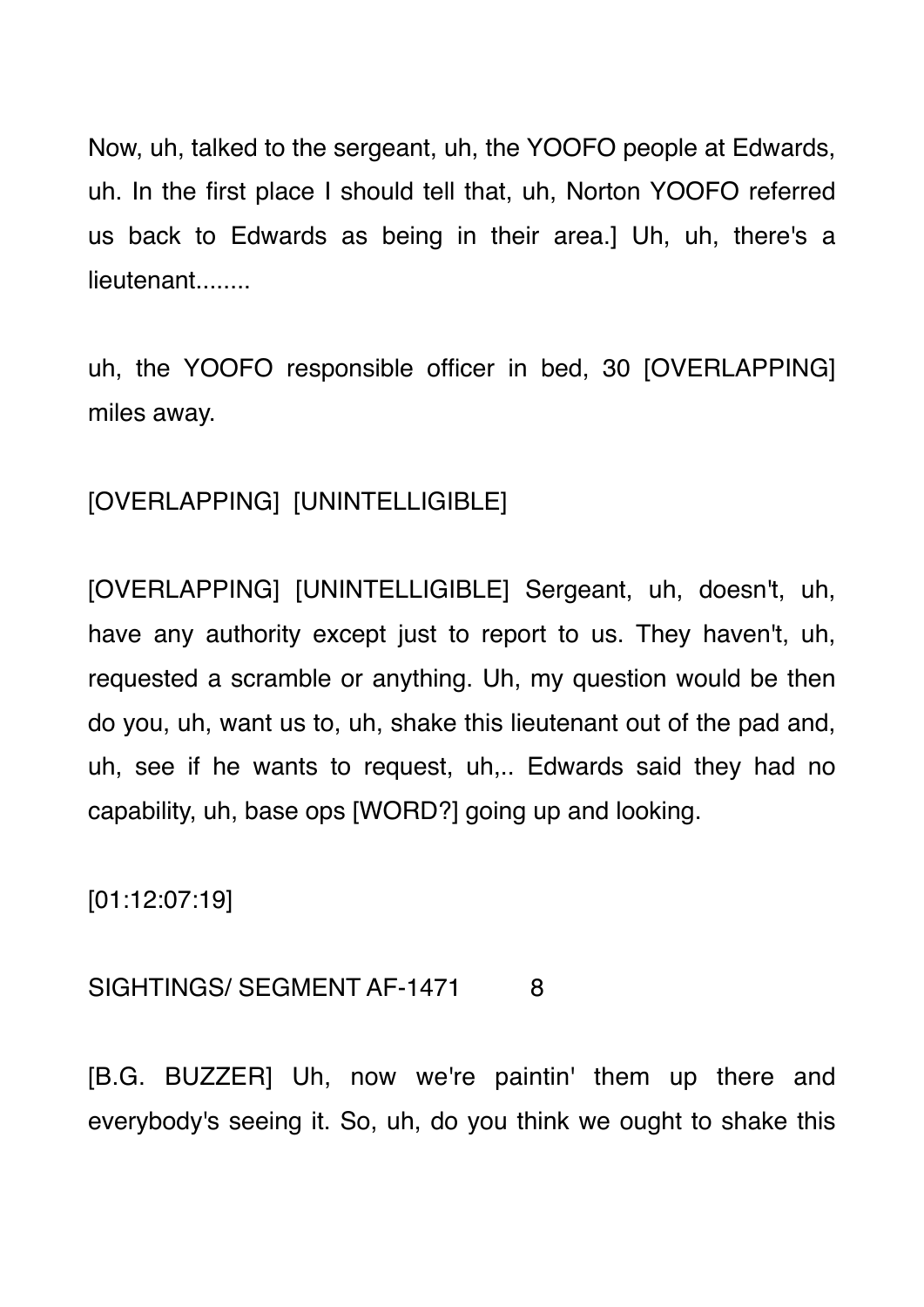lieutenant out of pad and, uh, see if he wants to request, uh, we go up and take a look?

It might be well and-- They haven't raised him yet, huh? They haven't called him?

Well, I told 'em to hold off until I talked to you.

[OVERLAPPING] Yeah. Uh huh. He, uh--

[OVERLAPPING] The sergeant's reluctant to call him until he feels like he, uh, needs to, 'cause it bein' three o'clock in the morning. [LAUGHS]

Yeah. Uh, yeah, if you have such a good trace and everything on them, uh, I think it'd be worthwhile if you give him a call.

Yeah. That's my feeling too.

Right.

And then if he, uh--

[WORD?] in that area, you know.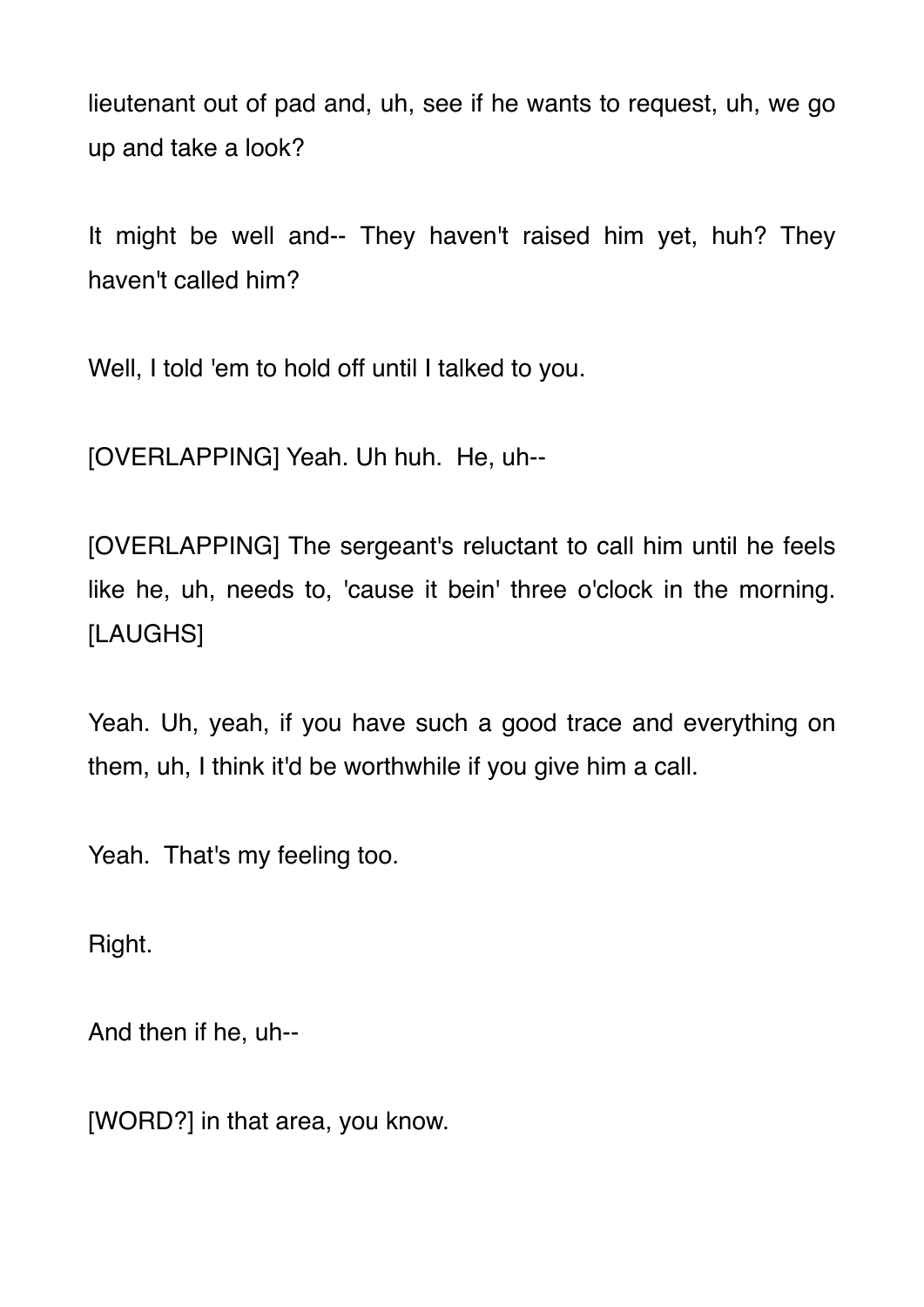If he should request a, uh, scramble, uh, we could prob'ly take one of the guard birds, uh, our deuces up, don't you think?

Yeah. That could be okay.

[01:12:58:19]

Yeah.

Right.

Okay.

Sir?

Yes.

Uh, all they give in here is, uh, special 13 for unsafe targets.

Okay. Let's, uh, put a special 13 around one five seven.

Oh. One five seven.

Okay, sir?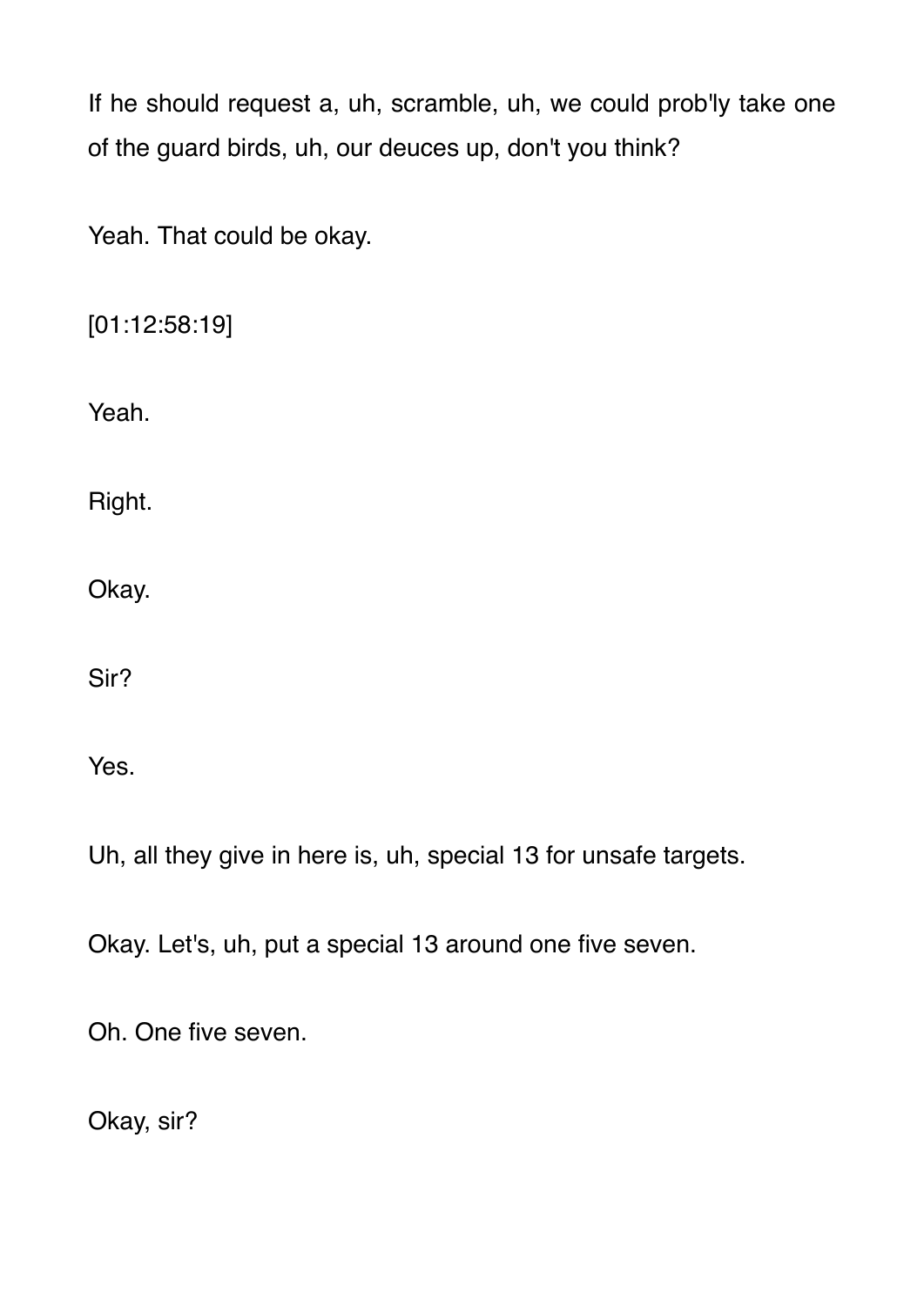Right. Thank you.

This is the SD. We're making kilo one five seven a special 13, uh, which is the classification for unsafe targets.

This is the tower at Edwards. We have an object now, over the field.

[B.G. VOICES] He is right over the field?

Right over Edwards, moving southward fairly rapidly. And this thing also has-- I can make out red and white flashing lights. And the captain at DET ONE has confirmed this.

[01:13 : 58:03]

He can also see this?

He can also see this.

Narrator:

In addition to Edwards, the following air force bases were involved with this event: March, George, Martin and Hamilton, where the 28th Air Division was located. An element of the Air Defense Command, there Major Healey gave Major Strubel and LAADS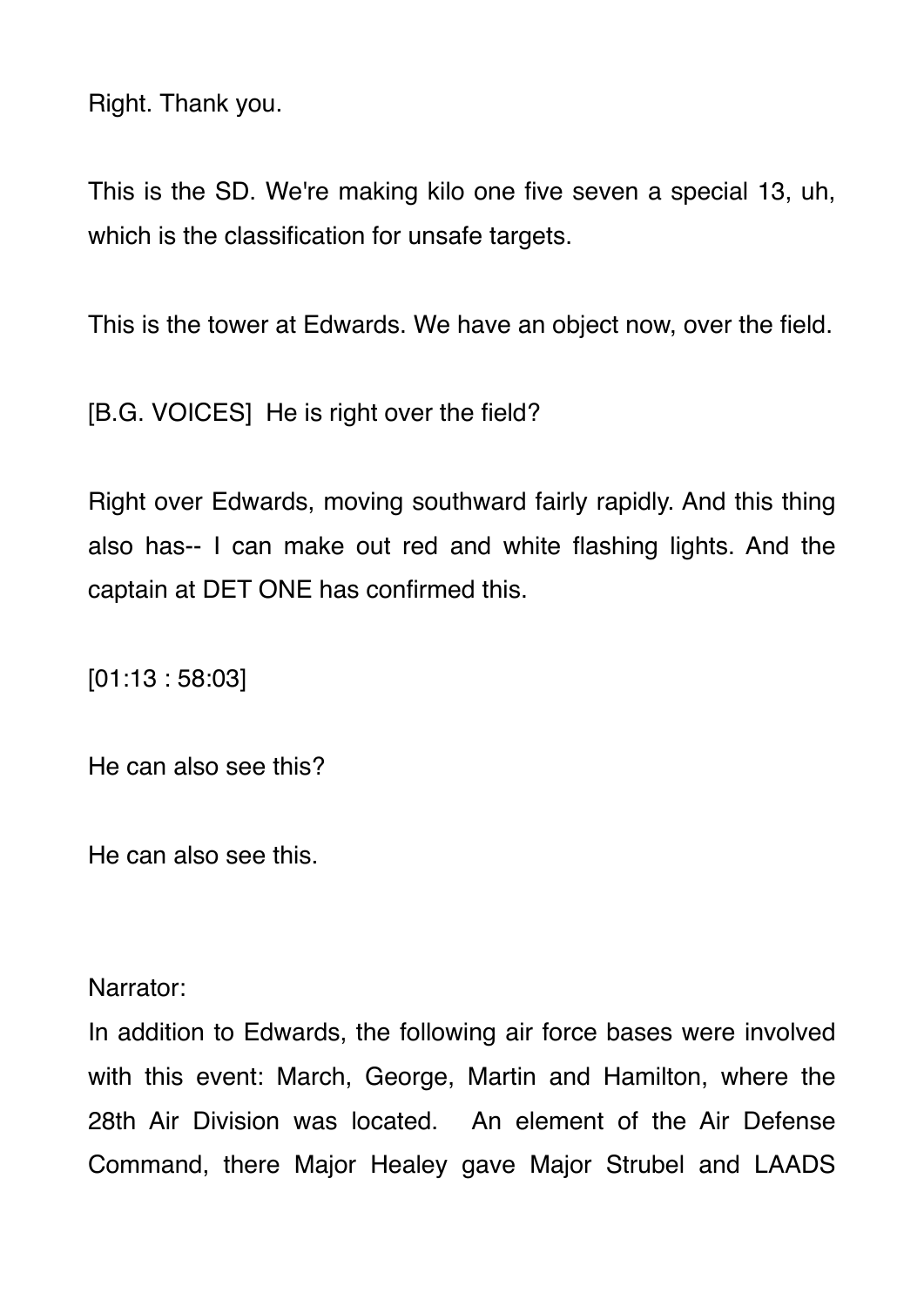orders. Major Strubel was called SD, for Senior Director. Also heard on the tapes will be the Weapons Director, Lieutenant Fisk, called WD or WD technician III, for team three. Captain Balint, the YOOFO or UFO officer at Edwards had real authority and no planes could be sent up from Edwards or George for the planned mission without his approval. Armed planes, Convair F-106 interceptors set for immediate takeoff were called alert birds. They may have carried nuclear weapons in the form of the AIR 2G-Genie unguided rocket, with a 1.5 kiloton nuclear warhead. NORAD was informed of the situation and did not request they be further alerted unless things turned drastic.

[01:15:13:08]

### [UNINTELLIGIBLE]

Yeah. This is, uh, Edward SPK. On the three UFOs you got you're readin' there.

Right.

#### SIGHTINGS/ SEGMENT AF-1471 10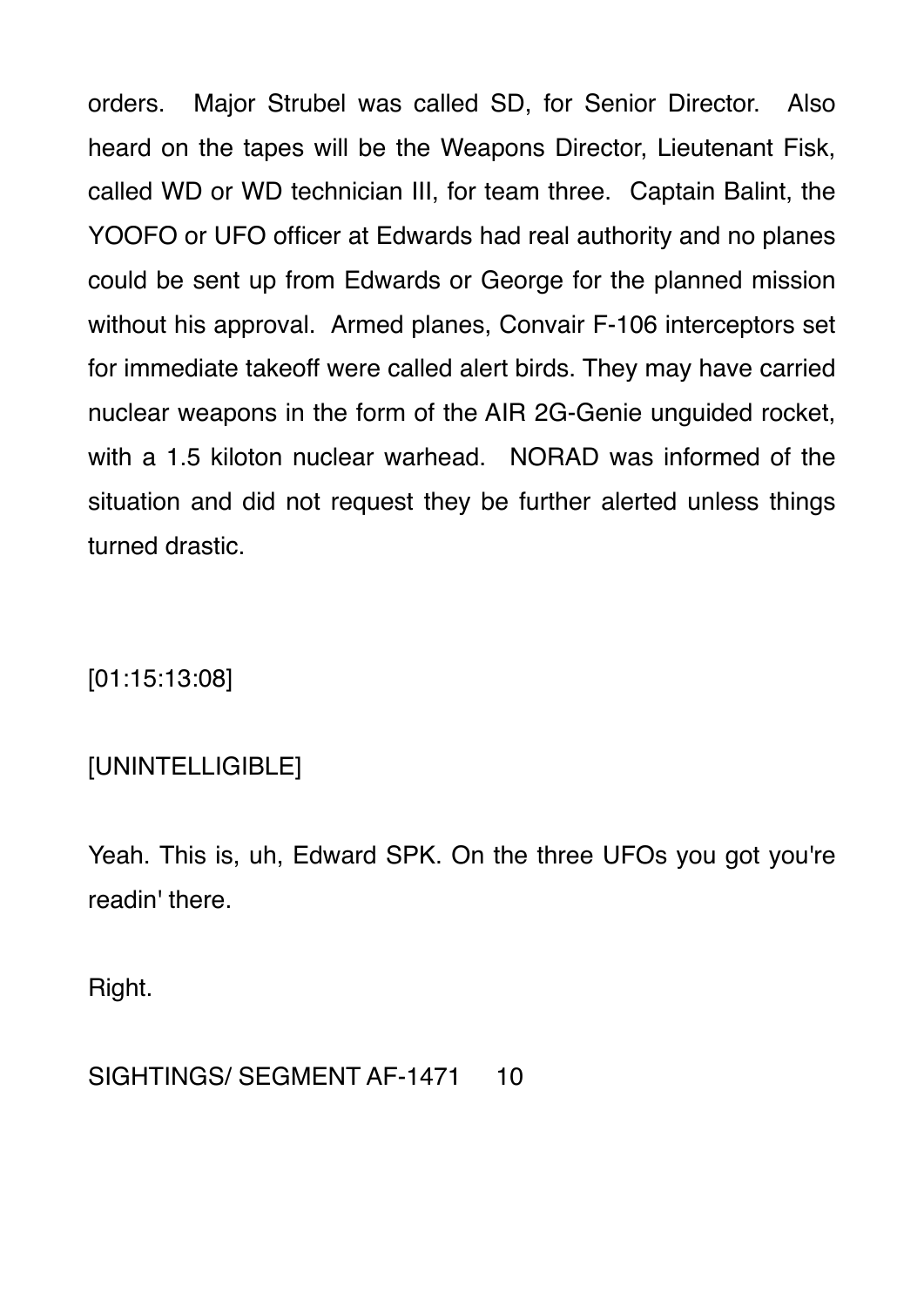Uh, [UNINTELLIGIBLE] to, uh, uh, you can call it [WORD?]. NORAD doesn't want 'em. I wouldn't tell 'em [WORD?] unless something drastic happens.

Oh. Okay. You don't want us to tell 'em?

Well, keep 'em in the computer like you have now [OVERLAPPING] account flush

[OVERLAPPING] Yeah.

And, uh, if anything, you know, anything, anything comes of this, then, uh, coordinate with us. I mean, I don't know what else we can do.

Yeah. Well, uh, they are scrambling the YOOFO, uh, officer out of the pad

Uh huh.

And, uh, I talked to, uh-- I don't know who's makin' the decisions. Uh, I talked to Major Healey, uh, over at Hamilton.

[01:16:08:12]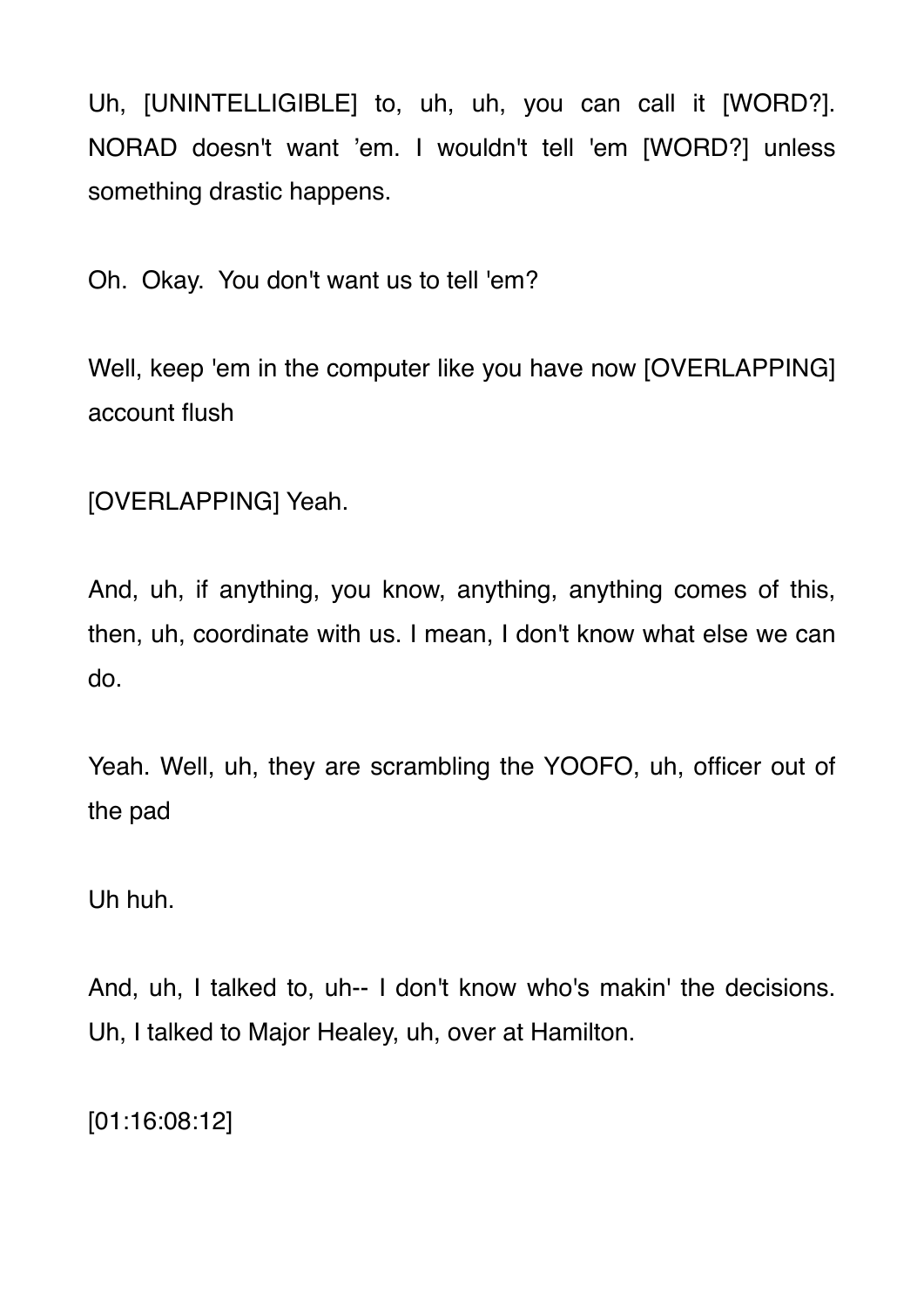Yeah.

And, uh, if they, uh, request a, uh, bird to go up and take a look, we were gonna, uh, send our, uh, Alpha Limas' up from Edwards.

Yeah.

Uh, but, uh, who's makin' the decision? Major Healey or you people up there?

[UNINTELLIGIBLE] Listen to the-- decisions still come from 28th.

Yeah. Okay. Well, uh, we'll, uh, we'll just continue with what we're doin' then.

Yeah.

Right.

Okay. Real fine.

Right. Here and here. [WORD?]

You seeing a director between?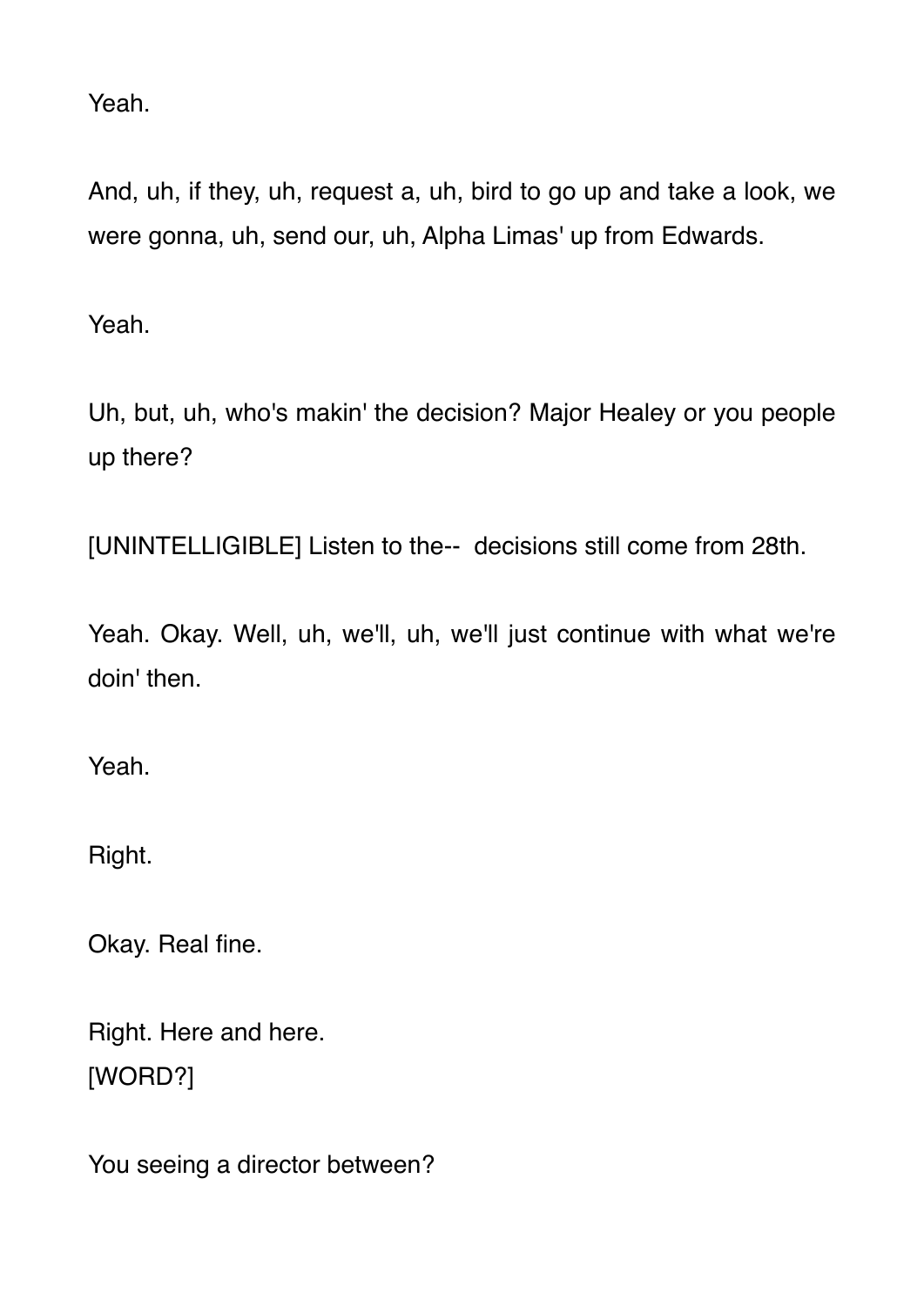SIGHTINGS/ SEGMENT AF-1471 11

Uh, this is Major Strubel.

This is Captain Balent at Edwards.

Yeah. Uh, you're YOOFO officer?

Yes, sir.

Okay. I coordinated with my people, uh, at, uh, the, the next level and, uh, [UNINTELLIGIBLE] always let a bird go, uh, take a look. And w-- we got the 106 available.

[01:16:57:23]

Right.

The directive I have says only, uh, that, uh, stick within the existing policies, go ahead and do it. So, uh, it's, uh, it depends on your, your policy. As far as I'm concerned it would be a good would be a good idea.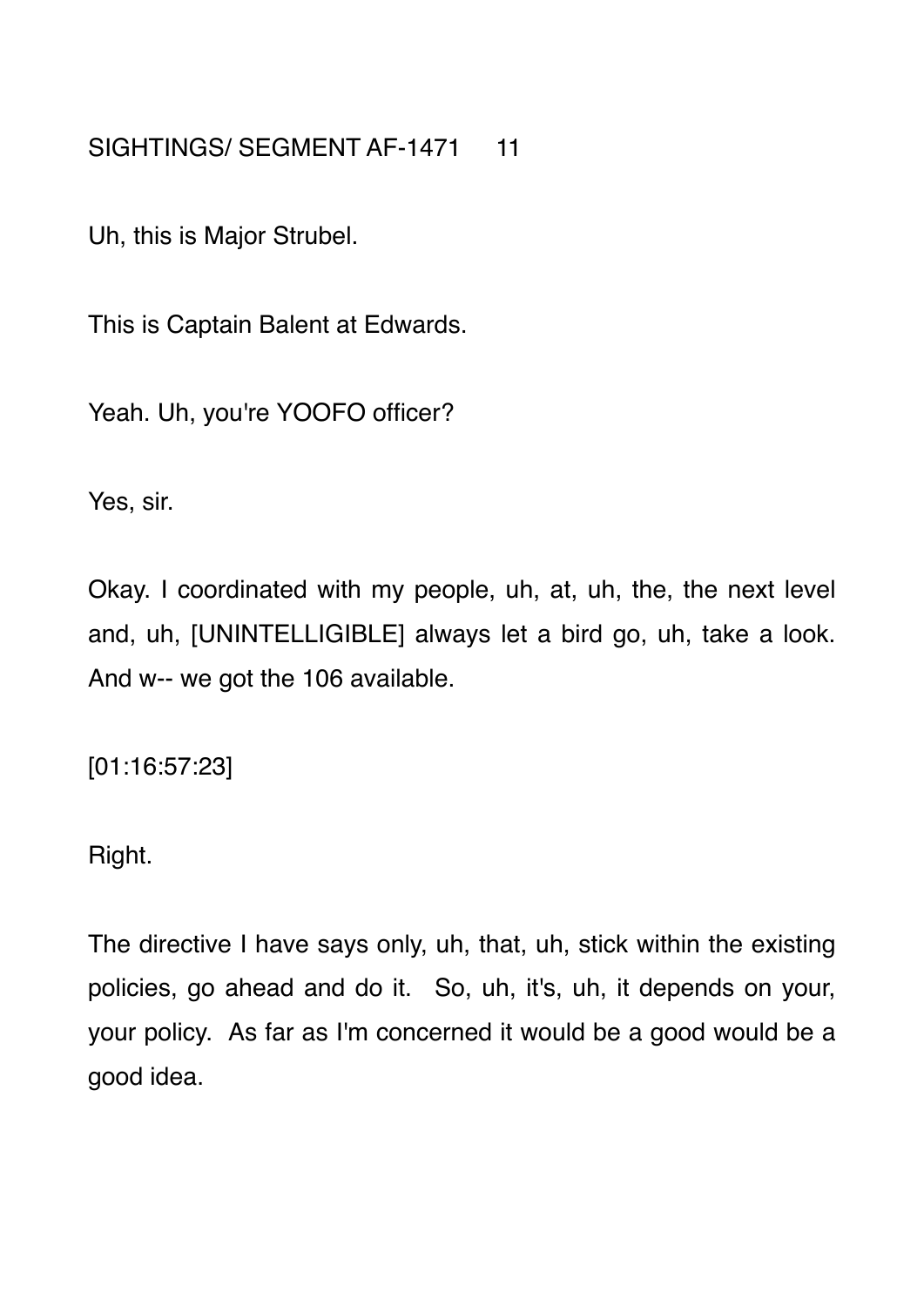Well, actually, uh, the way I coordinated it with, uh, my people is we're standing by for your request.

Okay.

So you [UNINTELLIGIBLE] had a request.]

Okay. Uh, let me get the spelling on your name for my log.

Captain what?

Balent, B A L

**BAL** 

E N T.

Uh, okay. And you're the YOOFO officer at Edwards?

Yes, sir.

Okay. Uh, and, uh, I guess we n-- we-- Somebody has a number to reach you back?

Right.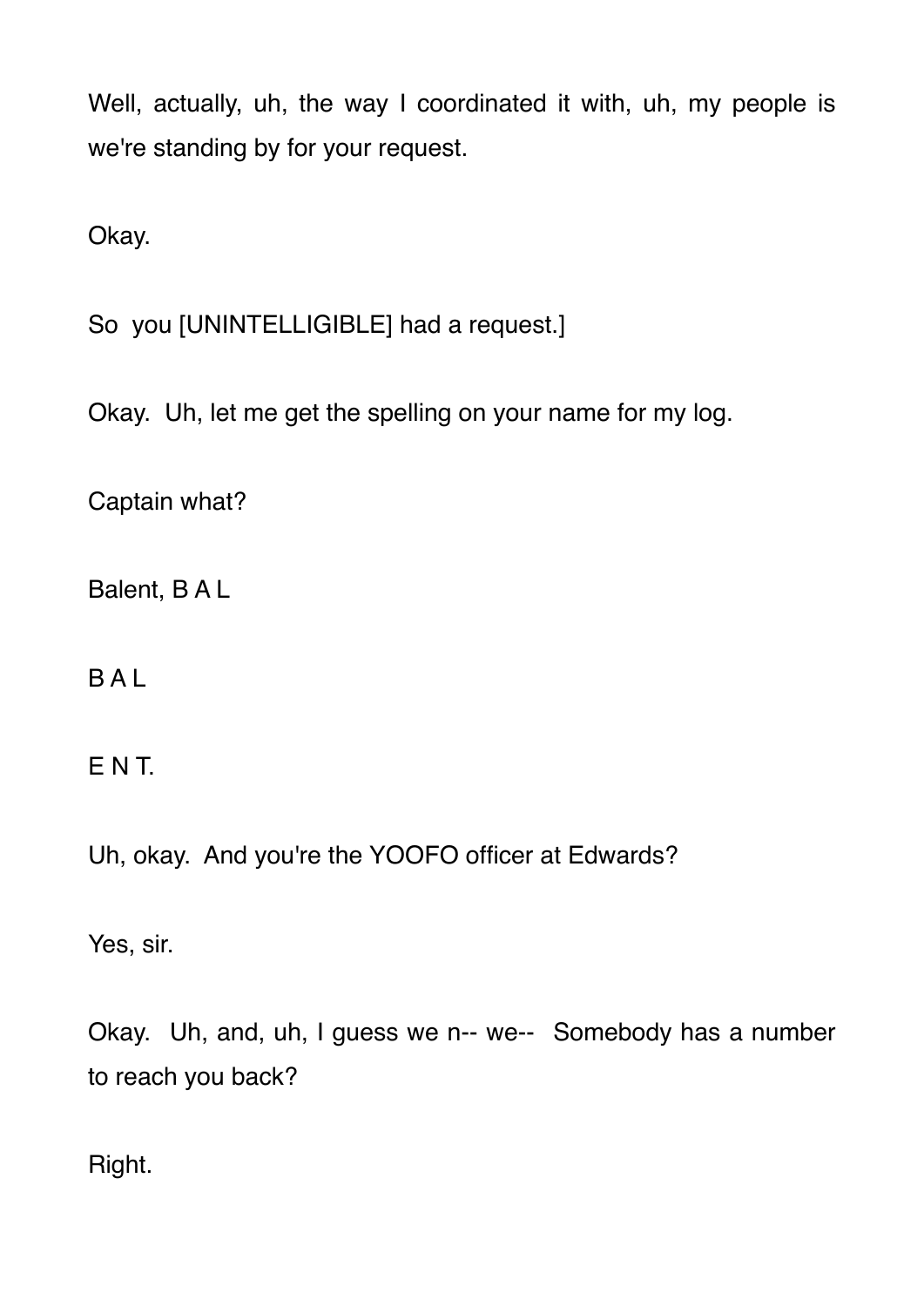Uh, I'll recoordinate this now, because it's been some time.

Right.

Uh, but we do have live data on 'em.

Okay.

We should be able to pick 'em up all right. So I'll, I'll get in touch.

[01:17:59:22]

Fine.

Good.

I'll wait for your call.

Right.

Thank you.

Hello. Uh, this is Captain Clark, Alpha Lima.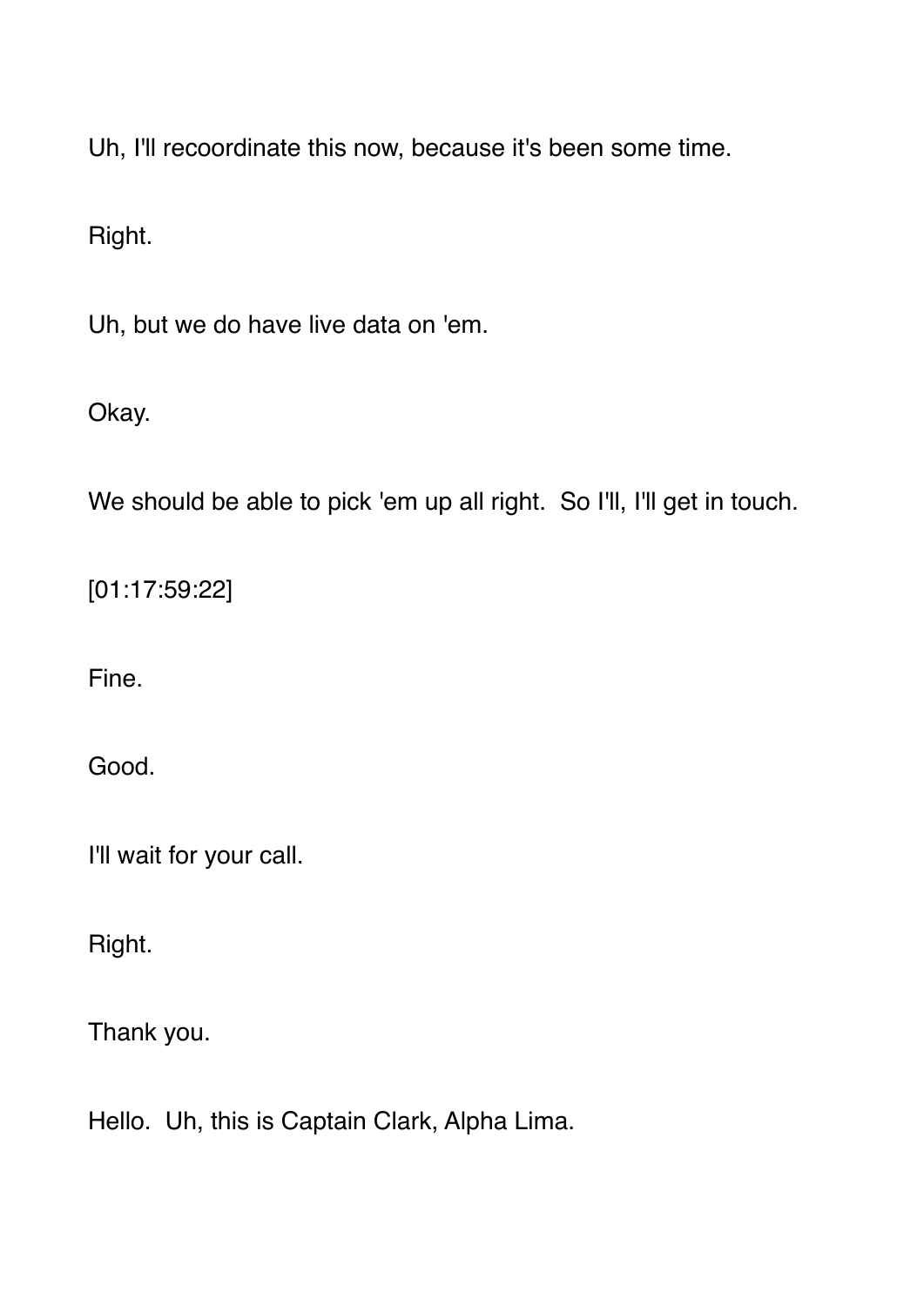Okay. Captain Clark, uh, Lieutenant Reed?

Yeah.

Uh, we have some confirmed reports of, uh, some unidentified flying objects your area. .

Okay.

Approximately six or more, uh, from Edwards, uh, just south of Victorville, and we'd like to use-- We have information from 28th --- We also have some height-finder cuts from anywhere from 3,000 up to 13. They're moving slowly.

Uh huh.

And they're climbing slowly.

I see.

They're red, white and green flashing lights.

Uh huh.

And, uh, they have been confirmed on radar.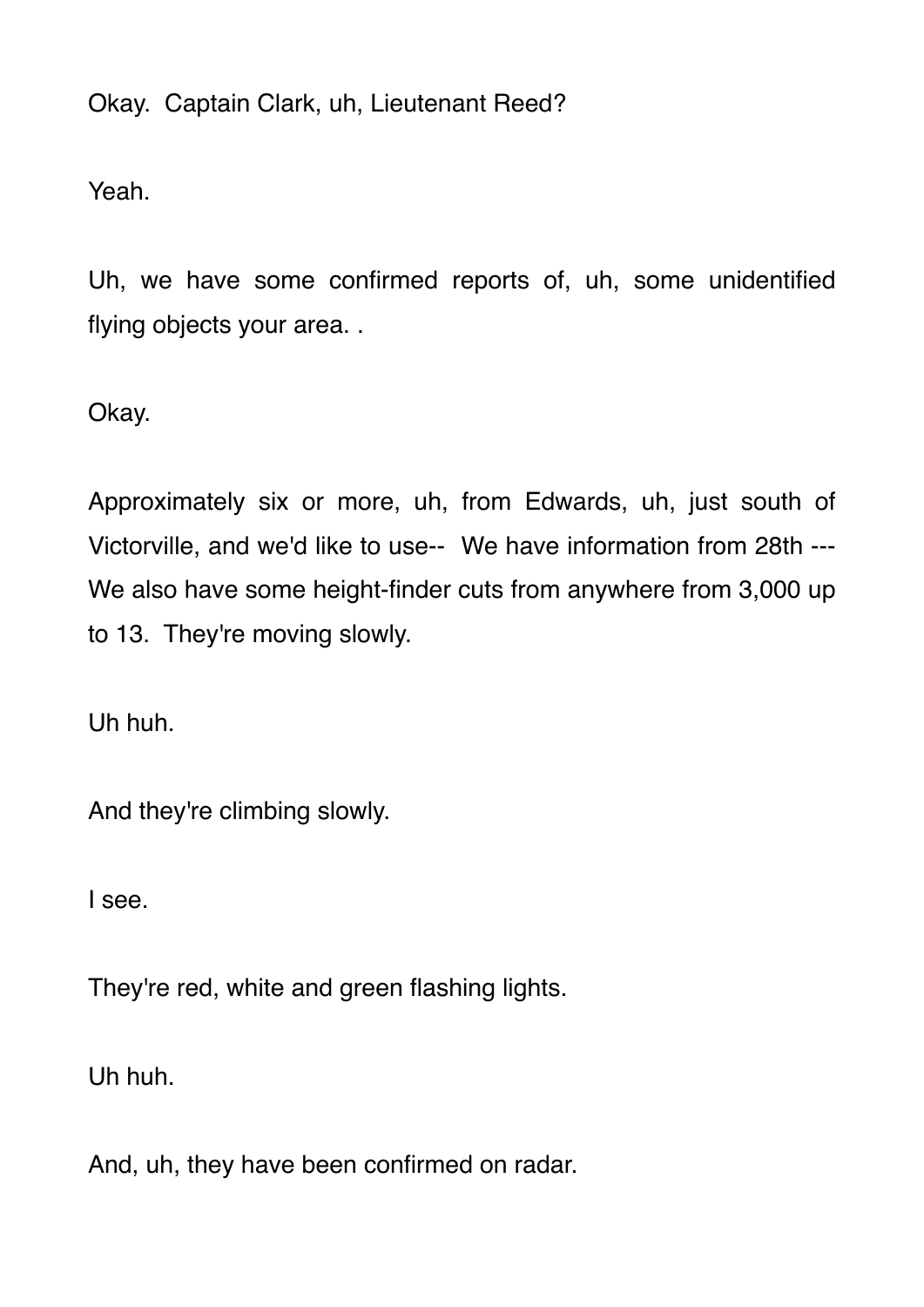I see.

Uh, we can't use any of the alert birds, but do you have another 106?

Well, that's all we have.

That's all you have?

That's all we have, (with) six on alert.

Okay. Just a moment. I'll let you speak to the Senior Director, and maybe I can go ahead and use one of your alert birds. Uh, they can't establish what these things are.

[01:19:05:13]

.

Yeah.

Uh, [SOUNDS LIKE: just a second.

Yes, uh,.

Okay, so they're still trying to decide here what to do.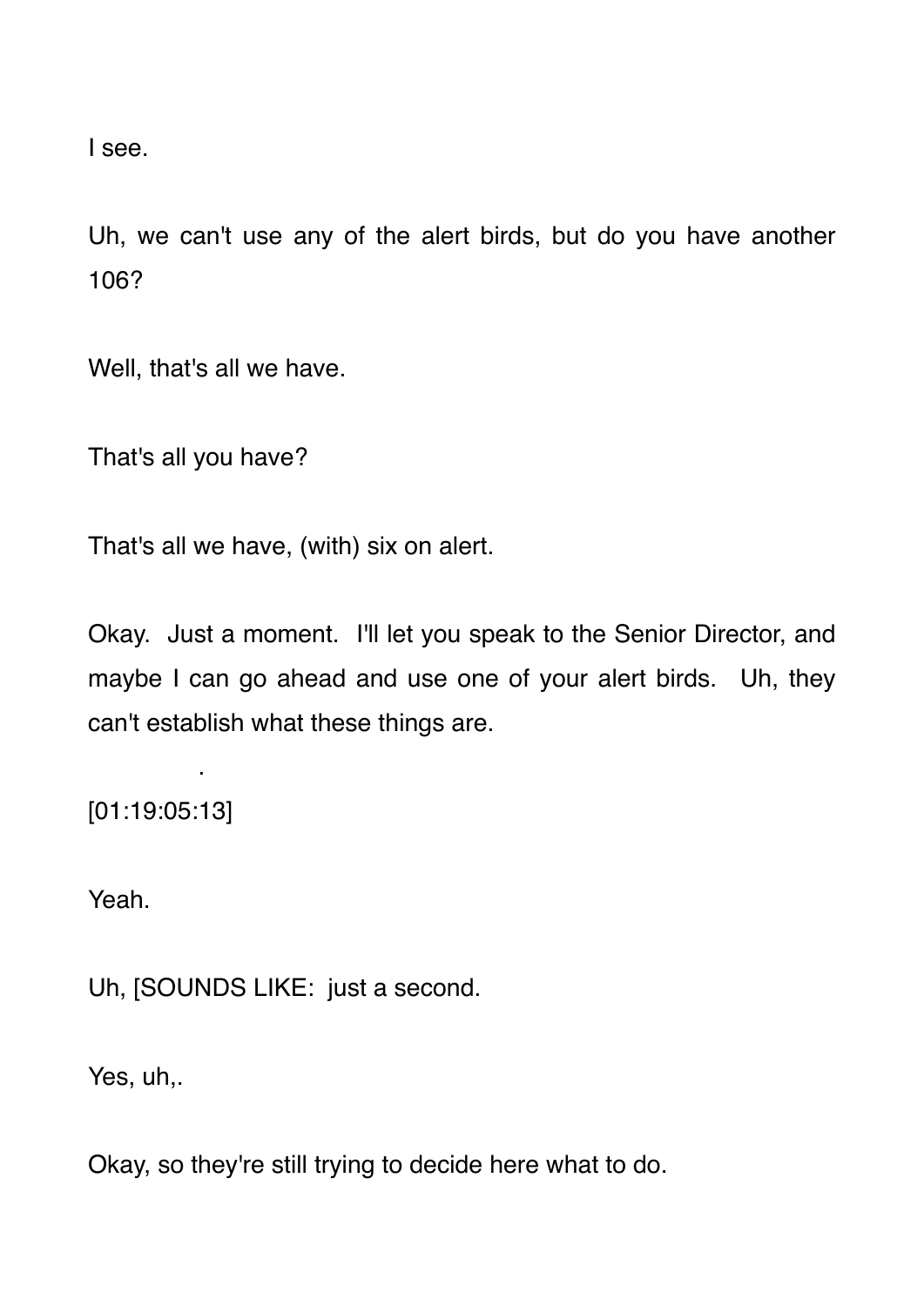You say you might have one? .

Well, uh, part of my [UNINTELLIGIBLE]. We had one on [WORD?] one hour. But I believe that's just because, uh, we don't have that pilot here for it.

Oh, I see.

But I'm pretty sure they're all up and loaded.

Yeah.

He's, uh, checking that out, the, uh, ground crew now.

Okay.

If he does-- If they do it downloaded, then we could pick one.

Uh huh.

If, uh, not then it, uh, we'd have to have authentication on the scramble with, uh, the weapon aboard.

Yeah.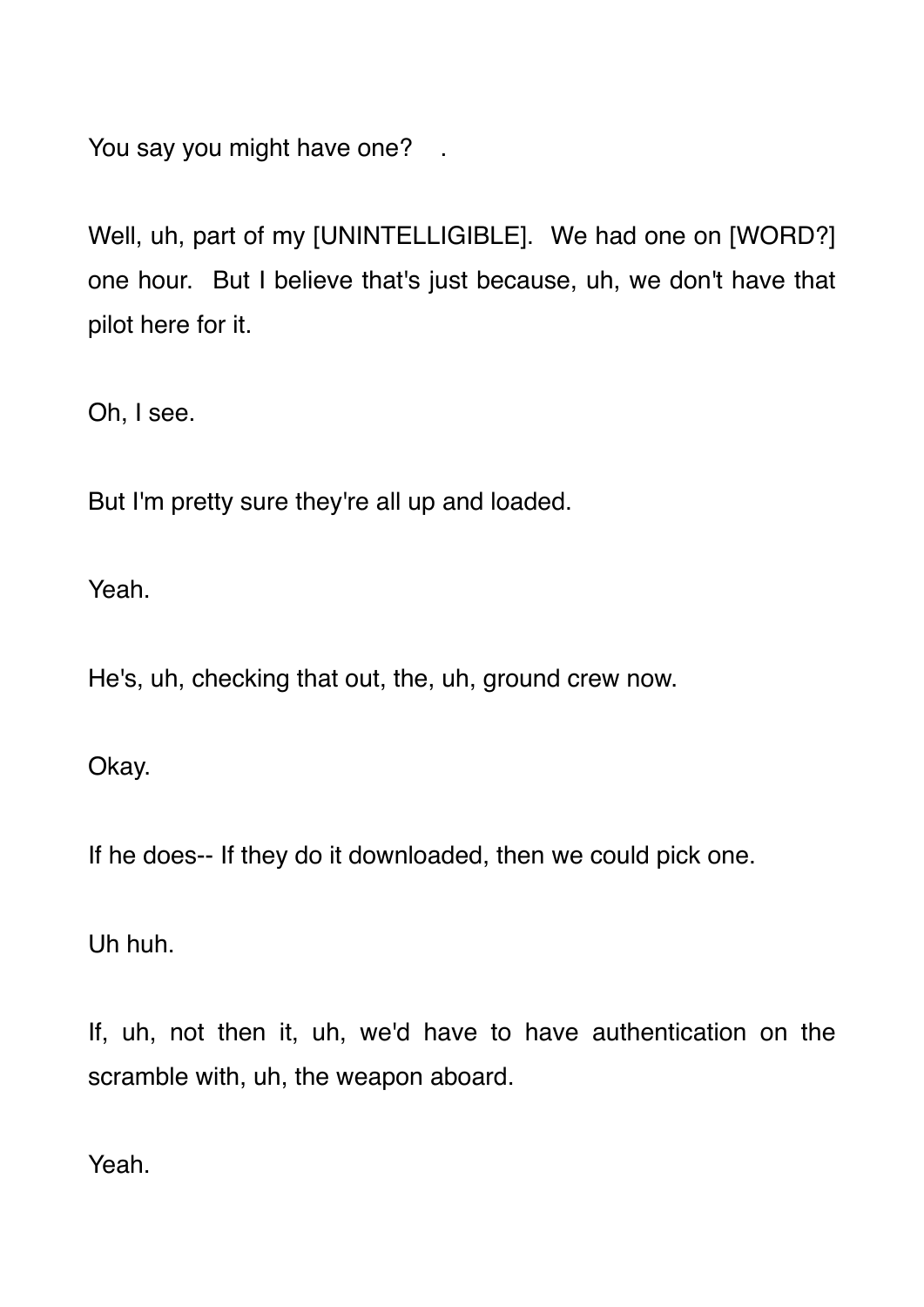Okay. Uh, Major Strubel just wanted us to call you, the SD, here and, and, and let you know and I'll tell you I'll call you back in a minute or in a few minutes.

Okay.

Uh, what c-- How can I reach you?

Uh, just, uh, call the, uh, hot room again.

Okay. And [OVERLAPPING] then they'll

[OVERLAPPING] [SOUNDS LIKE: Fine.]

get me [B.C. BUZZING] back [SOUNDS LIKE: in the] [WORD?].

Okay. Thank you. I have another call coming in now.

SIGHTINGS/ SEGMENT AF-1471 14

Right.

[01:20:04:28]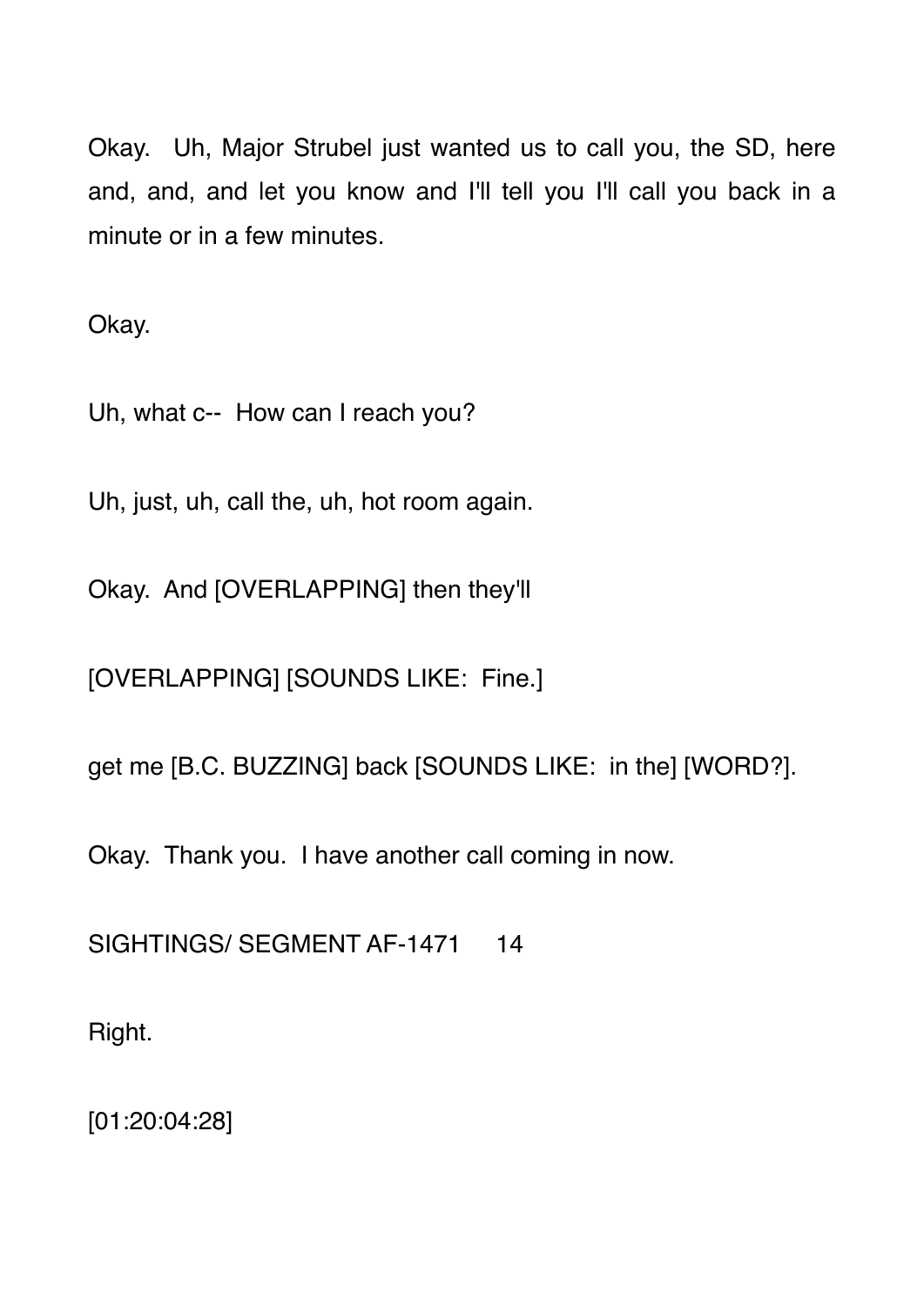Okay, sir. Zero Romeo. [UNINTELLIGIBLE] [PHONE HUNG UP]

[PHONE RINGING]

28 [WORD?] tower.

Yeah. Uh, Major Healey please.

Right.

Oh, yeah. Major Strubel here at LADDS.

Right. Okay. They've finally

T2A

gotten Captain Balent, ah, the YOOFO officer at Edwards out of the pad and, uh, he said yes, he would, uh, like to have, uh, a look. We're getting, uh, plenty of, uh, live, uh, data and the visuals on these things about 40 miles south of Edwards, several of them. Uh, uh, the altitude of the ones we're measuring, uh, from four-five to six-six, uh, thousand.

Four-five to six-six?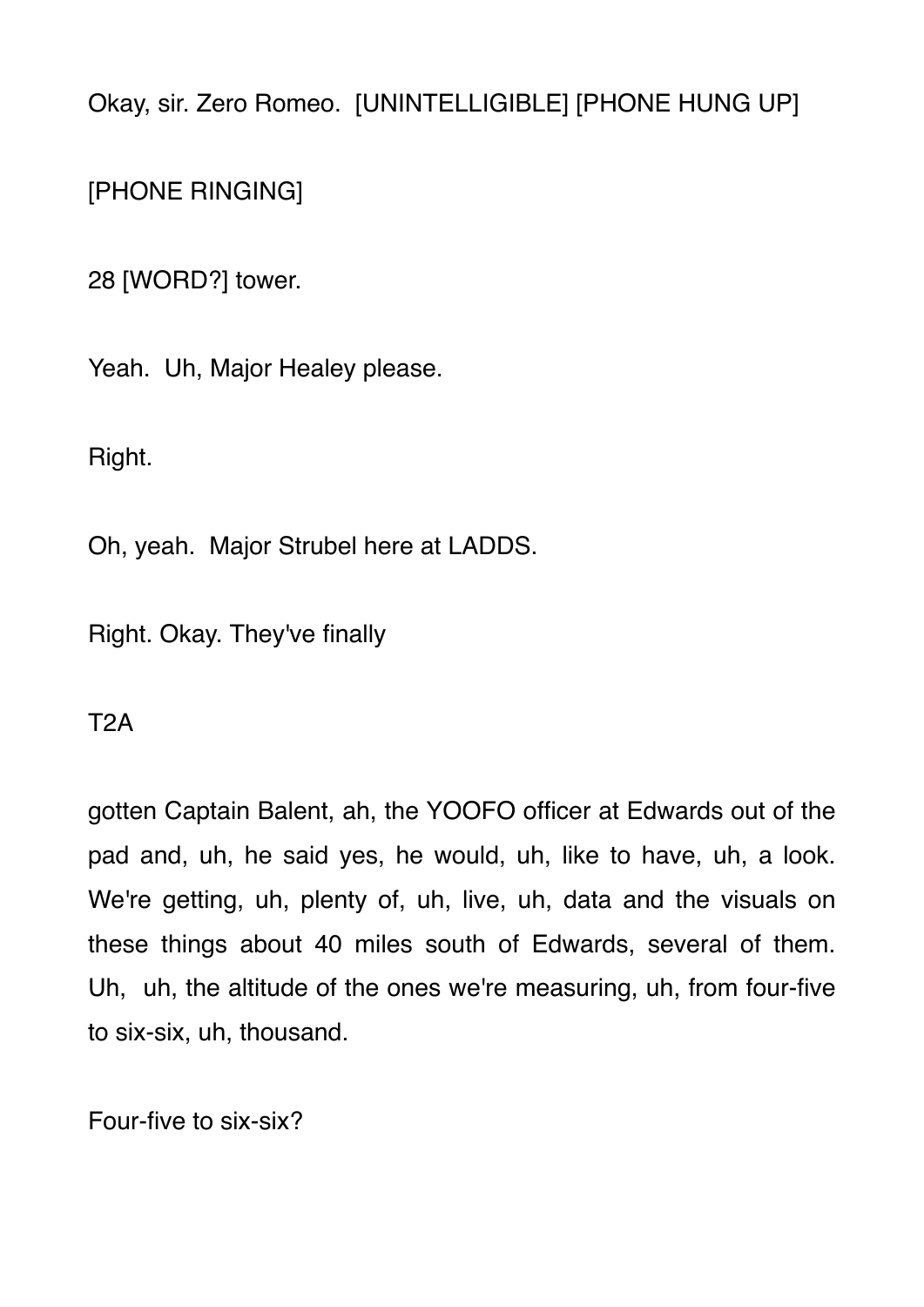[01:20:53:16]

Yeah. Four and a half to six and a half grand.

Right. Yeah.

Uh, and we have, uh, a, uh, non-loaded, uh, DET ONE -- I think it was-- Was it DET ONE or Alpha Lima that was, uh, available, Reed? Lt. Reed? Was it DET ONE or Alpha Lima? Uh, Alpha Lima at, uh, uh, a non-alert bird that they could, uh, get one of their pilots, uh, in about 15 minutes. [OVERLAPPING] [UNINTELLIGIBLE] .

[OVERLAPPING] They could?

Yes.

Okay.

So, uh, we'll go ahead and take a look then, right?

Yeah. We-- Go ahead and use them and, uh, be and be careful with low altitudes and, uh, ground to hills and all that stuff, uh.

Yeah, right.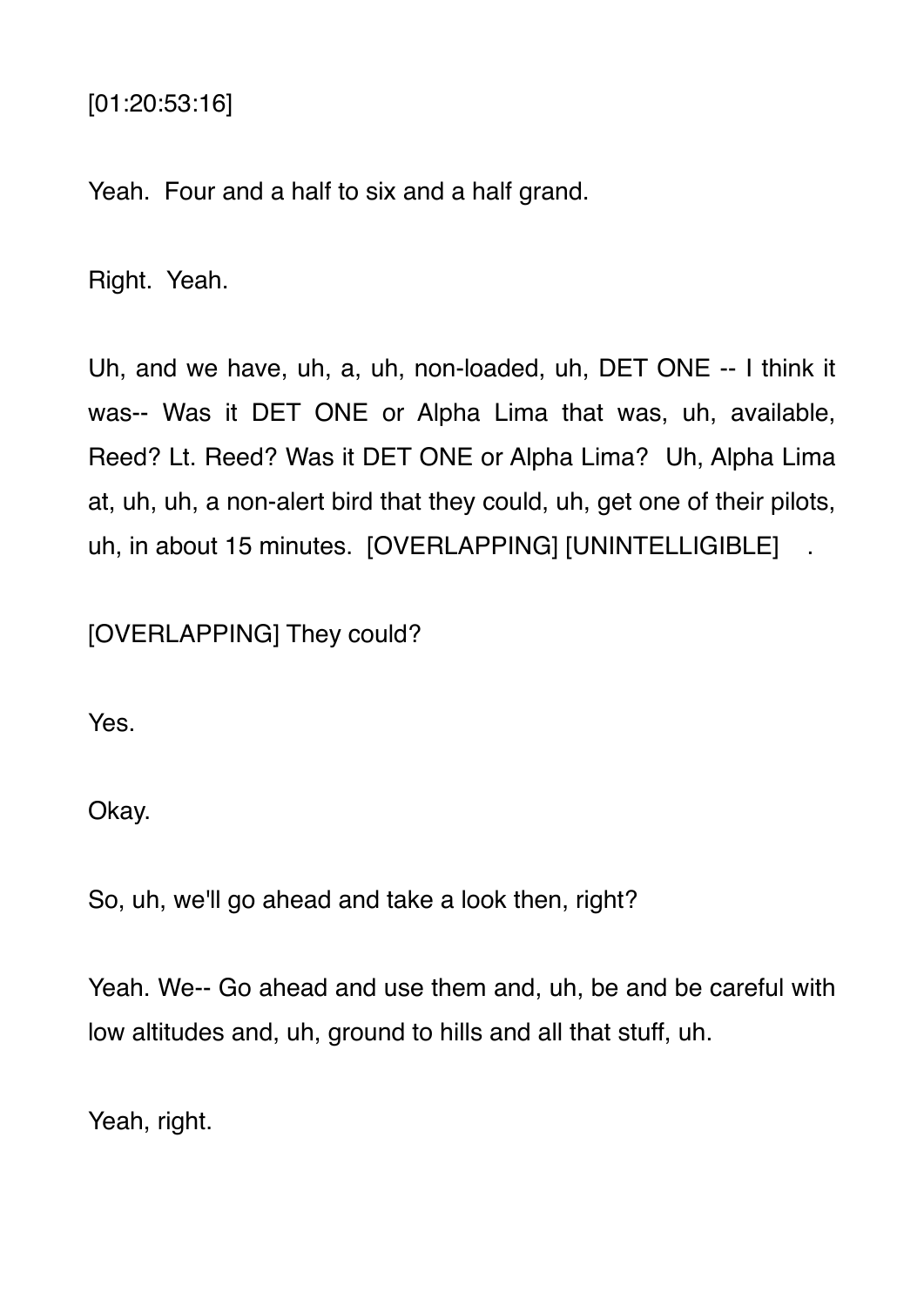Okay. We'll, uh, we'll take a look at these [OVERLAPPING] [UNINTELLIGIBLE].

[OVERLAPPING] You still-- How many you are painting now ?

Uh, they're varying reports come in. We have a conference going, uh, with Edwards tower and, uh, uh, Pedro and, uh, Boron on our heighth (radar). And, uh, it seems to be about three, and they're in the, uh, uh, azimuth's, uh, roughly from one five zero to one, uh, two zero and forty miles from Edwards.

[01:22:12:05]

I see. Yeah.

Which, uh, puts 'em pretty close to us, but we've, we've had people up on the roof looking, uh. I think one of our people had some obs on them. But there are a number of people, uh, have had visuals on 'em.

I see.

And, uh, say Edwards tower and many of the, uh, tower people picked 'em up, uh, visually, [OVERLAPPING] yes?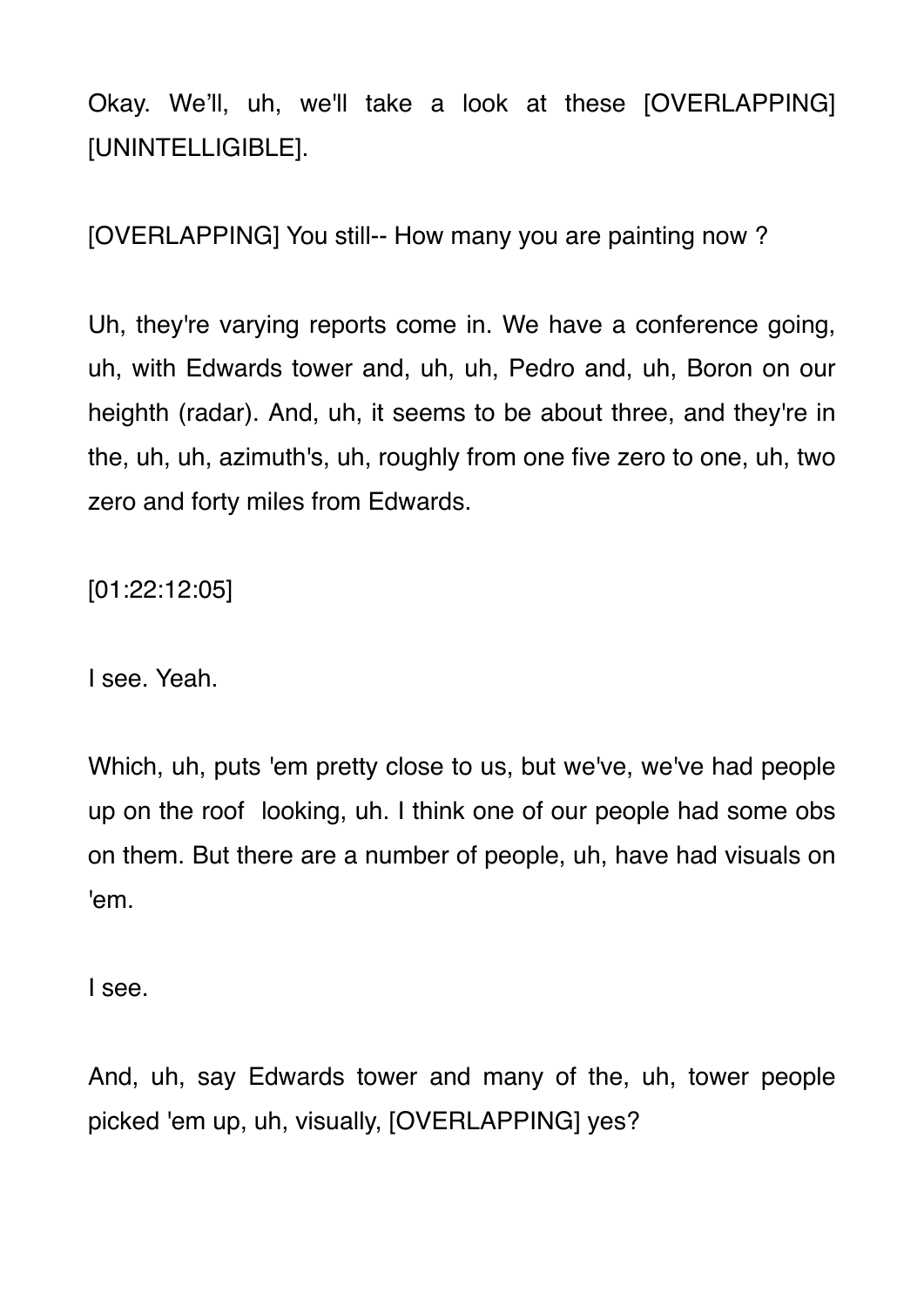[OVERLAPPING] Yes. They've been watching them for over an hour .

Yeah. Okay. I think it might be worth a try.

Okay. We'll, [OVERLAPPING] we'll, get this guy out of the pad and run him up. It'll prob'ly be a half hour before he can get there.

Okay. Use caution.

Right. Right.

Okay. Right

Narrater:

Use caution. Proper military procedures were in place for a possible threatening situation. We will hear that the luminous objects were not weather balloons, and alert pilot, Captain Clark will indicate that the objects demonstrated peculiar behavior. A department known as Phoenix was also receiving the radar information. And this may be the highly classified agency that dealt with UFO subject for many years. Ironically, 'Project Phoenix' is now the name for the former NASA division previously known as SETI (The Search For Extraterrestrial Intelligence). On the recordings the people at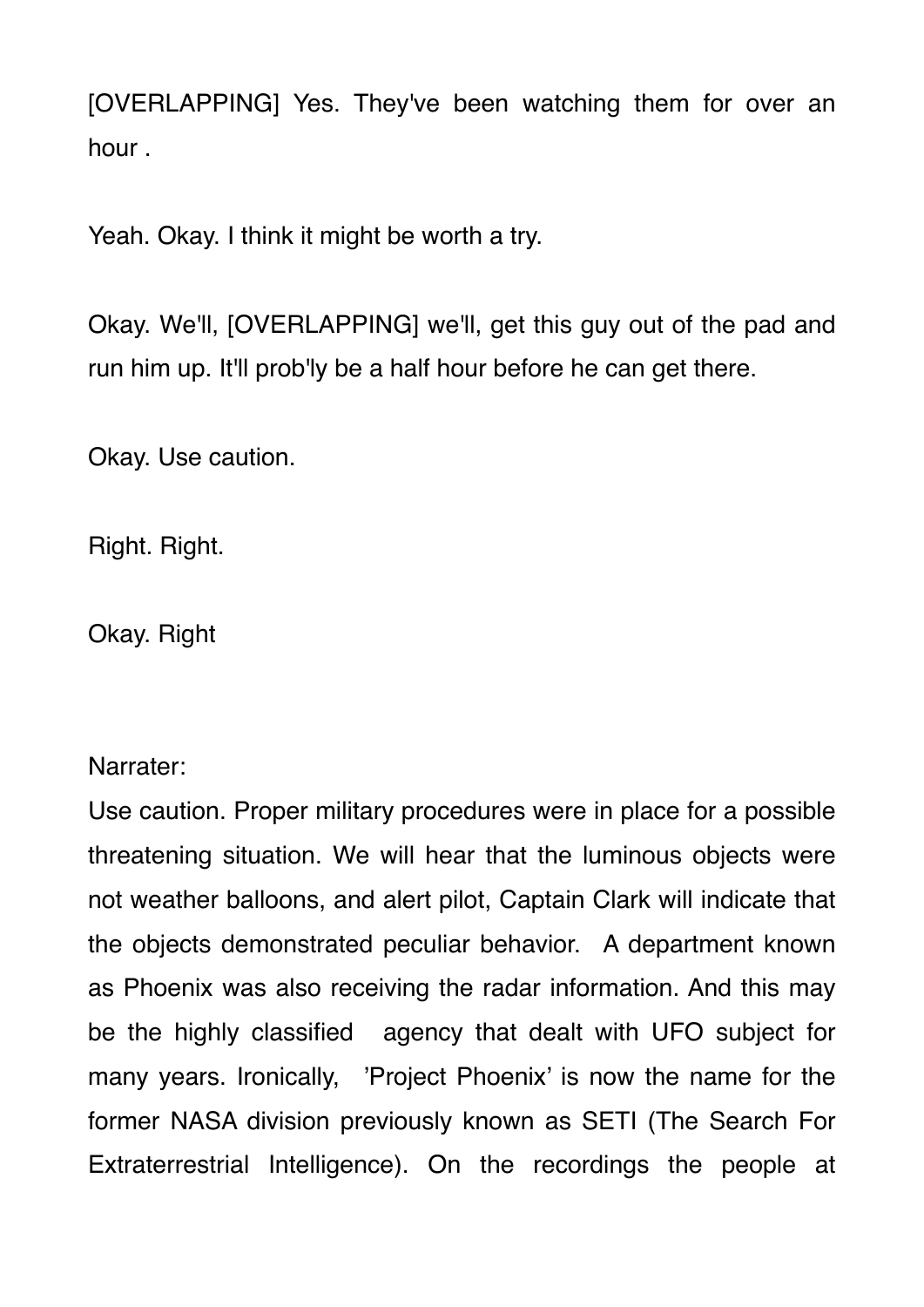LAADS indicate that they had had previous experience with similar sightings when they state, "We process these every now and then."

[PHONE RINGING]

# [UNINTELLIGIBLE]

All right [UNINTELLIGIBLE] WD3 [UNINTELLIGIBLE] Uh, I'm getting some, uh, reports at Edwards tower, Victorville tower and, uh, several radar sights about UFOs. Are, uh, you launching any balloons out of, uh, Edwards?

[01:24:05:27]

Any balloons?

Yeah.

Not that I know of.

I see. Well, do, uh, does Edwards have a [CLEARS THROAT]

Edwards don't, don't have a rawinsond [radar reflector balloon target] unit? [UNINTELLIGIBLE]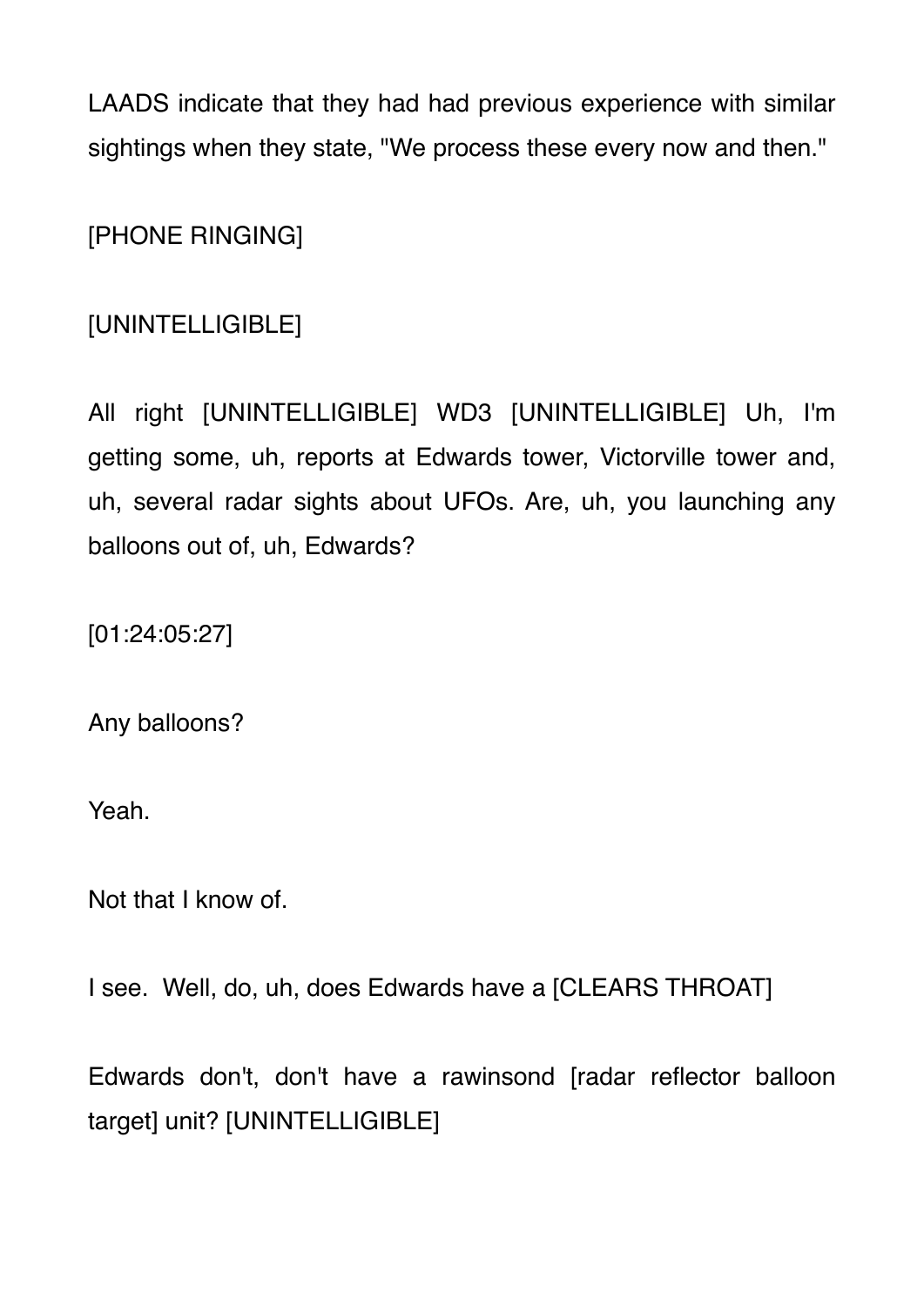to send up. So I doubt if they launched anything. They wouldn't have no reason to.

They wouldn't have any reason to send [OVERLAPPING] balloons up ?

[OVERLAPPING] Not the weather section anyway.

Out of Edwards, huh?

No.

I see.

Unidentified flying saucers?

Objects.

Go ahead.

No, uh, they got no reason to launch any weather balloons.

LAADS.

Roger.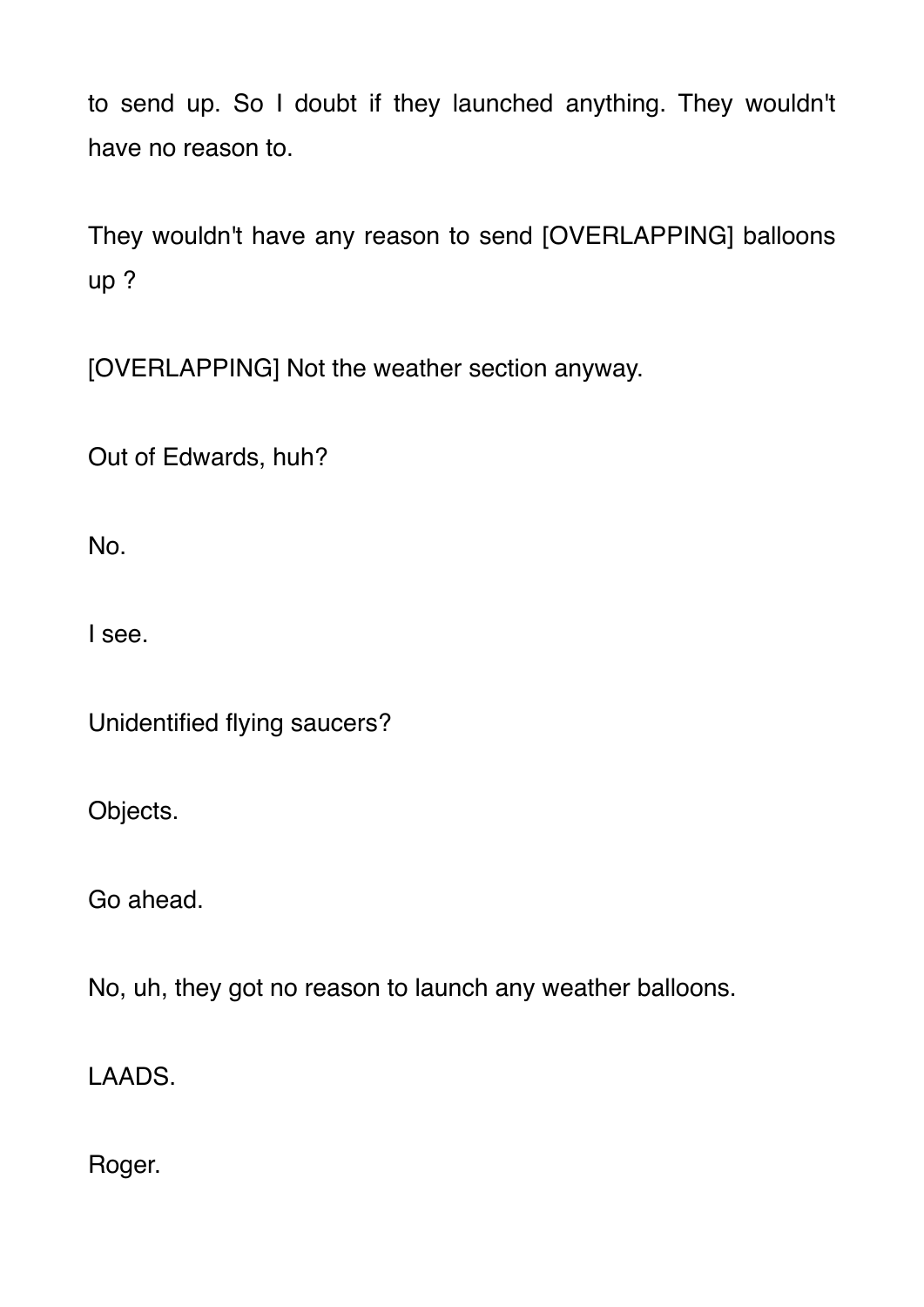[UNINTELLIGIBLE] Edwards control tower again. The UFOB officer at Edwards. It has been, uh, confirmed that this [UNINTELLIGIBLE] over the field. He had, he had seen this one. The captain at DET ONE has seen this one. I have see it and, uh, [UNINTELLIGIBLE] the, uh, UFOB officer said it appears to be an aircraft to him. It does not appear so to me.

[01:25:04:04]

It appears to be an aircraft?

He says it appears to be an aircraft. Approach control has nothing on any aircraft. It's moving too slow to be an aircraft at that altitude.

Uh, the captain at DET ONE, he doesn't seem to think it's an aircraft either, because the lights [UNINTELLIGIBLE] .

Yeah. There's only two lights, a white and a red. I see no green from here.

The, uh, YOOFOB officer saw this one. He thinks it's an airplane. I do not.

I don 't either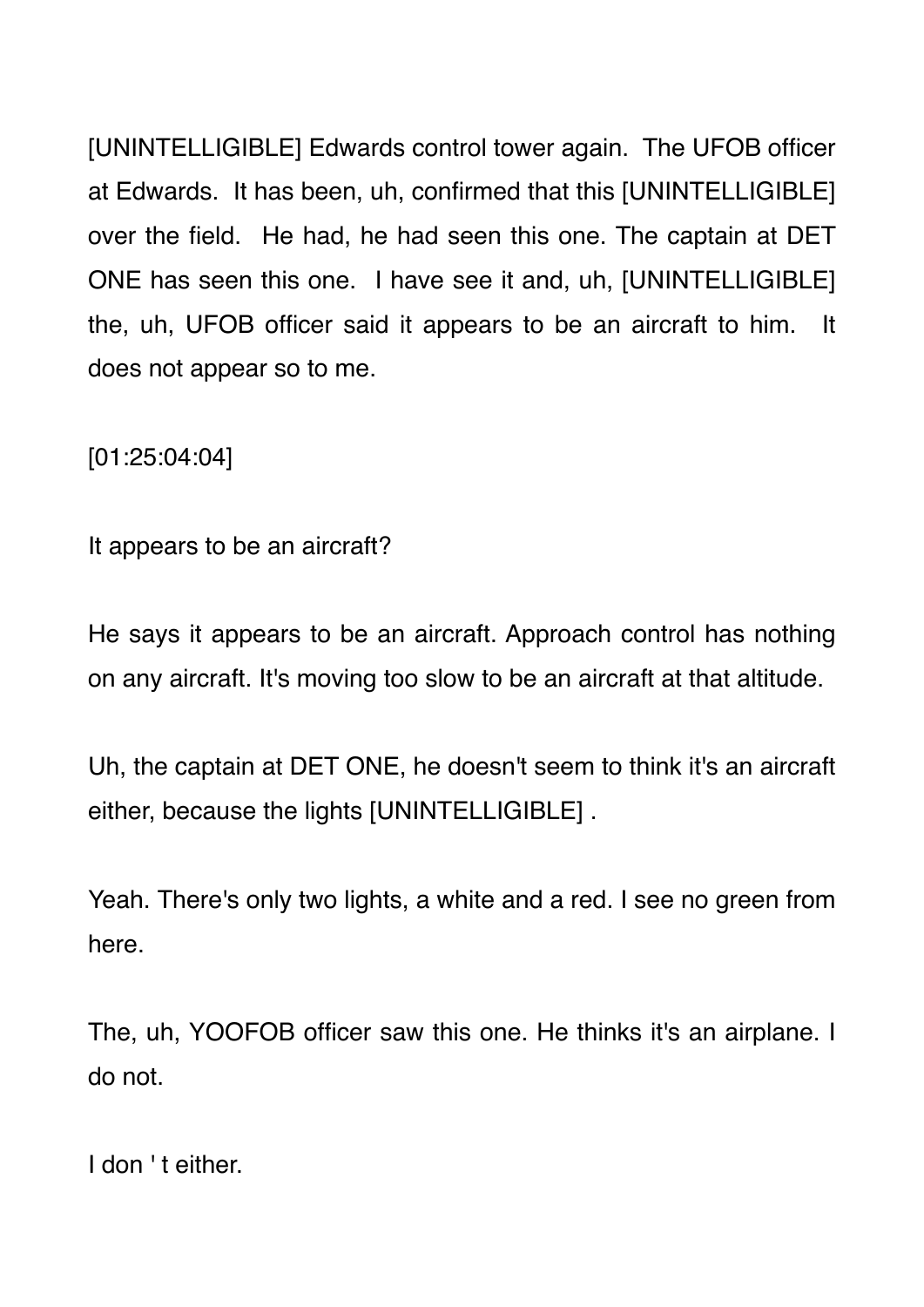Captain Clark?

Yes.

Uh, Lieutenant Fisk deputy here. Yeah .

It's a, uh-- What do you think of it?

Well, I'll tell you. When I first saw the thing it was approaching the base from the north and it looked like a fairly, uh, low altitude, probably, uh, 10,000 feet and, uh, I got a good look at it with the binoculars. It seemed to be pushing a little cloud in front of it and I thought, uh, well, at first, you know, looks like a rotating beacon hitting a cloud.

[01:25:57:27]

#### Yes

And, uh, but it just stays right with it. And then it, uh, turned, uh, a little bit, bit more westerly and gained a tremendous amount of altitude.

LADDS? [OVERLAPPING] Yeah.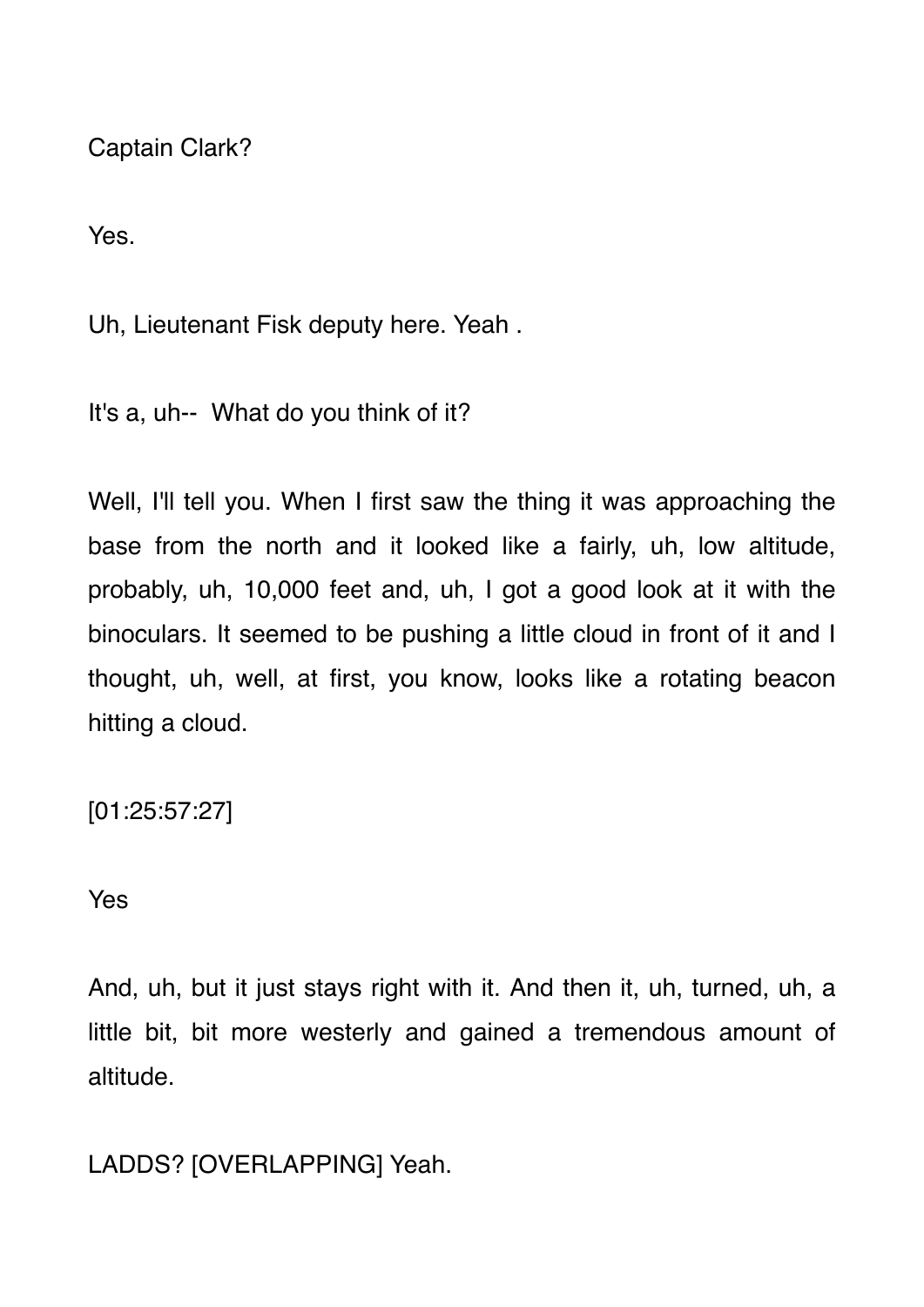## SIGHTINGS/ SEGMENT AF-1471 18

[OVERLAPPING] Roger.

This [UNINTELLIGIBLE] control tower, tower observation on that last one. It was reported all over Edwards.

Right.

It is almost invisible now

Huh.

with a naked eye.

You have any, uh, others visible around the area?

Yes, sir. I, I still have the original one. He has moved now to approximately one four five degrees.

I see.

And estimate at 40 miles and very, very high now.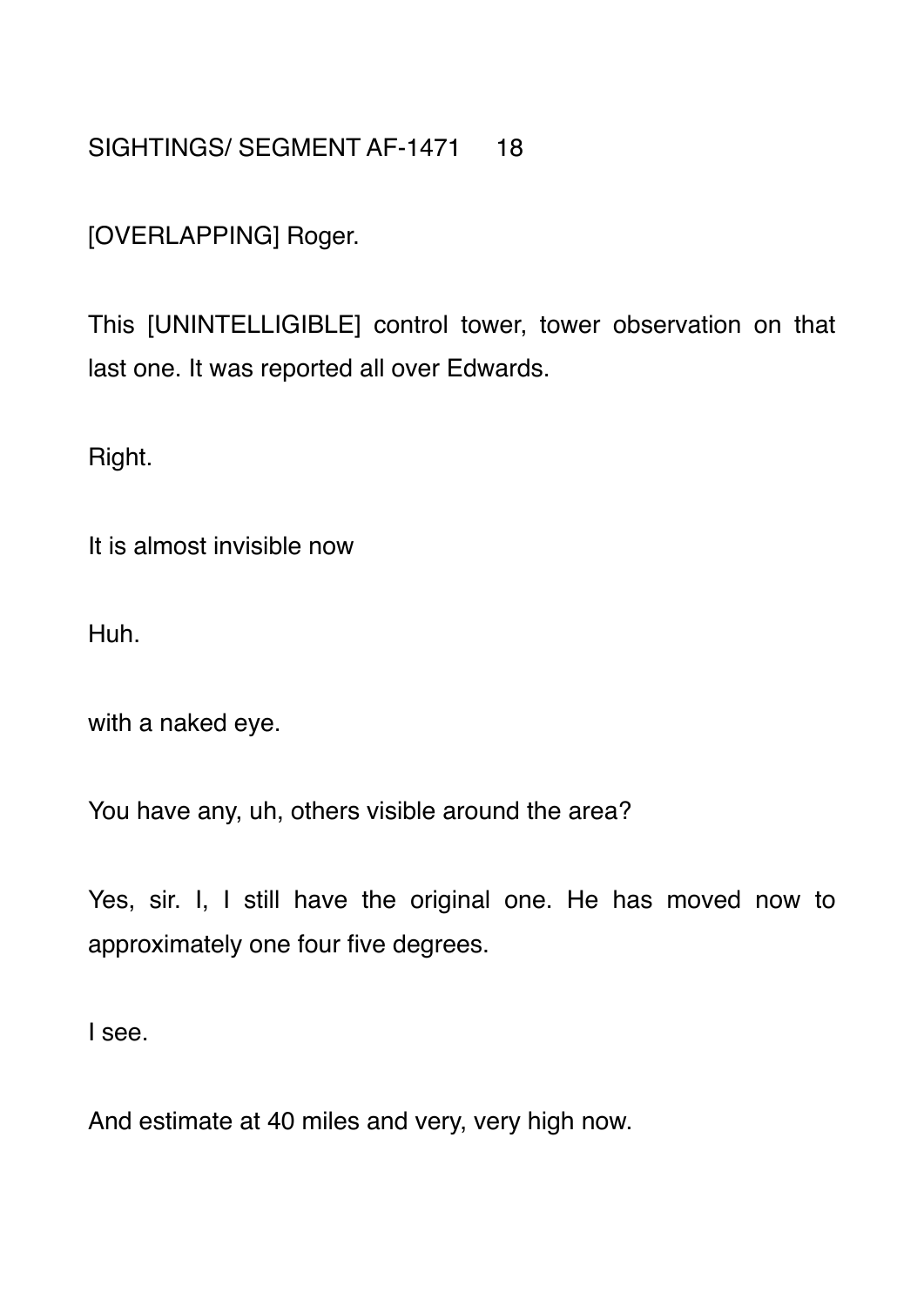[UNINTELLIGIBLE]

Right. P X A S T.

Roger.

[CLEARS THROAT] I understand you've got some UFOs.

Roger.

Where, whereabouts are they?

Uh, Edwards and Victorville area.

Oh. I see. Well, I thought maybe they was over closer to us.

No. ' Fraid not.

[01:26:59:19]

I got word you were [CLEARS THROAT] usin' our Vegas or something [OVERLAPPING] or other.

[OVERLAPPING] Roger. We've got, .uh, Vegas on eliminate, eliminate here.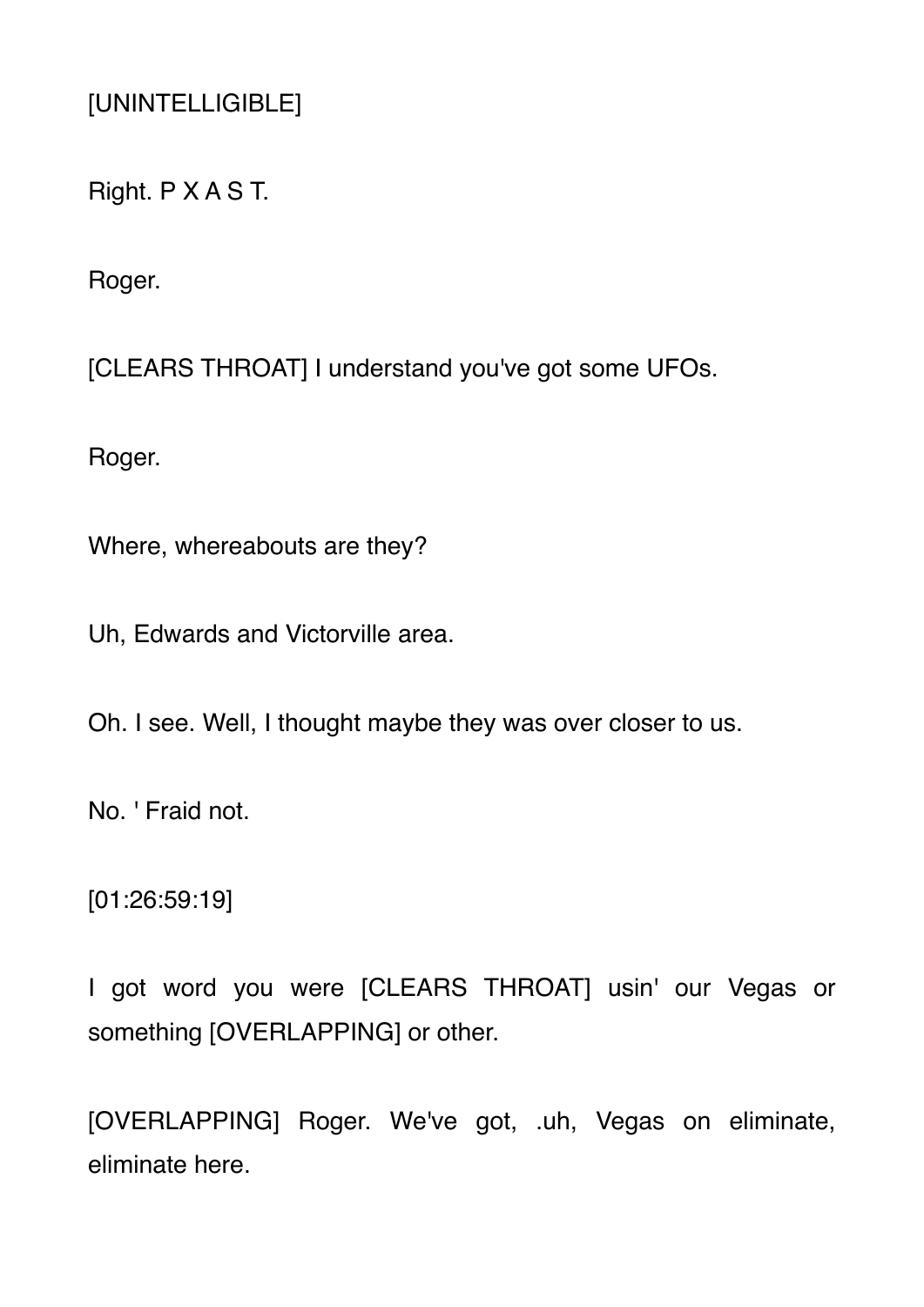Uh huh. Well, what information have you got on 'em?

Not very much, except they're flashing green, red and white.

Hmm.

SIGHTINGS/ SEGMENT AF-1471 19

Or green, red and blue or somethin'.

How many are there supposed to be?

I don't know what the latest count is.

T2B

[LAUGHS] And I-- It's gettin' pretty good.

Mmm. 'Course around Edwards you're liable to see most anything.

Yeah.

[LAUGHS]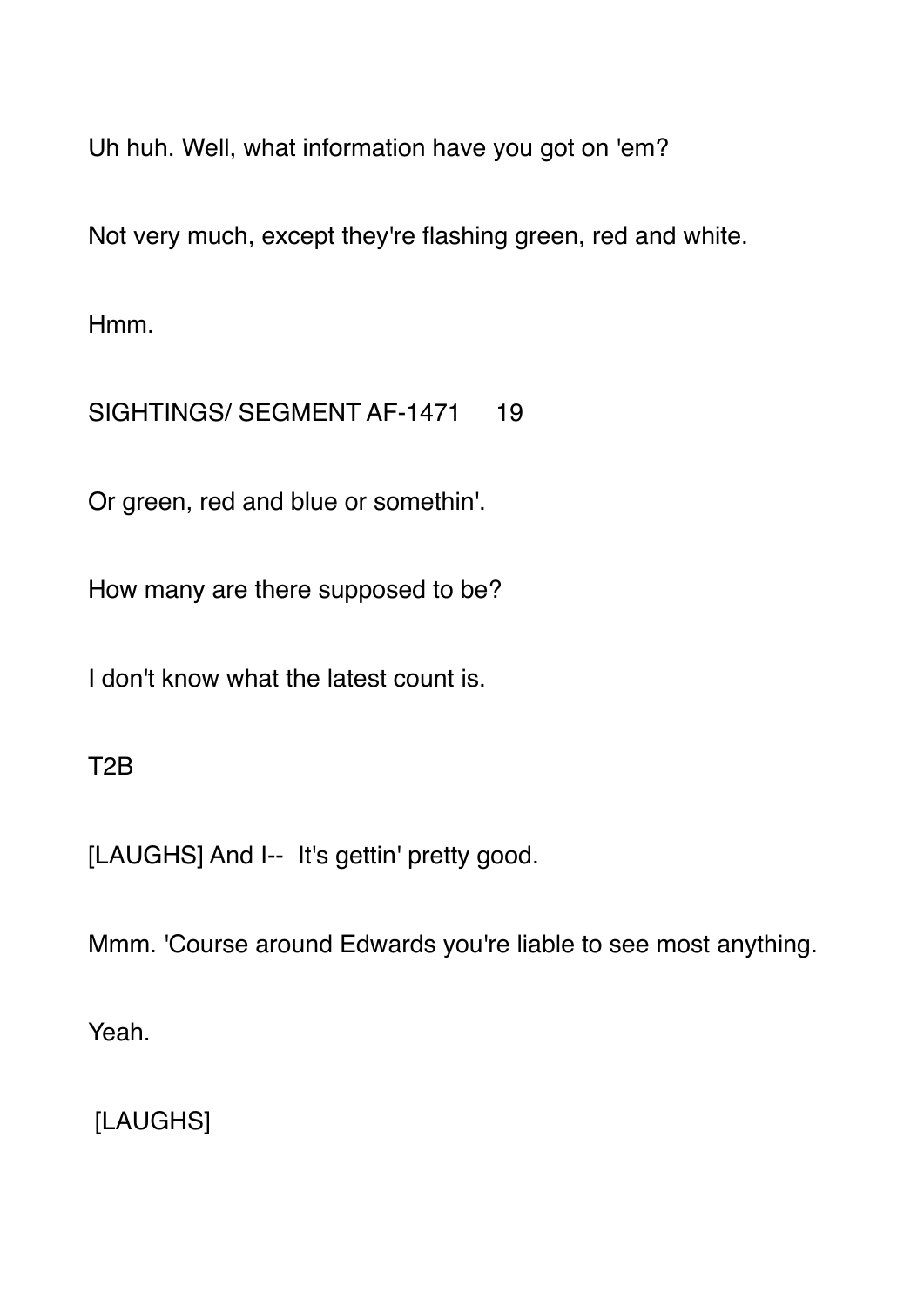Yeah, I guess so. [LAUGHS] So anyway, we're about to scramble a bird off on 'em. So if we could keep Vegas as dat, we would appreciate it much.

Okay.

Roger.

# [UNINTELLIGIBLE]

# [UNINTELLIGIBLE]

Oh. Phoenix would like you to pass the tracks, uh, to them. Uh, all right. I'd, uh-- Uh, you mean our zero vellocities,] all the ones we have recorded?

Yeah. Just, uh, [UNINTELLIGIBLE] Phoenix. [B.G. BUZZER] 'Cause if we should crump when they had to take the interceptor they'd, uh, have the tracks.

Okay, sir. We'll, uh, we'll have them switched in.

[01:28:00:14]

Right.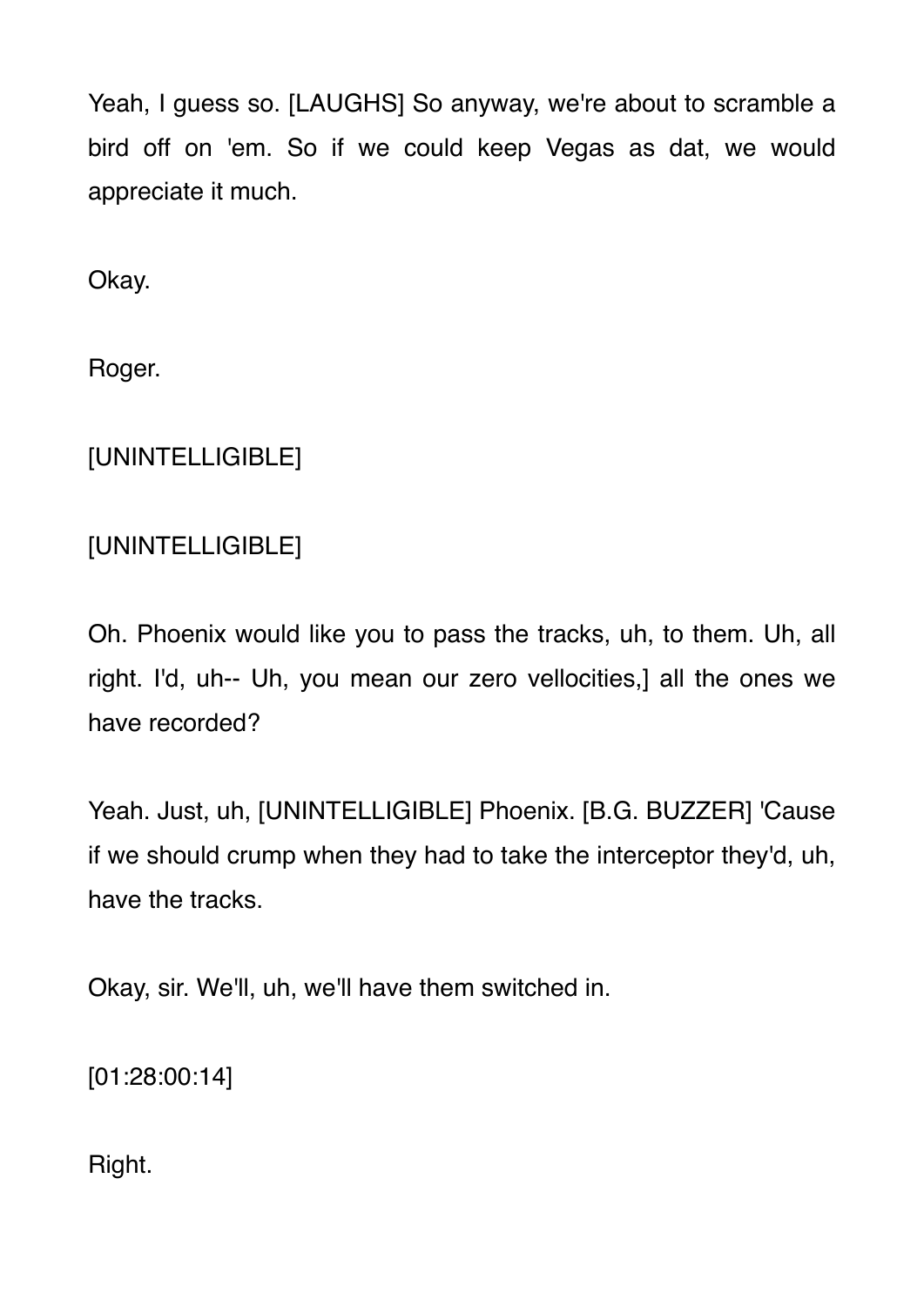Right.

Release.

Release.

[PAUSE]

It make any sense to you, what it could possibly be?

SIGHTINGS/ SEGMENT AF-1471 20 .

No. We're in as much of the dark as you are.

[LAUGHS]

We process [WORD?] now and then.

Yeah. Okay. I'll, uh, get the thing goin' anyway [UNINTELLIGIBLE].

Okay. [UNINTELLIGIBLE] here now. Thanks a lot. J

[UNINTELLIGIBLE]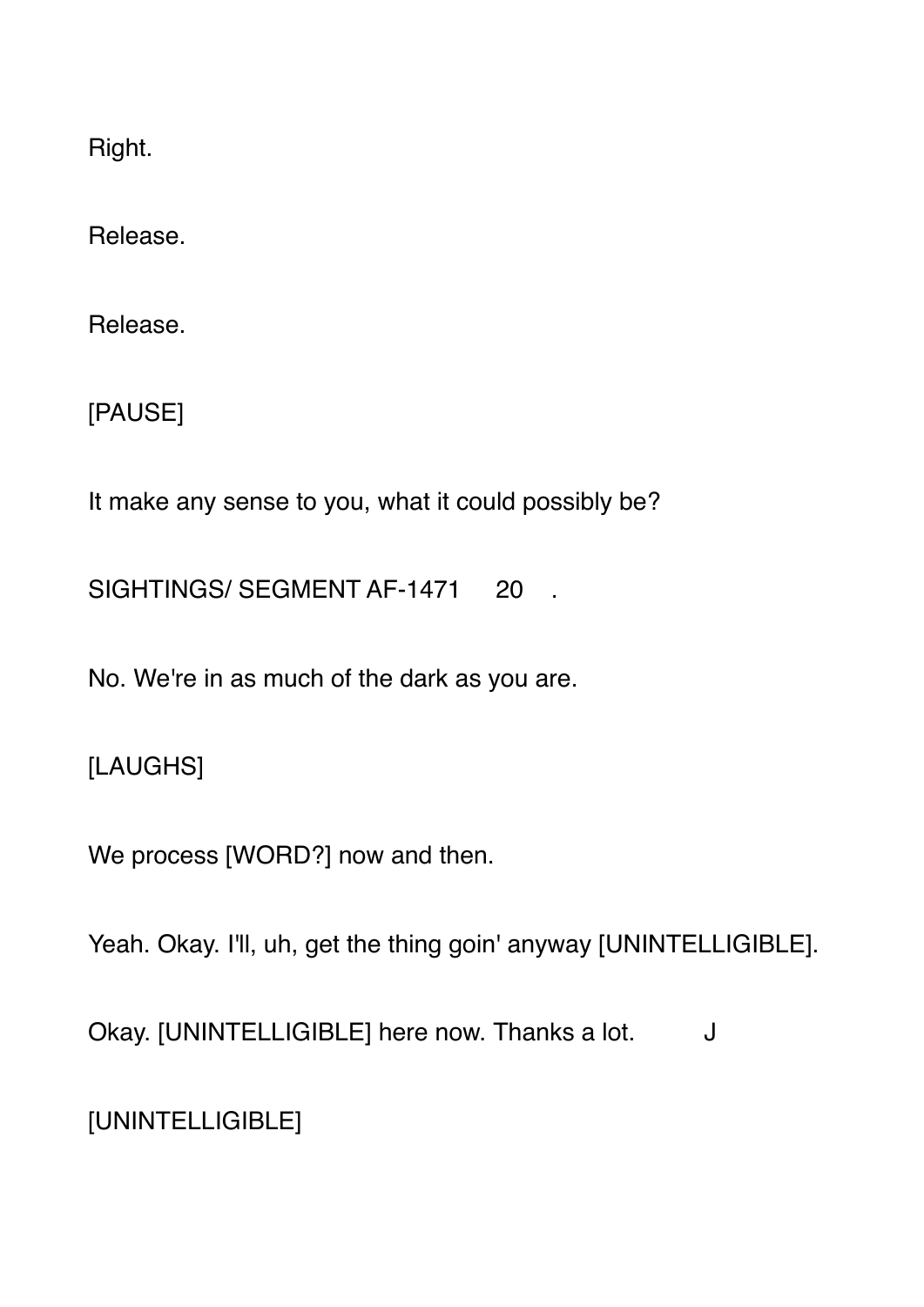Uh, San Pedro is painting them, uh, three targets, and they're all three around 9,000 feet.

San Pedro's pickin' 'em up at 9,000, huh?

Roger.

What about Boron?

Boron? We're, uh, working with them to see if we can get 'em on 'em now. That's those three little dots out there [OVERLAPPING] and

[OVERLAPPING] Yeah.

I'd say that, uh, there are three definite objects. It's not weather. It's not clutter.

Uh, they, they can see the objects, but they don't see, uh, it's not an aircraft?

No. They can't tell what they are.

[01:29:02:02]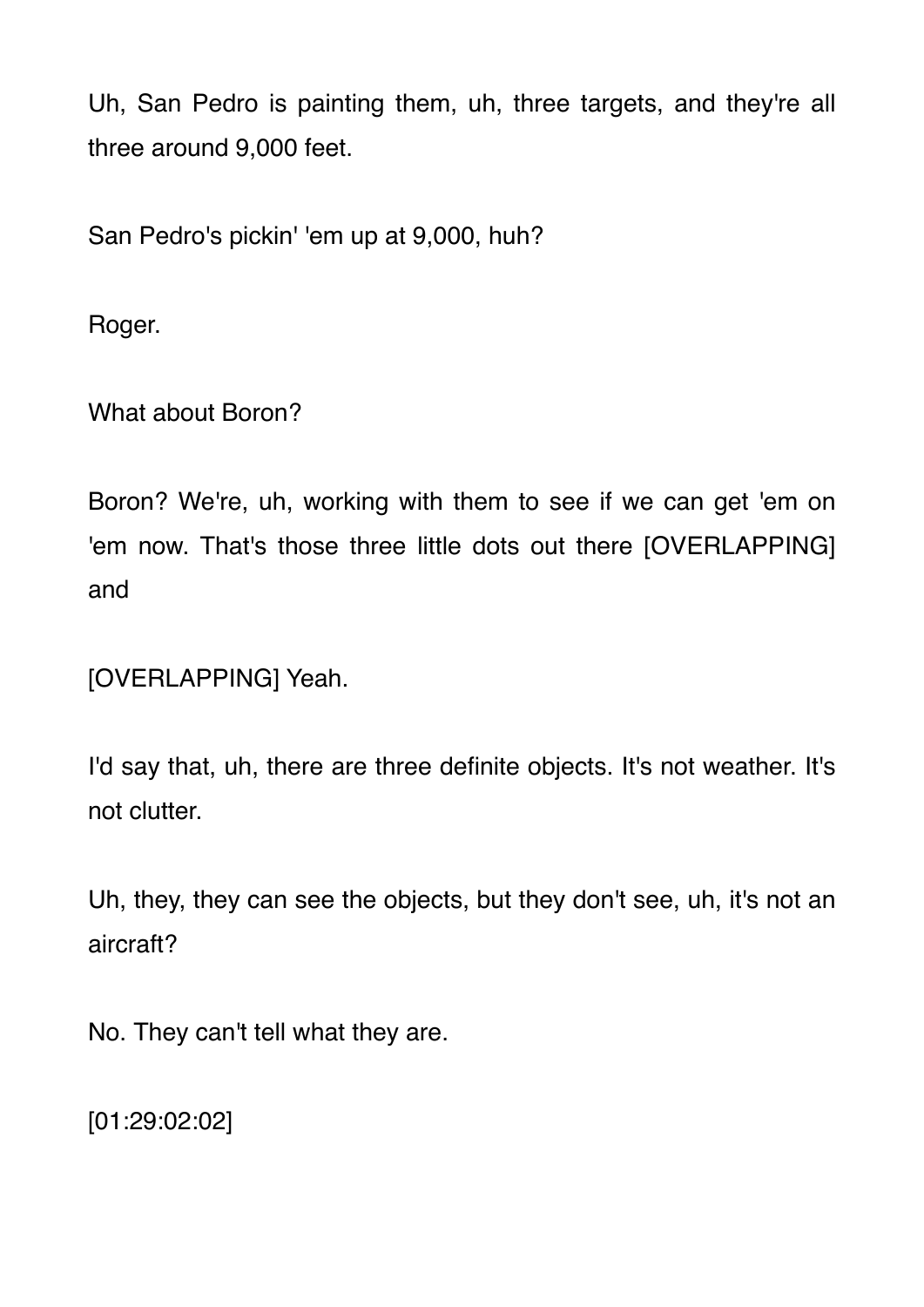Uh. Oh. Scramble 'em.

You are scramblin' 'em [UNINTELLIGIBLE]? [LAUGHS] I'm curious to] find out what the hell they are.

I am too.

And you'd be within your right to scramble 'em, wouldn't you?

I don't know. Be up to me just [WORD?] I guess.

Well, [UNINTELLIGIBLE].

They're not moving hard at all. They did?]

They watched 'em for 30 minutes and they didn't move at all and then all of a sudden, boom.

Oh yeah? Hmm. What are they?

[LAUGHS] Don't know.

Little green men?

Nobody has ever accepted these things yet?.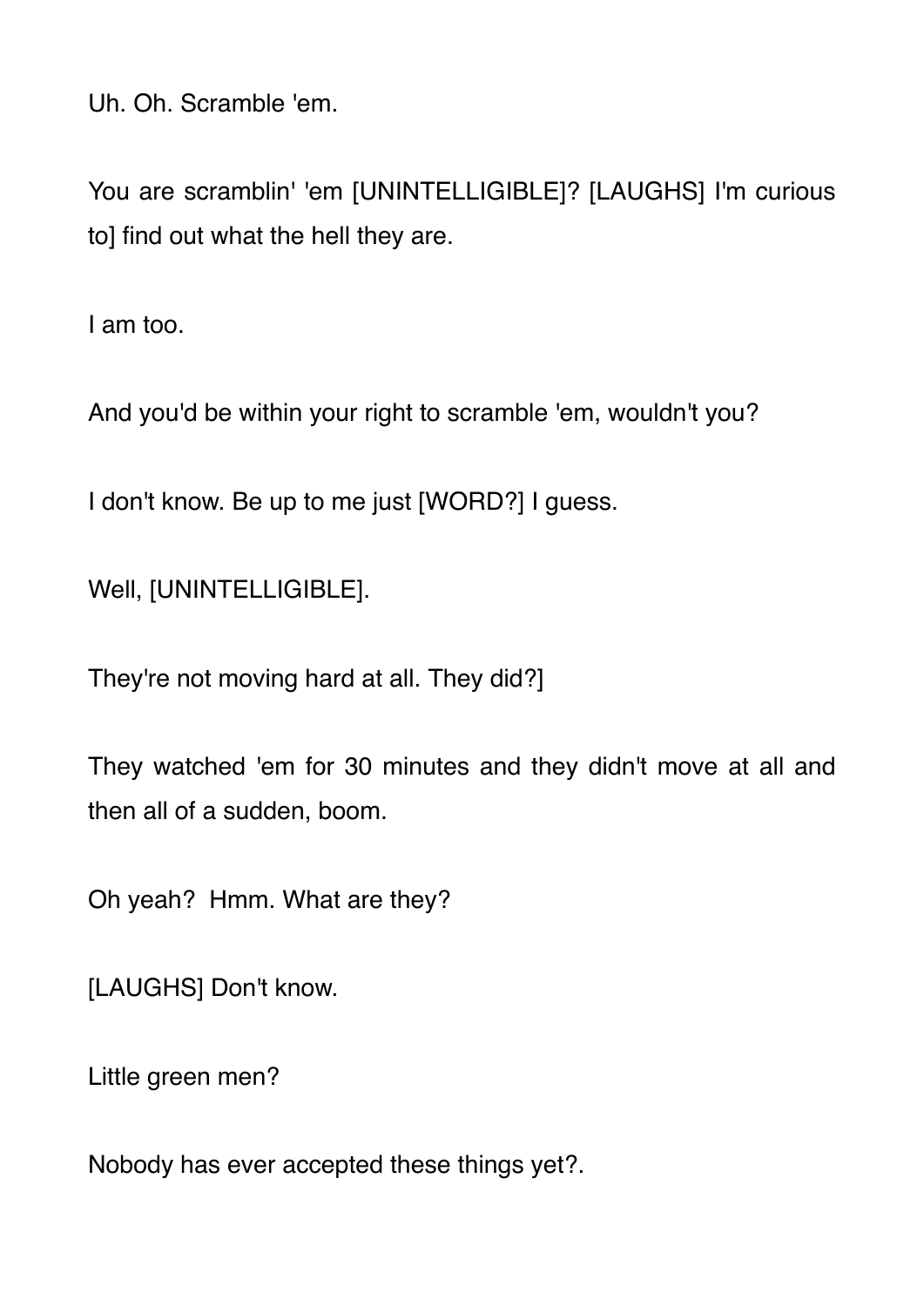Yeah.

Let's [WORD?] a pilot in from home.

[UNINTELLIGIBLE]

[STAMMERS] He-- They needed special pilots for these?

Well, they're still thinking that these are [UNINTELLIGIBLE].

Yeah. I guess those things aren't hostile, because they haven't done anything yet.

Yeah Well--

It's interesting to see what's gonna happen when he goes up,

Yeah.

takes a look at them. There's nine of 'em now?

[01:30:02:19]

**Twelve**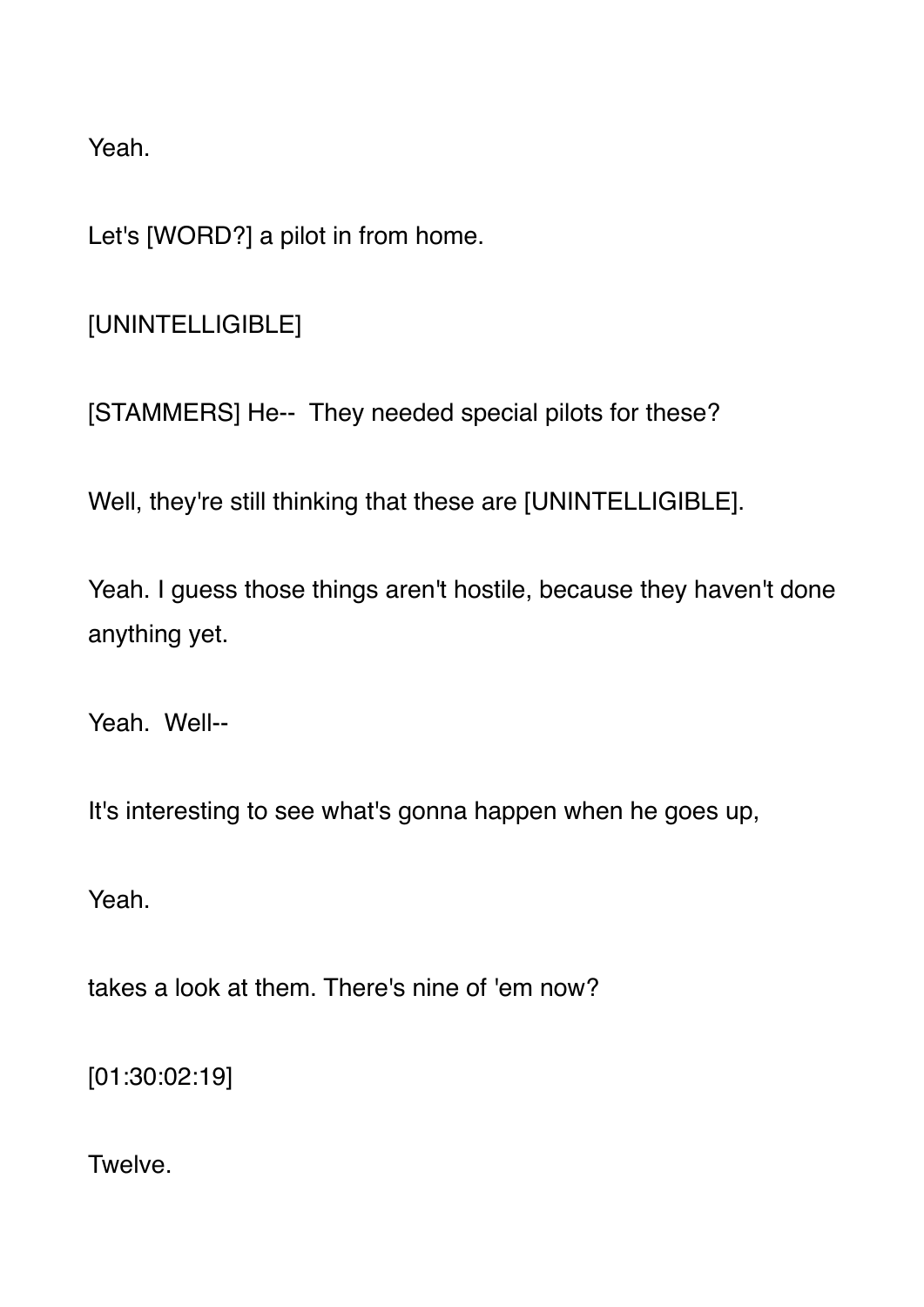[OVERLAPPING] Twelve?

## [OVERLAPPING] [WORD?]. [UNINTELLIGIBLE]

[UNINTELLIGIBLE] multiplied.

Yeah.

Al Planer.

Alpha Lima?

Roger. Alpha Lima Tech 3. Alpha Lima One getting close? (to scramble)

He's cranked up but I think we hit a snag here. Uh--

Oh, goodness.

We're checking on it right now. We'll let you know.

Okay. Right.

[OVERLAPPING] Uh--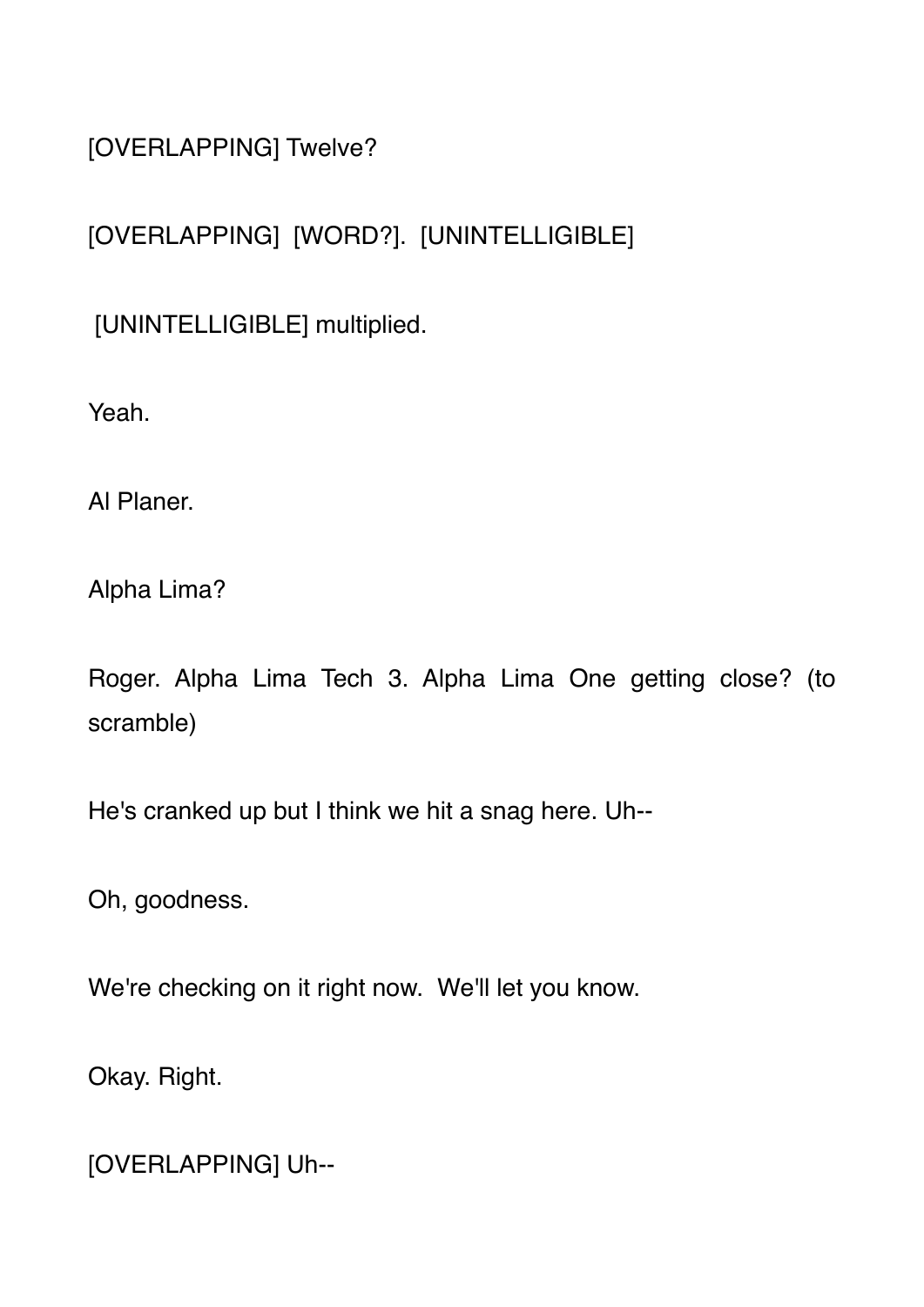[OVERLAPPING] [WORD?]--

Uh, stand by.

Okay.

[B.G. VOICES] All, all of 'em clear now that the red light has stopped and they all appear to be gaining up--uh, altitude rapidly.

Is that right?

Yes, sir.

I'll go out and watch that bright one again.

Okay, sir. Uh, uh, there's, uh, three more of 'em well south and dim.

Okay. [OVERLAPPING] [WORD?]

[OVERLAPPING] But I still see a red light occasionally on one of them.

Where are they from that big bright one?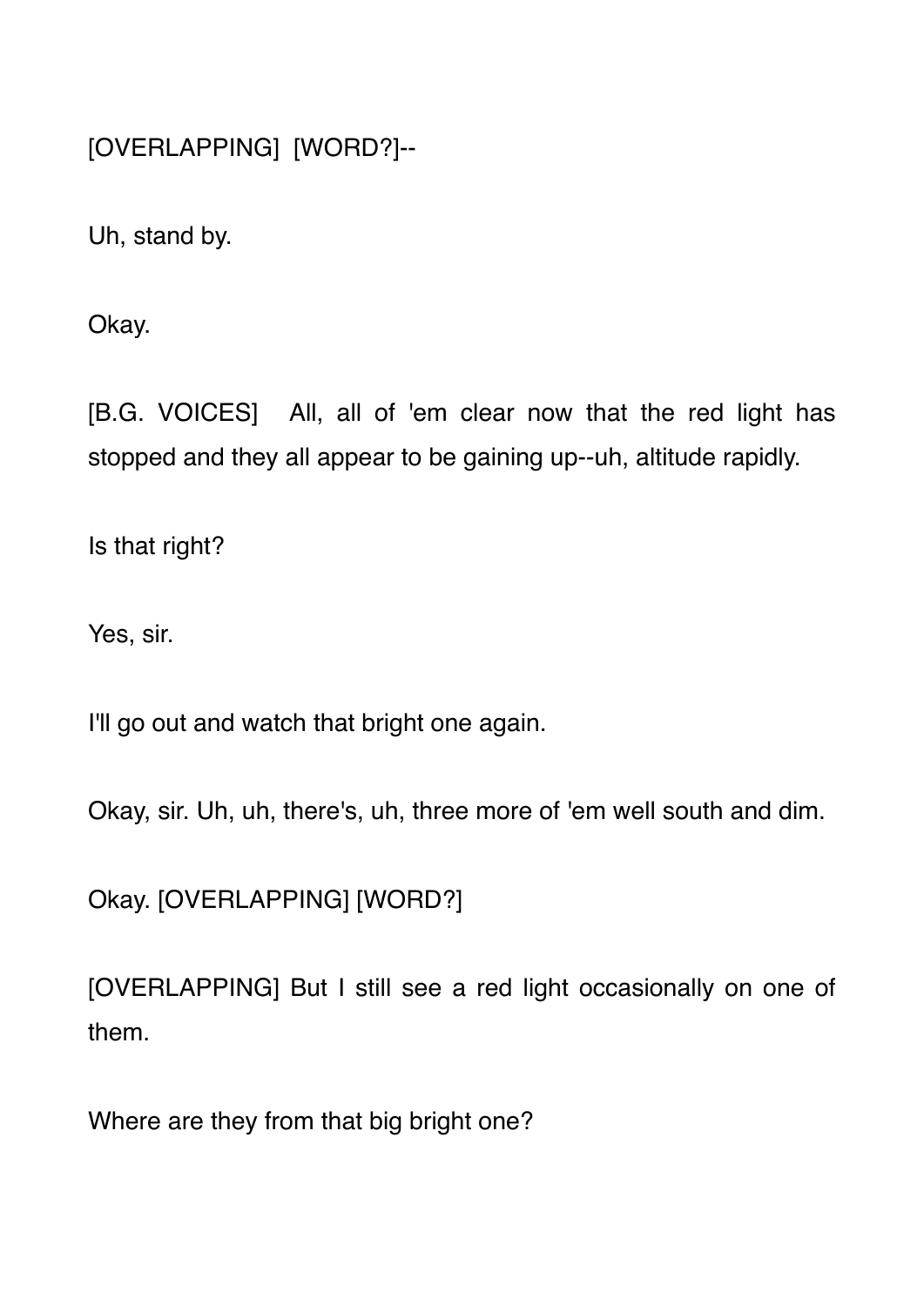Beneath him and just a little bit south and there's three of 'em almost in a straight line.

Uh huh.

Almost horizontal.

I see.

And I still see a red light occasionally from those, but not from the big one.

[01:31:02:11]

Yeah.

## SIGHTINGS/ SEGMENT AF-1471 23

It's very possible we've been observing this moving all night here. Let me, uh, let me get him back on, see if he'd, uh, if he's gettin' the same impression from it I'm getting.

Roger.

I don't like to be the only one seeing these type things.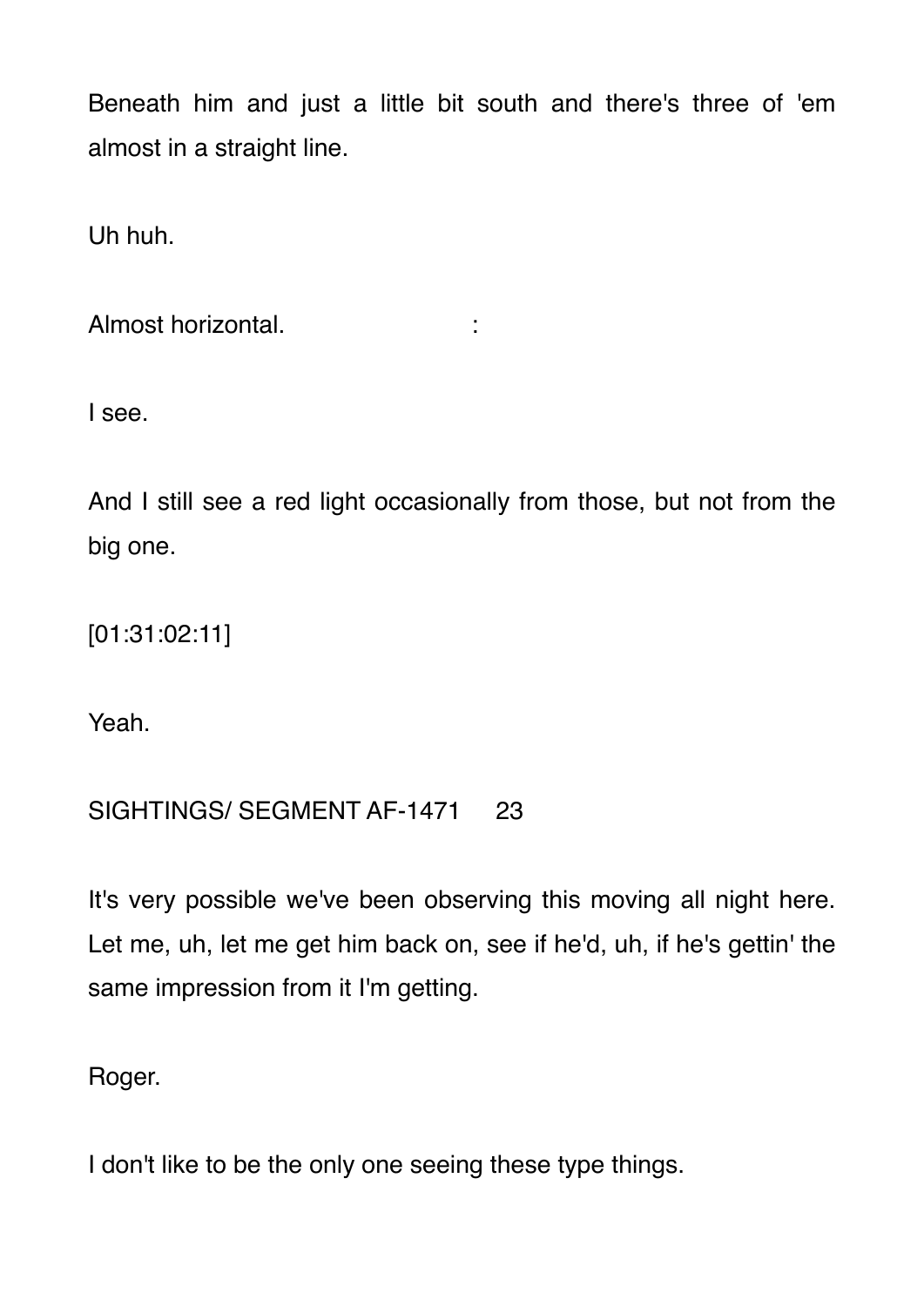[LAUGHS]

LADDS?

Roger.

This is Sgt. Sorrels again. Base Ops confirms my, uh, what I'm seeing. They are all rising and they, there's a weather man in base ops that's been observing these things all night

with the, uh, uh-- He's been using reference points to, uh, try to judge --if they were moving

Right.

And, uh, he confirmed that they are very much higher now than they were. They are, they are definitely going up.

Any estimate on the altitude now?

Uh, with-- I'd hate to venture a guess. Uh, I-- I would say something like, uh, maybe at 30, 40,000. But now this is strictly way out there in [WORD?] off the eyeball guess.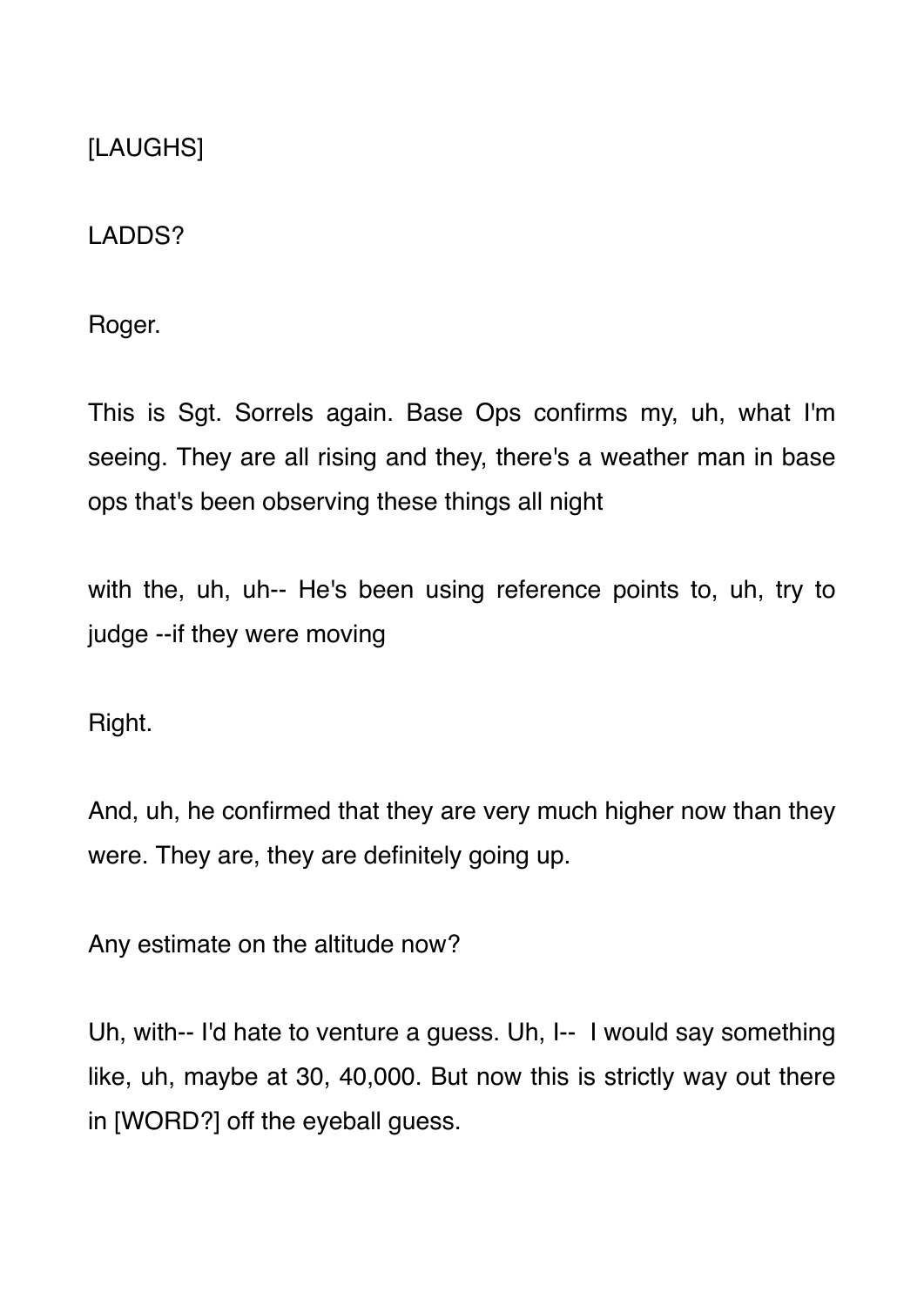And none of 'em are at low altitude any more then?

[01:32 :08:24]

No, sir. I wouldn't say. No, uh, not nearly what they were. At, at first sighting on that one I would, I would have guessed his altitude to be no more than, at the most, 5,000 feet.

These division reports have had them anywhere from all the way from 30 or 40 grand.

Well, uh, they were very accurate. We got-- We'd get height on the same track at, uh, 6,000.

[UNINTELLIGIBLE]

These are tower guys. [UNINTELLIGIBLE]

Oh yeah. They, they admit it. [LAUGHS] In fact one guy says, "I don't like to be the only guy that sees this stuff."

[UNINTELLIGIBLE] So he went to get somebody else. Now they've got a weather man out there lookin' at 'em and they've got, uh, the , tower people lookin' at 'em and, uh, March approach has 'em on radar and Pedro, and, uh, Boron--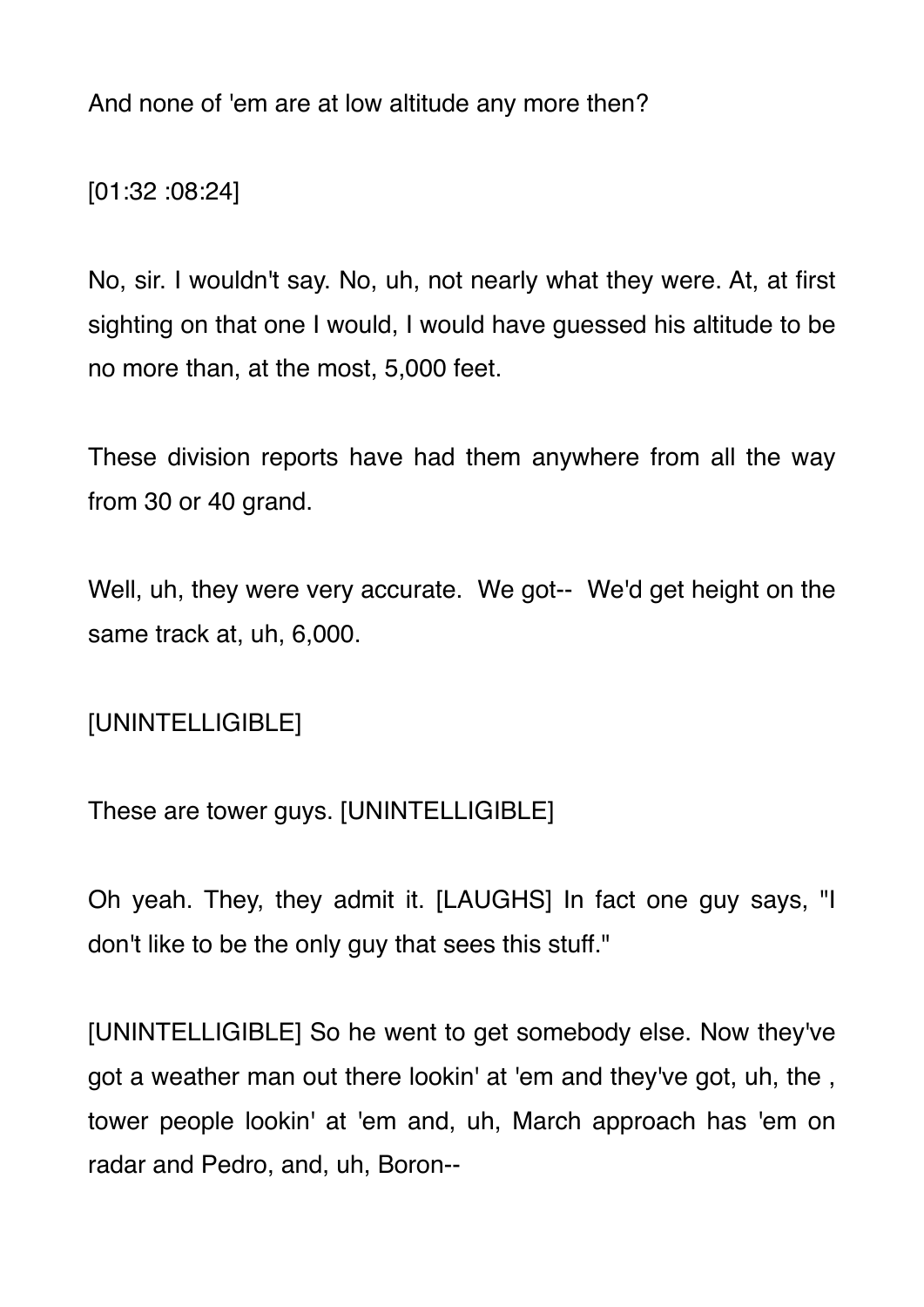[01:32:59:04]

Narrater:

We just heard Sergeant Chuck Sorrels say, "I don't like to be the only one seeing these type things." But he kept observing them. And we will hear him help vector the F-106 interceptor called Alpha Lima towards the luminous objects above the Edwards runway. The F-106 was equipped with the MA-1 fire control system and SAGE computer direction center, connected to the air defense network. This achieved automatic target lock on. But the pilot could still manually fire his weapons. Listen carefully to the voice of the interceptor pilot pursuing the object and stating, "Contact", indicating that he had actual radar contact with something solid.

Alpha Lima.

Uh, roger. This the [McLean???] again the WD from Tech 3. Listen, on this bird that has just taken off. It's-- It's not a hot bird, huh?

No. No. He's, he's cold.

Yeah. He's cold and he's, uh, he's not loaded, right?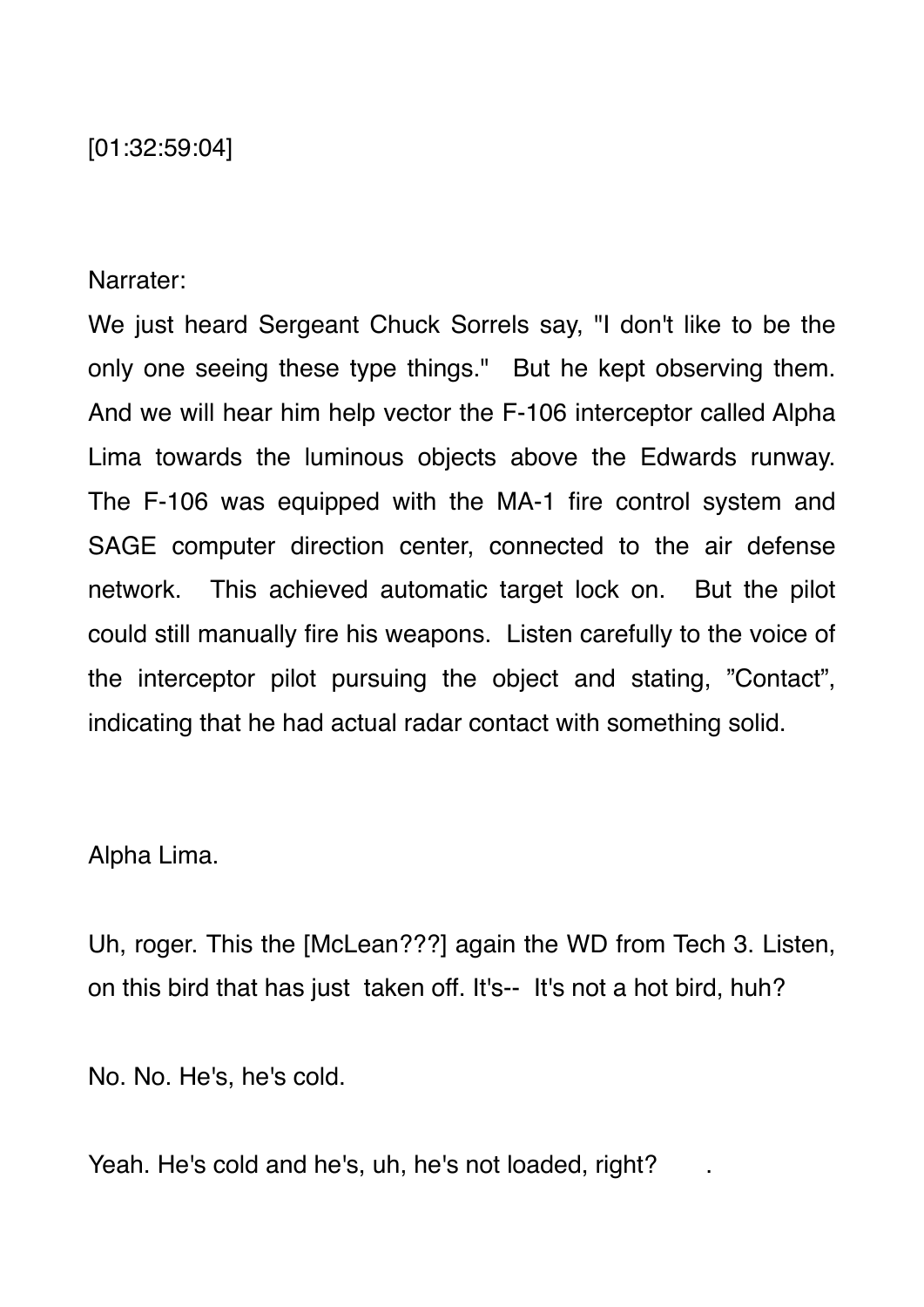[01:33:59:01]

No. He's not loaded.

[UNINTELLIGIBLE] aircraft.

Okay. Is he aware of, now, of what he's gonna be doing and everything? How pleased is he?

Oh, uh, he didn't say too much.

Yeah.

Okay. Edwards tower?

Yes sir.

WD. Okay. Alpha Lima Zero One is now bearing about, uh, one nine five for 15. [OVERLAPPING] If--

[OVERLAPPING] You have him in sight.

You him in sight?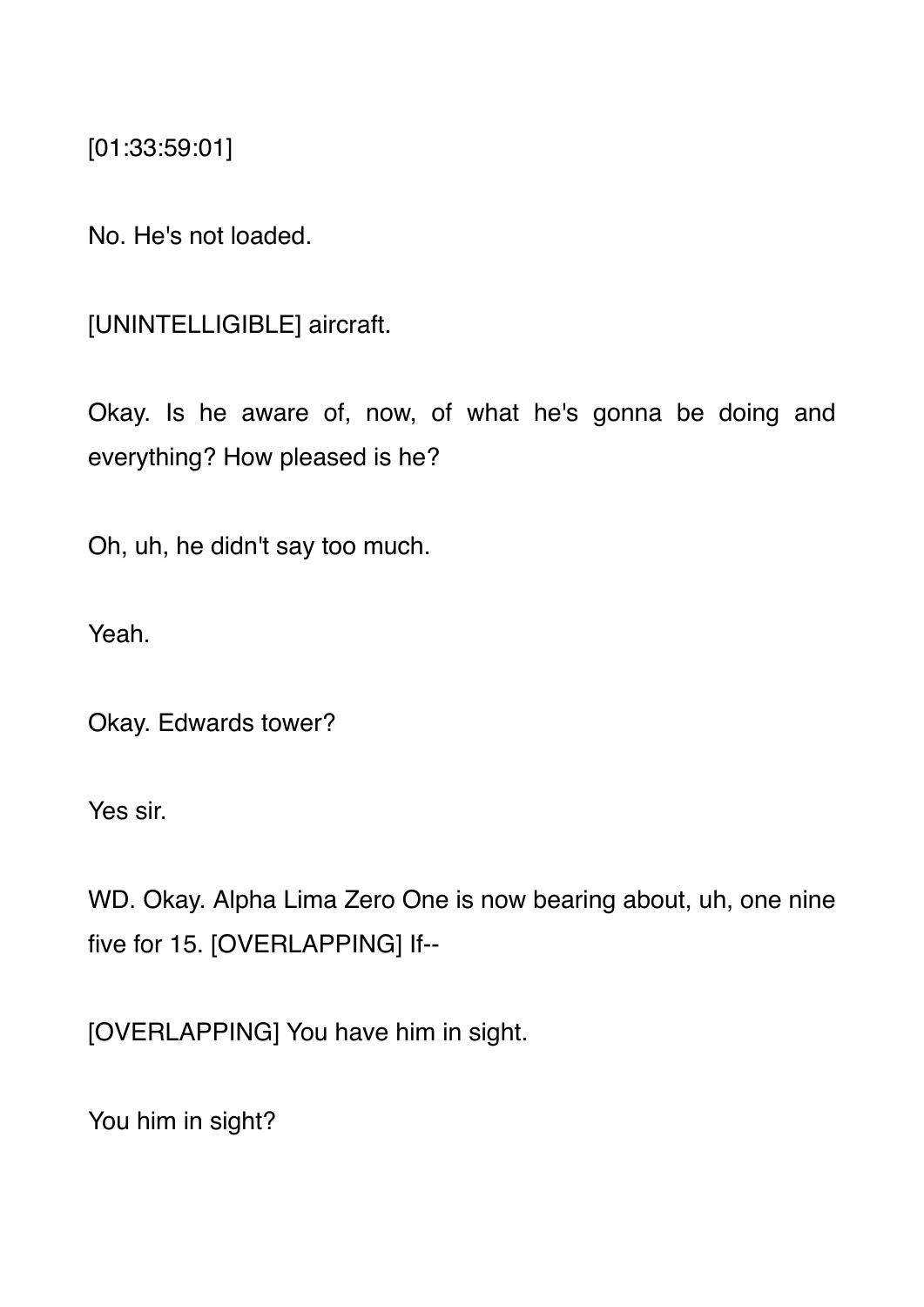Yes.

Uh, Edwards, do you still have any of these, uh, UFOBs in sight?

Yes.

Okay, tower, pick out one you want us to intercept and we'll take ah Zero One in on him.

That's-- Have him, have him, uh, proceed, uh.

Okay.

He appears to be goin' on north, north now. Uh, have him come, uh, right down the runway, uh, zero four.

Alpha Lima Zero One. Uh, would you, uh, turn your running lights on?

Yeah. Roger, Zero One. Uh, turn your, uh, lights on.

Lights are on.

[01:34:57:17]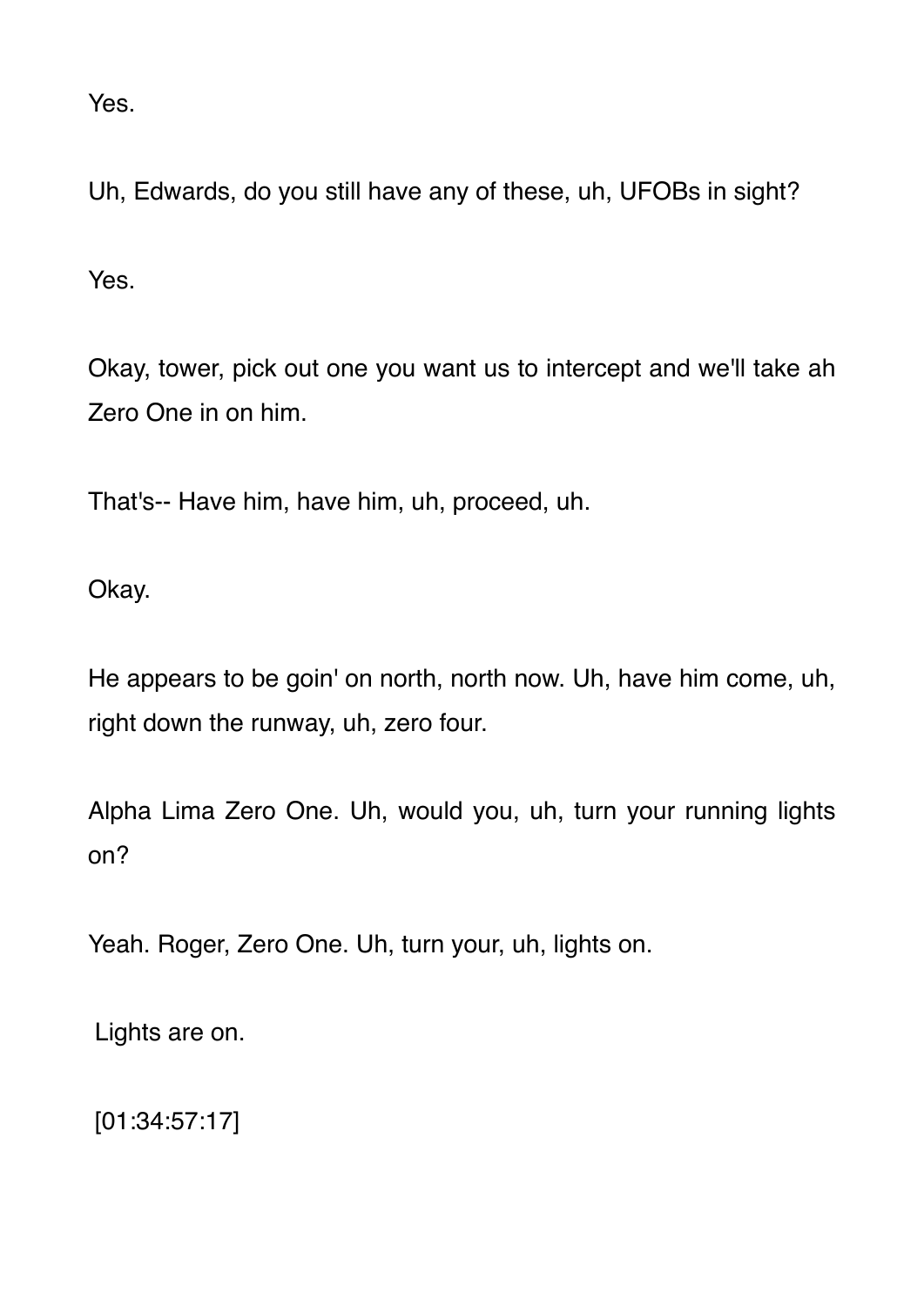Right. Alpha Lima Zero One, starboard three six zero.

[UNINTELLIGIBLE]

Roger.

Roger, three six oh.

Roger.

Okay.

Roger. Alpha Lima Zero One, uh, starboard zero four zero.

Okay. Zero One's coming down to zero four zero runway.

Okay.

Let him go right over our rocket site. Start a slow right turn right over the rocket sight.

Okay. He's turning now.

Hold that.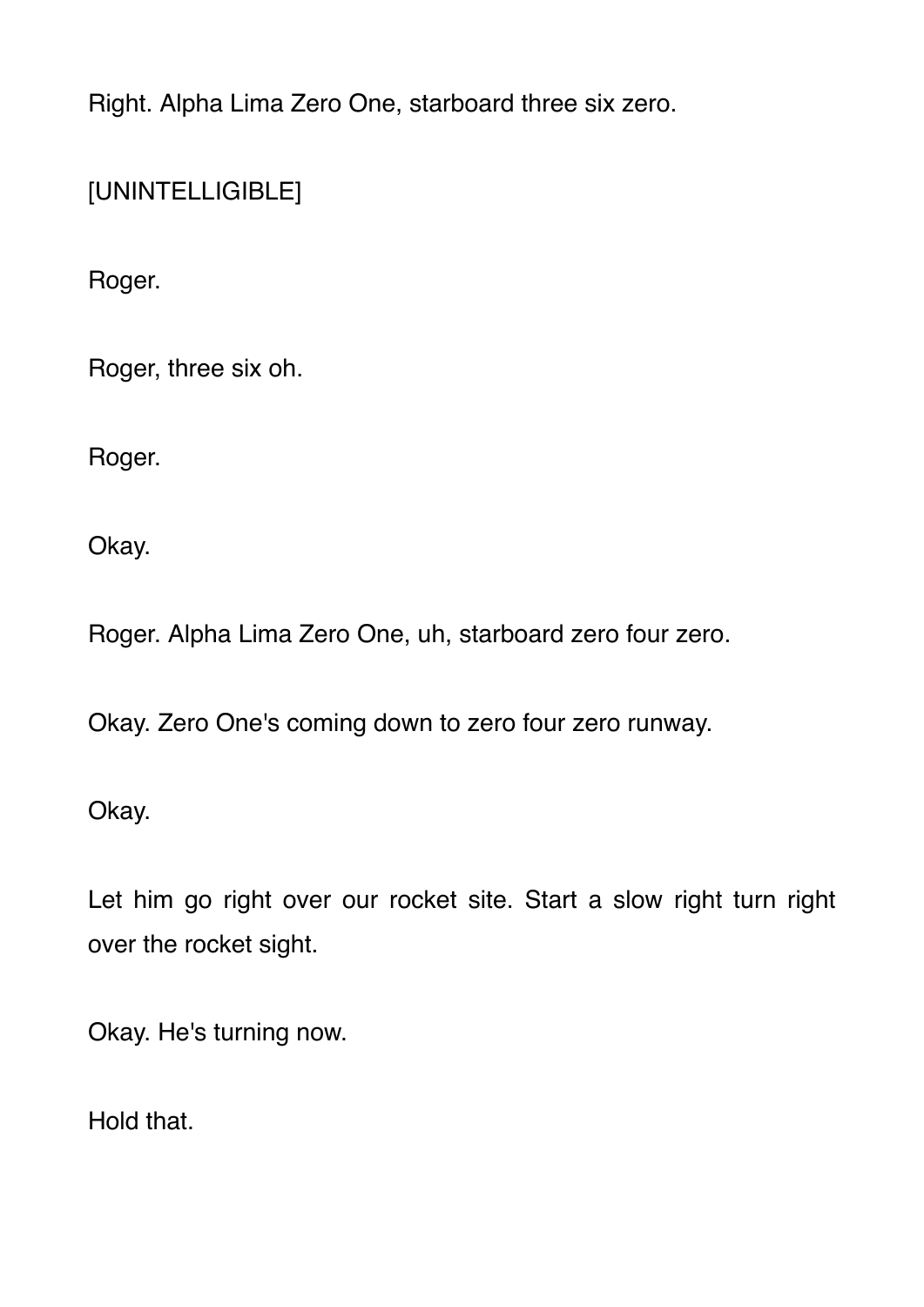Okay. How's he looking now? I got him starboard to one two?

Uh, hold that.

Hold that, huh?

Yeah. That's pretty good.

Okay. Could you-- What, uh? What's the blip in relation to him, 12 o'clock?

[OVERLAPPING] Uh, about-- Have him more right. Uh, if you have him-- Uh, the best reference I'm gonna be able to get is have him come back over Edwards and line up with the runway again.

Ground observer requests you fly down the zero four zero runway.

[UNINTELLIGIBLE] the runway. Roger.

Alpha Lima Zero One, when you reach the end of the runway, starboard zero nine zero at the end of the runway.

[01:36:01:18]

[UNINTELLIGIBLE] or departure lane?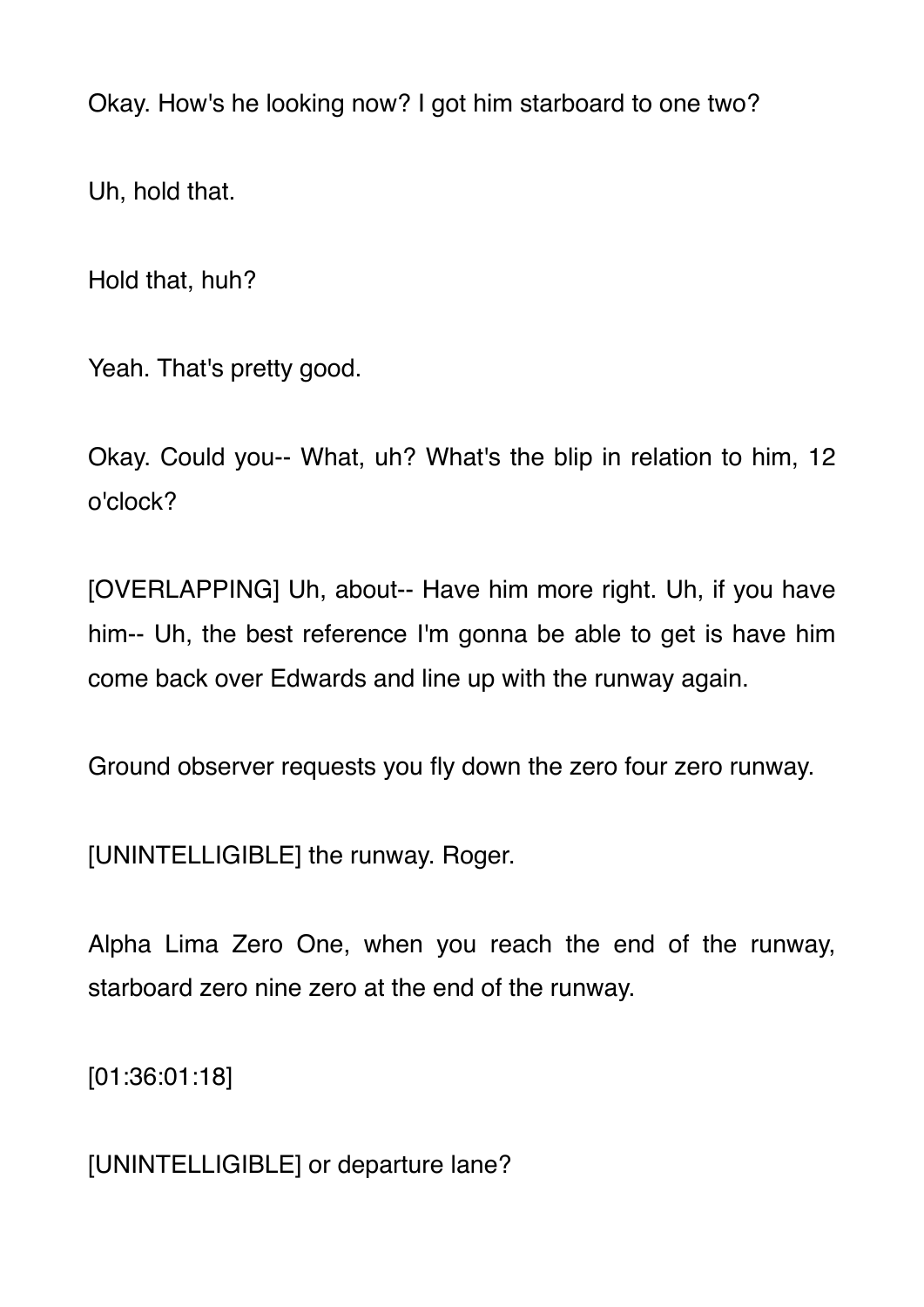Zero One, you should hold a one blip now, target on your right. One on your left. Stand by for range. Still negative reads from targets.

One on the right and one on the left.

Contact, uh, standby one, I have possible contact at, uh, rise about, possible contact rise on about ten nine 20.

Roger. A pursuit [UNINTELLIGIBLE].

Zero five zero.

[UNINTELLIGIBLE] Can you hold that target, uh, approximately, uh, five left at 17 three zero 15?

The description of this object? I'd like to try and get it eyeballed if it's out here.

Roger, uh, should be approximately, or was approximately five to seven objects, uh, green, red and white flashing lights. Uh, they were swiftly moving and seemed to be in the area for some time and then just quickly moved straight up.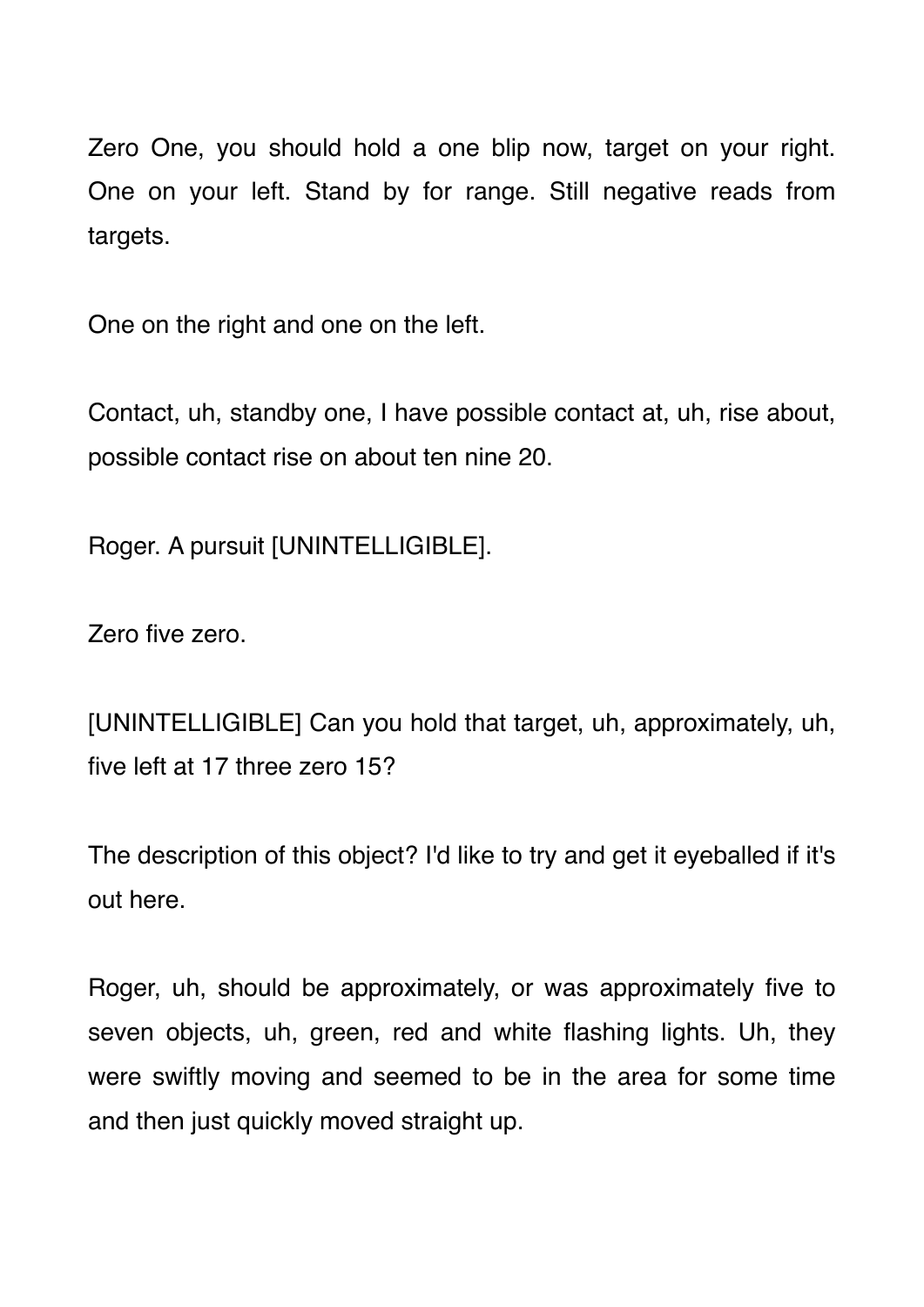[UNINTELLIGIBLE] on my target.

[UNINTELLIGIBLE] and, uh, [UNINTELLIGIBLE].

[UNINTELLIGIBLE] target and, uh, [UNINTELLIGIBLE].

Roger, uh, we had a possible radar contact now a range of three miles. We're losing contact with that object now.

Starboard. Zero five zero.

Zero five zero.

Zero One's heading should pass over Edwards tower.

[UNINTELLIGIBLE]

--zero nine.

I see Edwards, uh, from here.

Target area, uh, two miles.

[UNINTELLIGIBLE] I have [WORD?] another one, a flashing target about, uh, [UNINTELLIGIBLE].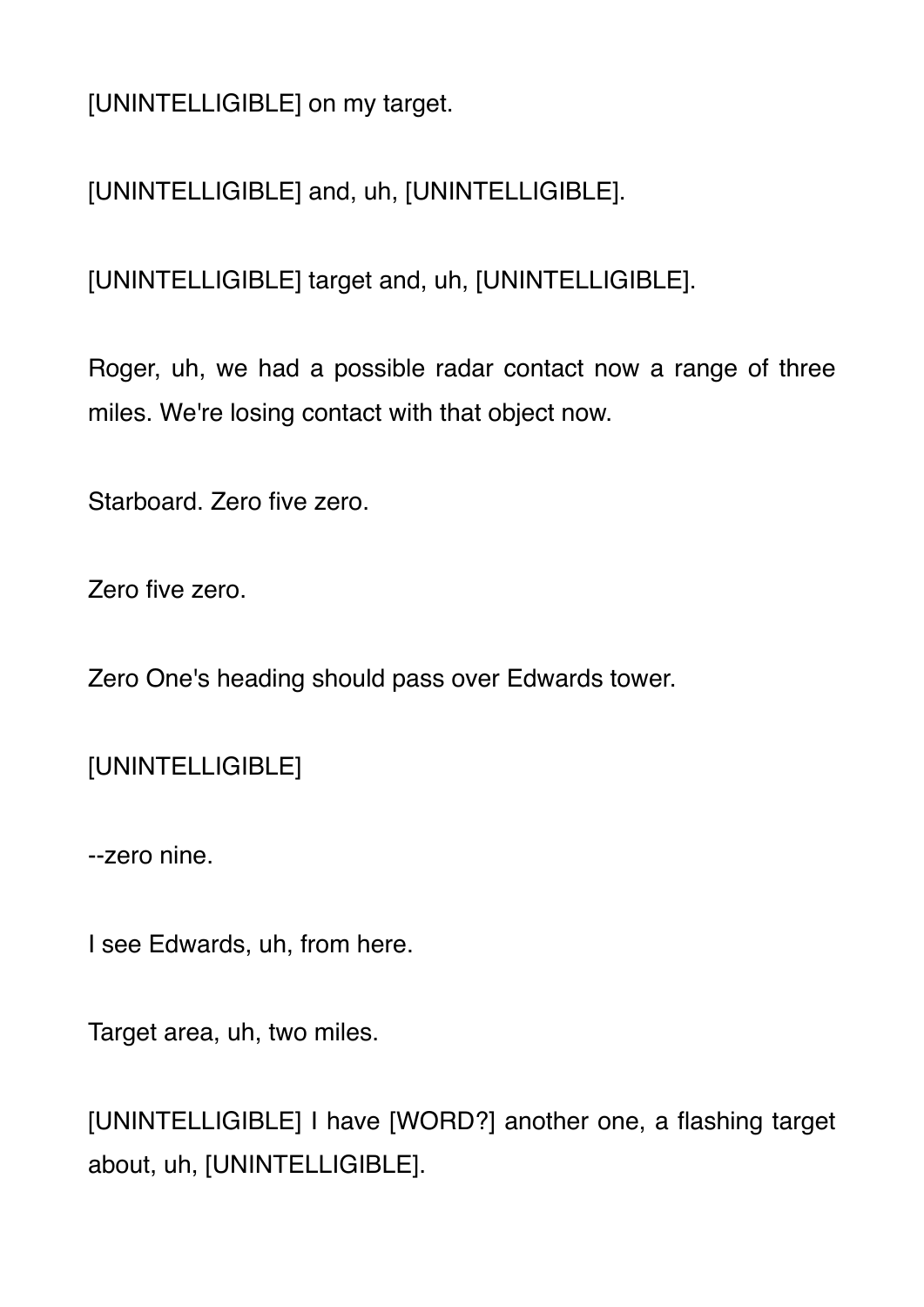Roger, uh, could you, uh, check this target out?

[01:37:56:15]

All right he's flying low out there.

Roger. Uh, Zero One, begin descent to intercept this target.

Uh, Zero One, Edwards tower. He reports you, uh, are in the vicinity of his target now.

What did he find out there to the west?

He lost his contact..

Uh, I still have a contact out there.

SIGHTINGS/ SEGMENT AF-1471 28

Oh, you do? A visual?

Yes.

Is it one of these objects? Look the same as the rest of 'em?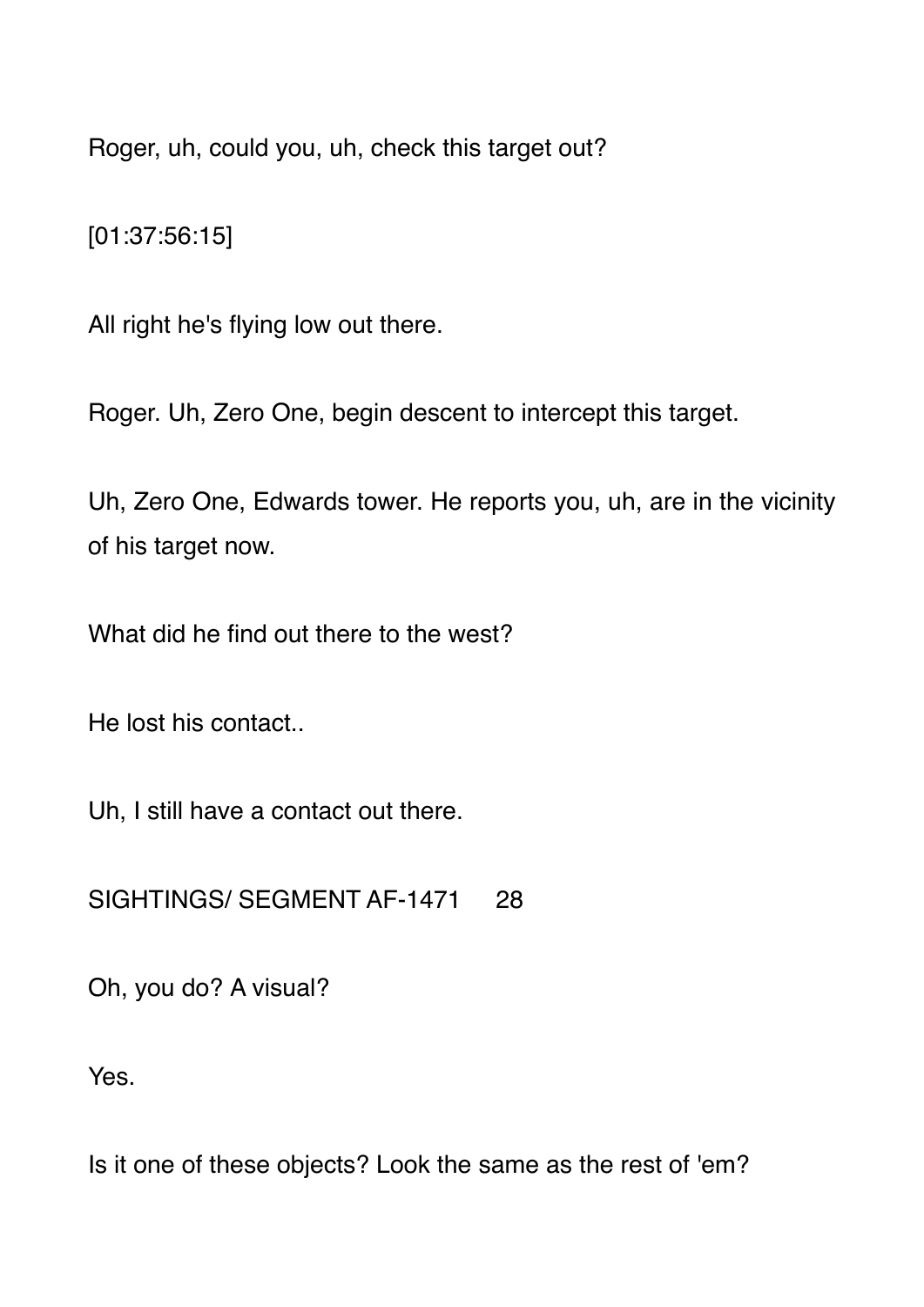No. This one, uh, just appears to be, uh, flashing, not, uh, nothing red or green involved.

Oh, I see. Could be something else.

All right. I have Alpha Lima in sight now.

Yeah. He says he's got a contact 12 o'clock 16.

That's it.

Okay. Pedro.

Right.

Turn your heighth finder uh, seven degrees ahead of him.

Hey, tower?

Yeah.

How's he lookin' now? Is he headin' for anything?

Pretty good.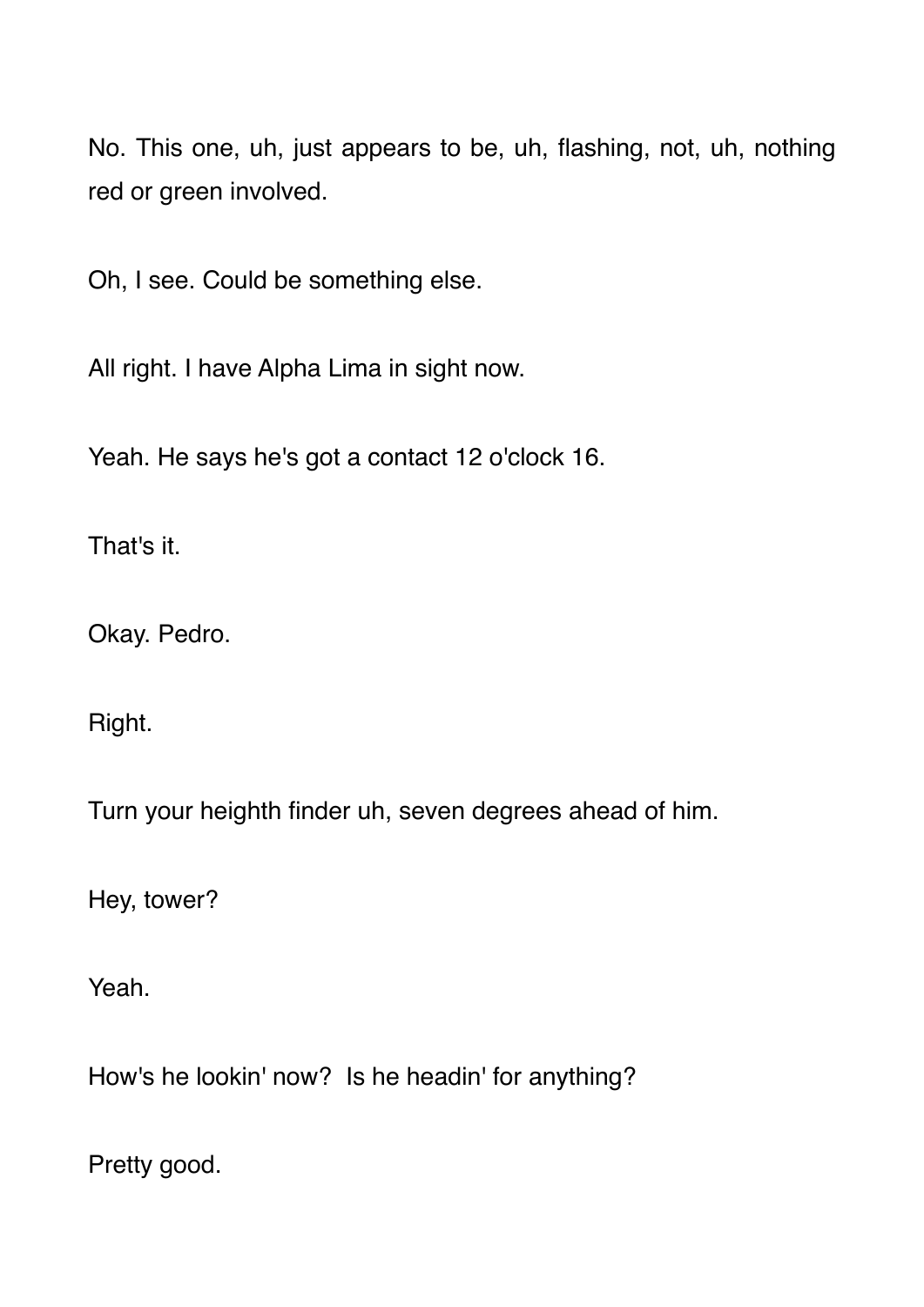He looks good.

Yeah. Are the blimps merging? I mean, uh--

Yes. He's converging on 'em. Uh, they are converging. He sees to be maybe just a little bit south of it. A left turn, left turn. Low left turn. He's low and left. That thing is rising.

[01:39:04:25]

Uh, tower, how's things look now?

Uh, he's low. Look-- Search high. Search high. Search high.

[B.C. BUZZER] Search very high. That thing is rising.

It's rising rapidly.

It looks like it's right above him from the tower now.

It, it looks almost directly above him and rising.

SIGHTINGS/ SEGMENT AF-1471 29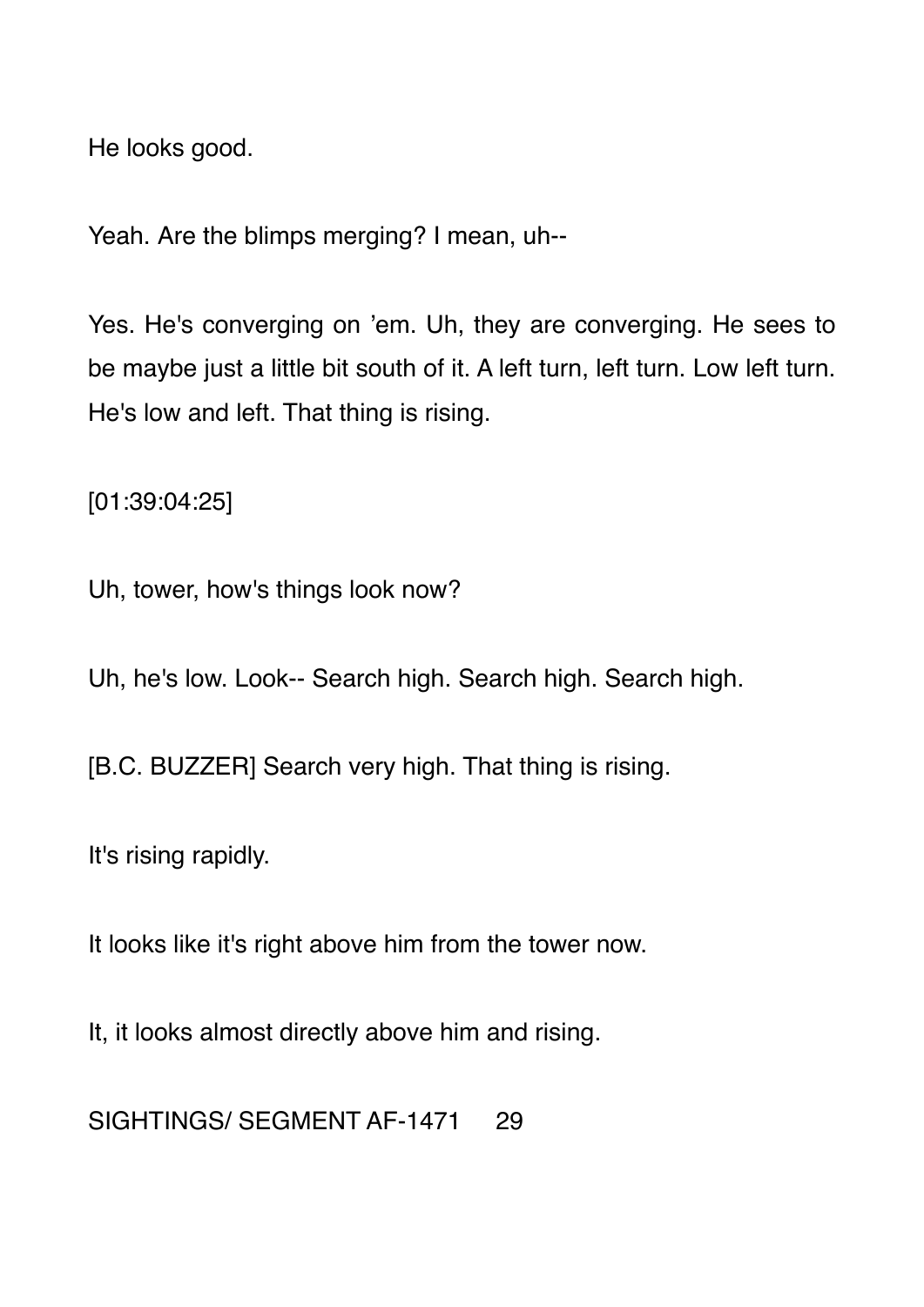Okay. Pedro, come back to [OVERLAPPING] the target.

[OVERLAPPING] [UNINTELLIGIBLE] down.

Back to the scepter.

You're in the general vicinity now. [OVERLAPPING] It looks much higher. Much higher.

[OVERLAPPING] It's directly overhead.

Okay. Alpha Lima's gonna climb to 40,000.

Low contact at zero three zero.

I'll hold zero three zer-- Search, uh, 15 degrees either side, zero three zero.

Okay.

Okay, tower, turning Alpha Lima Zero One towards at two five zero, should, uh, bring him straight in over the top of you.

Over the top of us again?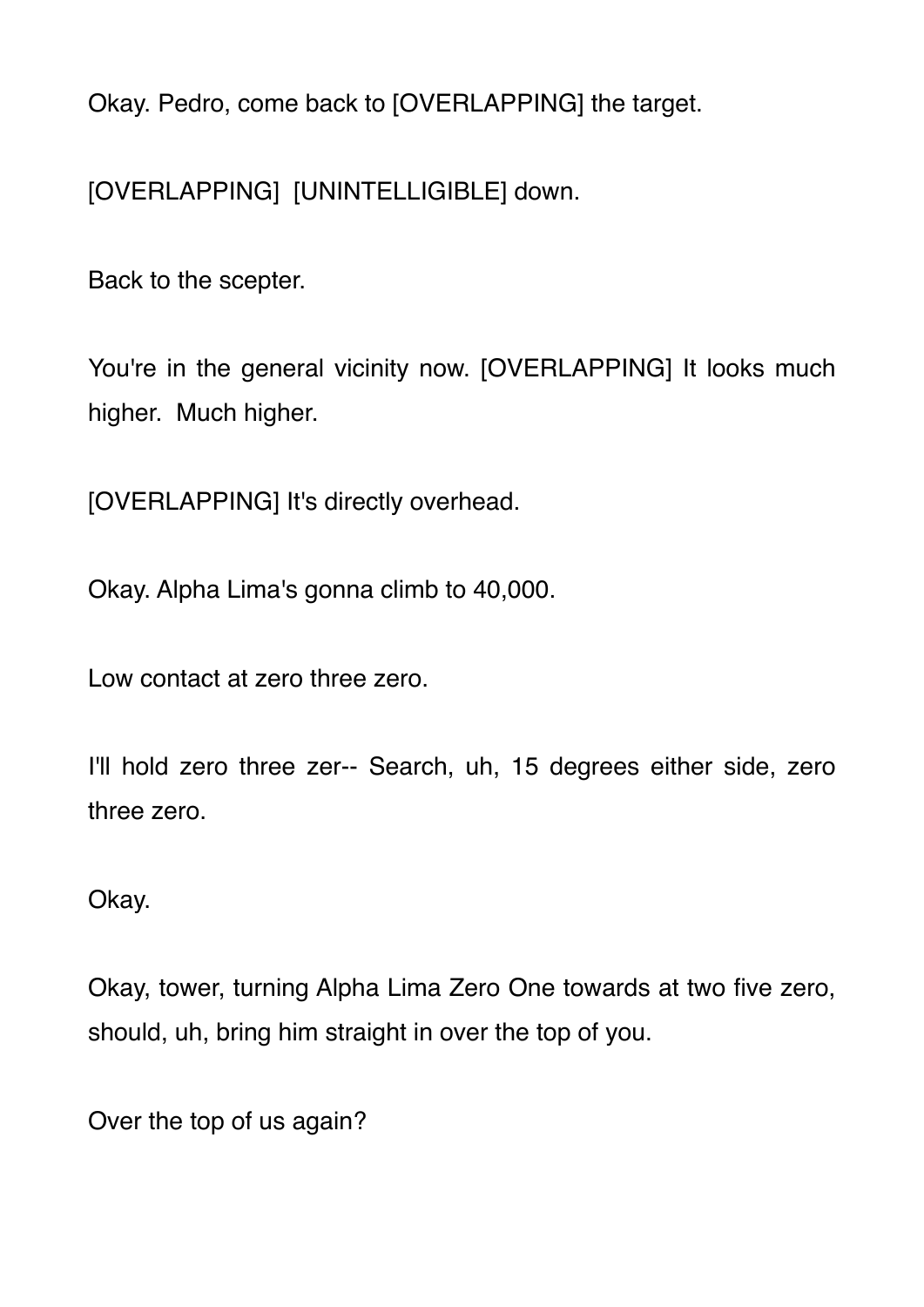Okay.

He looks like he's still holding] two-five thousand.

Right. And, uh--

Zero thousand now.

Say again?

He's climbing.

Climbing?

Okay.

He's climbing to 40,000.

Uh, one of the objects is to his right, low.

To his right and low. .

[01:40:11:20]

Search visually right and low.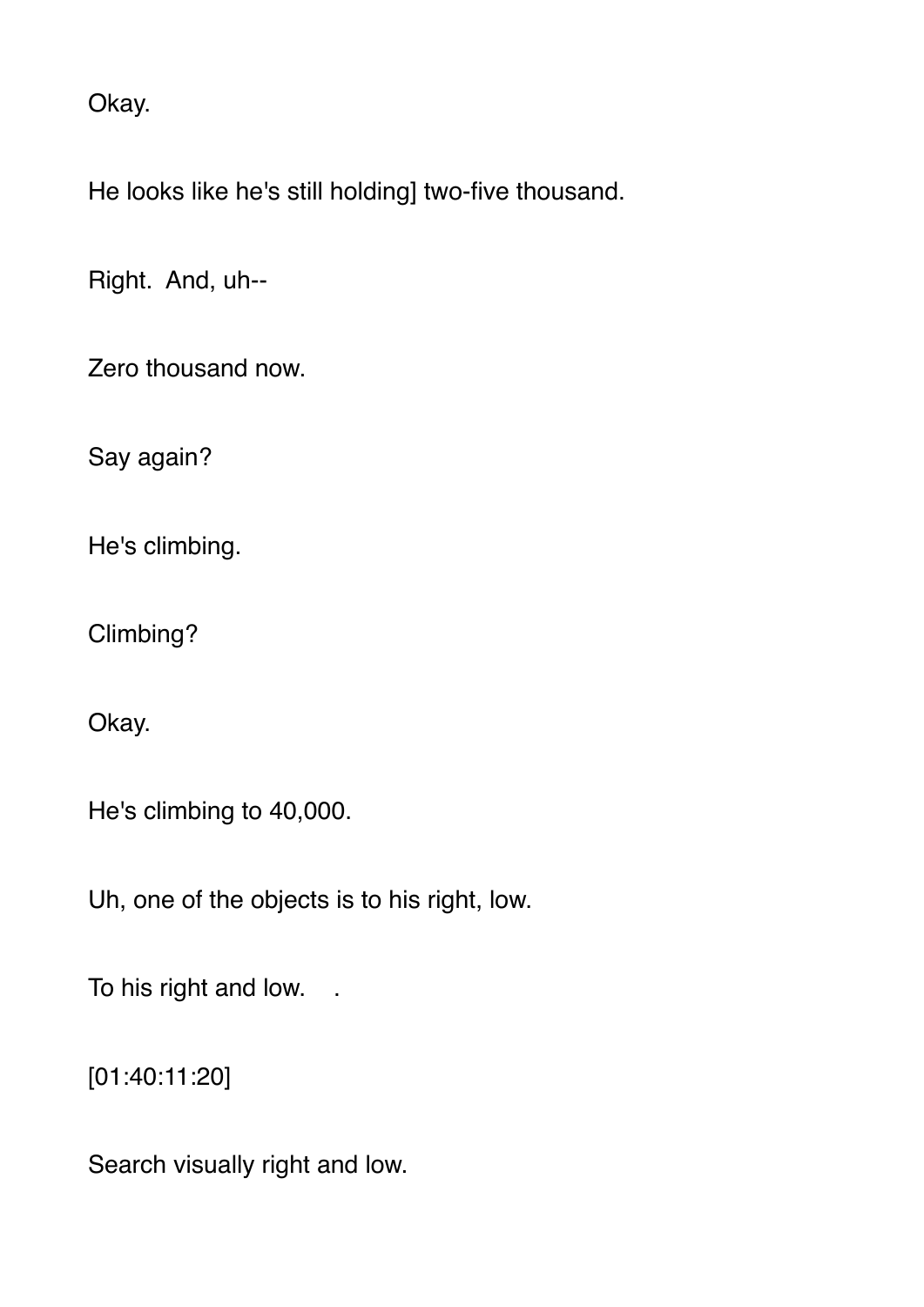Uh, [CLEARS THROAT] Pedro search, mark that spot. Check, uh--

SIGHTINGS/ SEGMENT AF-1471 30

Five degrees, either side of that height finder and, uh, look high and low.

Okay. Have him come right, uh, have him line up with my runway zero four. Have him go on a right turn and, uh, roll out zero four zero and bring him right down my runway.

You're gonna do what now?

Right turn. And roll out zero four zero. Come right down my runway.

Okay. Realize his turn radius up there's about, uh, 20 miles.

Uh, that'll put him to the north of it when he comes around.

[01:40:56:24]

Rog, okay.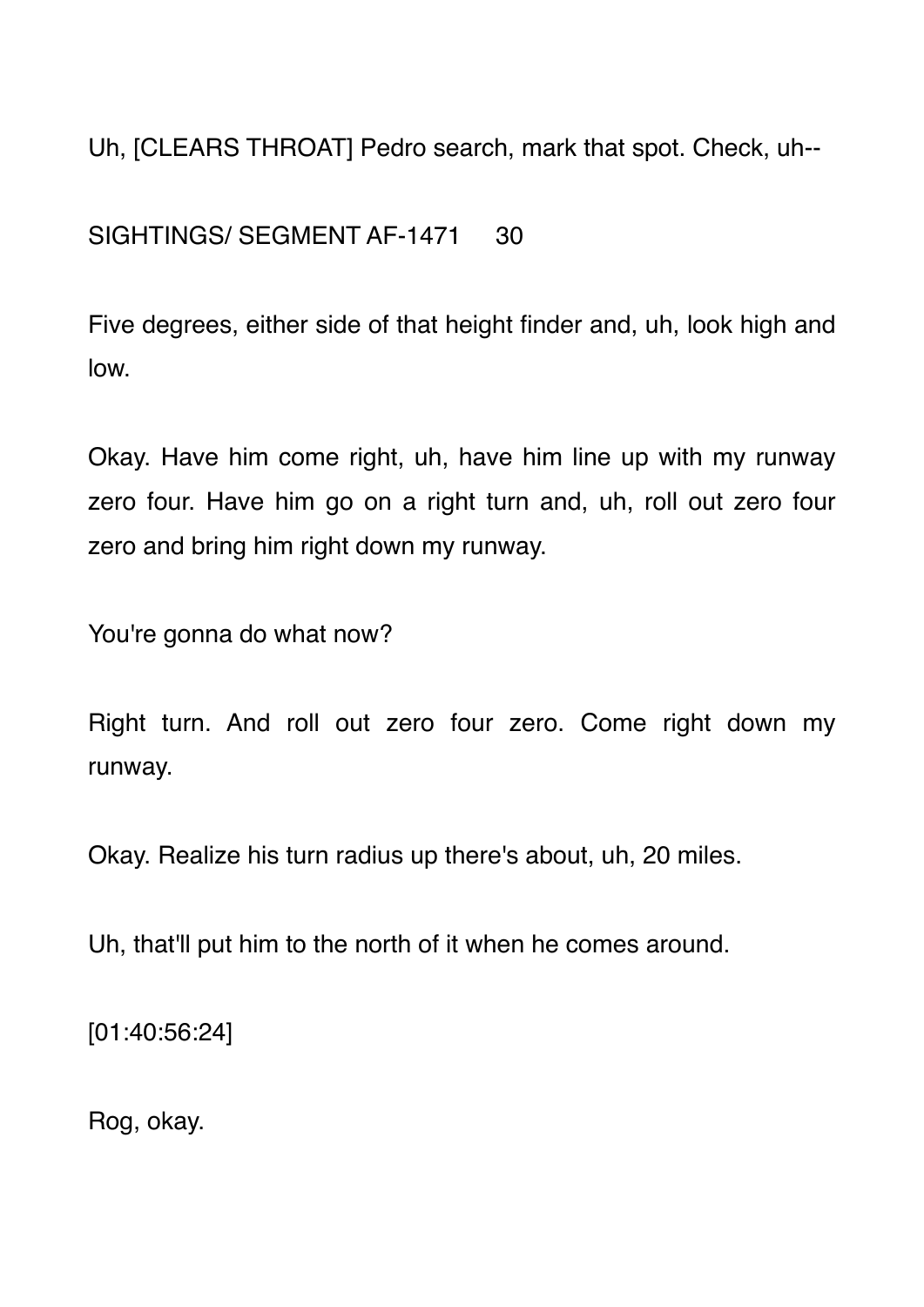Okay. Uh, put him, uh, [UNINTELLIGIBLE] starboard at starboard turn zero four zero.

Zero one turning starboard zero four zero.

Roger.

Make sure bring him in, uh, quite a ways north of ya.

Yes. He will. We'll prob'ly lose him when he goes over the tower and have to catch him on, uh--]

I've got a possible contact on search radar, bearing this near station zero seven five to ten.

[OVERLAPPING] Hey, gentlemen--

[OVERLAPPING] Zero seven five ten.

Uh, is there anything else there?

I have one at zero seven five. Uh, [UNINTELLIGIBLE] the distance.

Rog.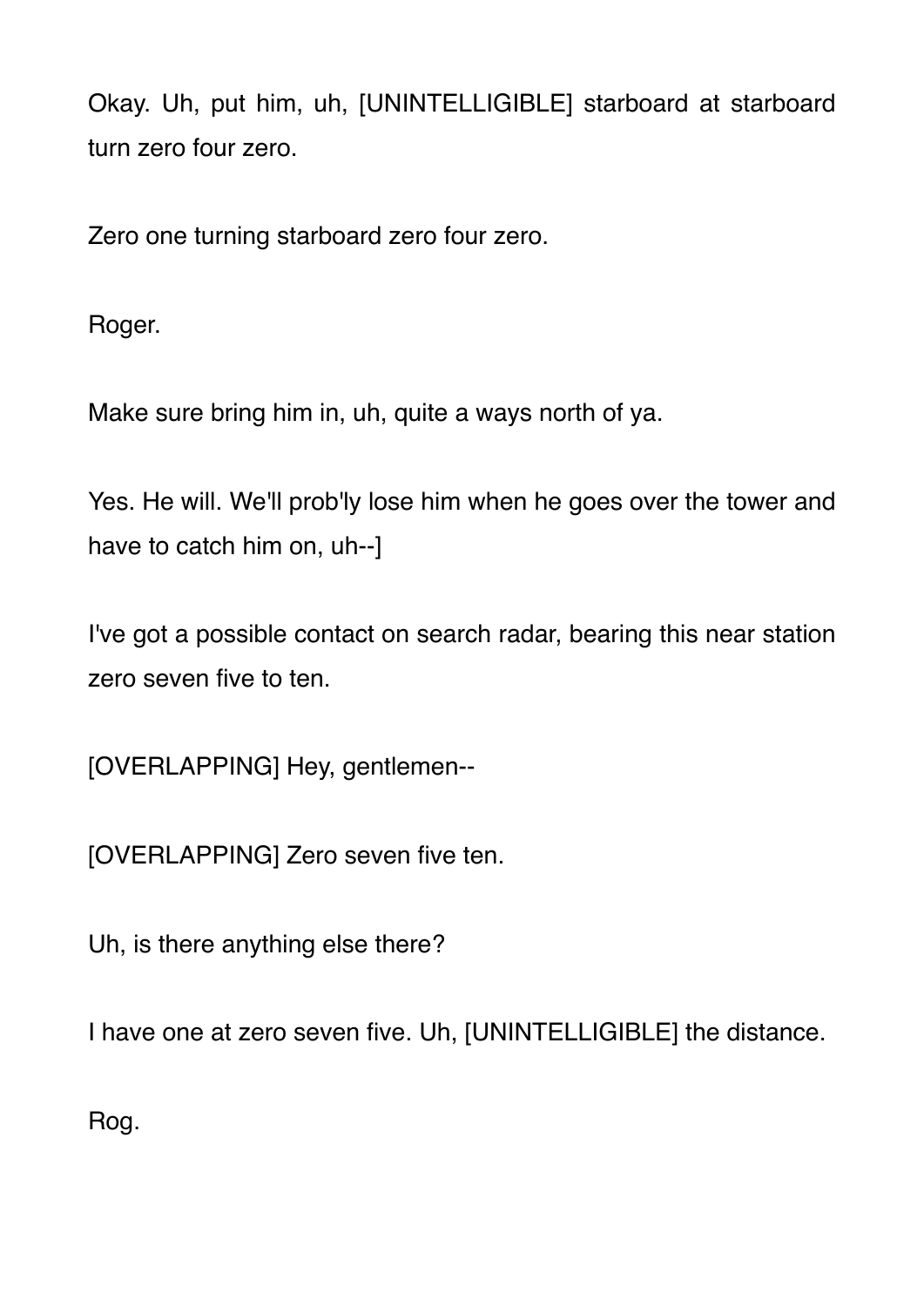It's high. [UNINTELLIGIBLE] what heading's the interceptor on now?

He's at zero eight zero heading.

Okay. Hold that.

Uh, [WORD?] how's he lining up?

SIGHTINGS/ SEGMENT AF-1471 31

Looks pretty good.

Luminous object 12 o'clock.

Should be 12 o'clock. 20 degrees fourth and high, [OVERLAPPING] high.

[OVERLAPPING] At zero five zero.

He appears [B.G. BUZZER] he's way low.

[01:42:01:05]

Way low?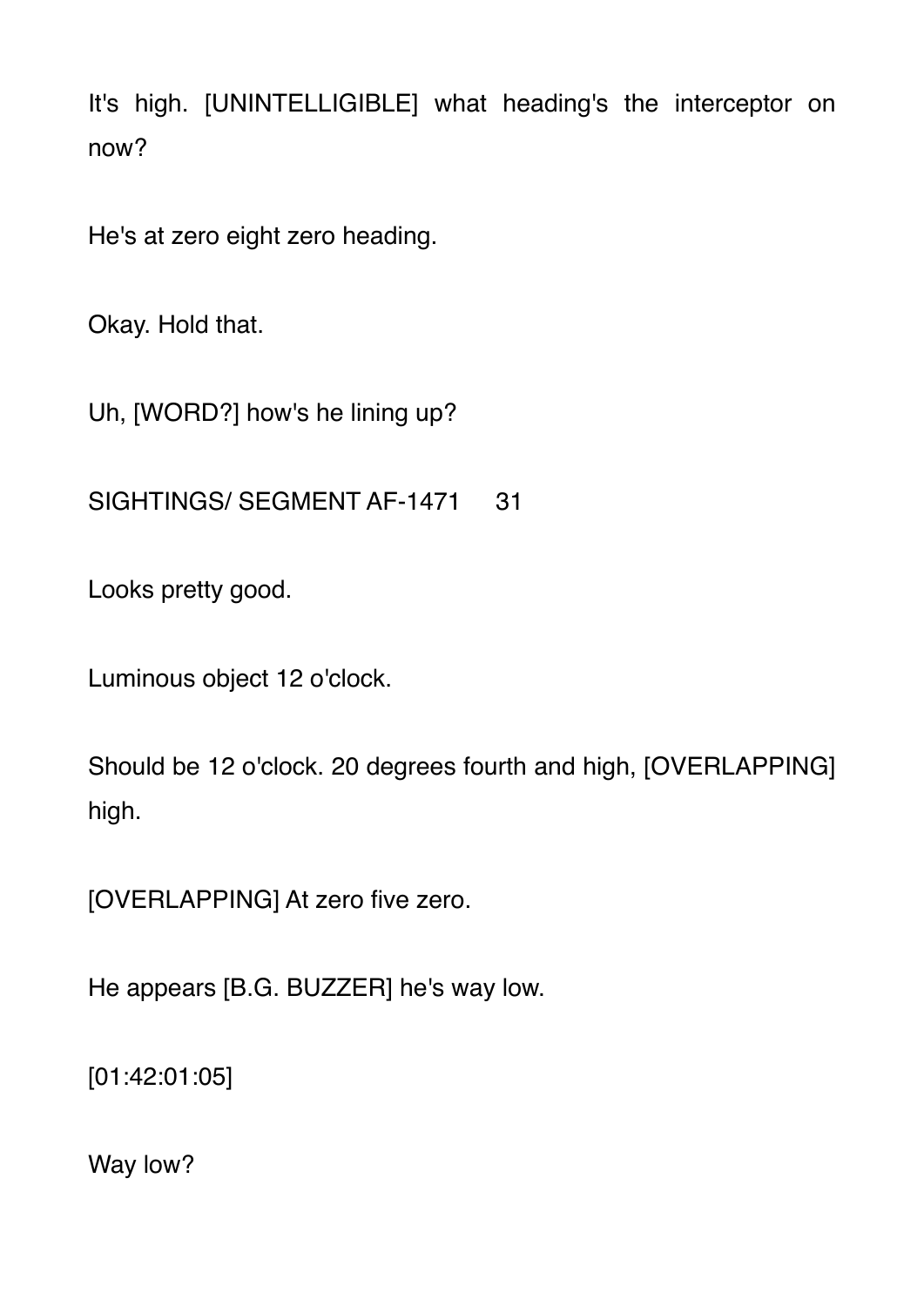Yes.

We're at 40,000 feet.

He 's still low.

Search high.

I would say he was about under it, now.

But--

Uh, he should be under it now.

[OVERLAPPING] Or he should be--

[OVERLAPPING] Did he pass under a target at this' time?

Yes. He's-- About the time I said mark, uh, he appeared that he was almost under it.

Okay. Mark that spot there, Pedro.

Right.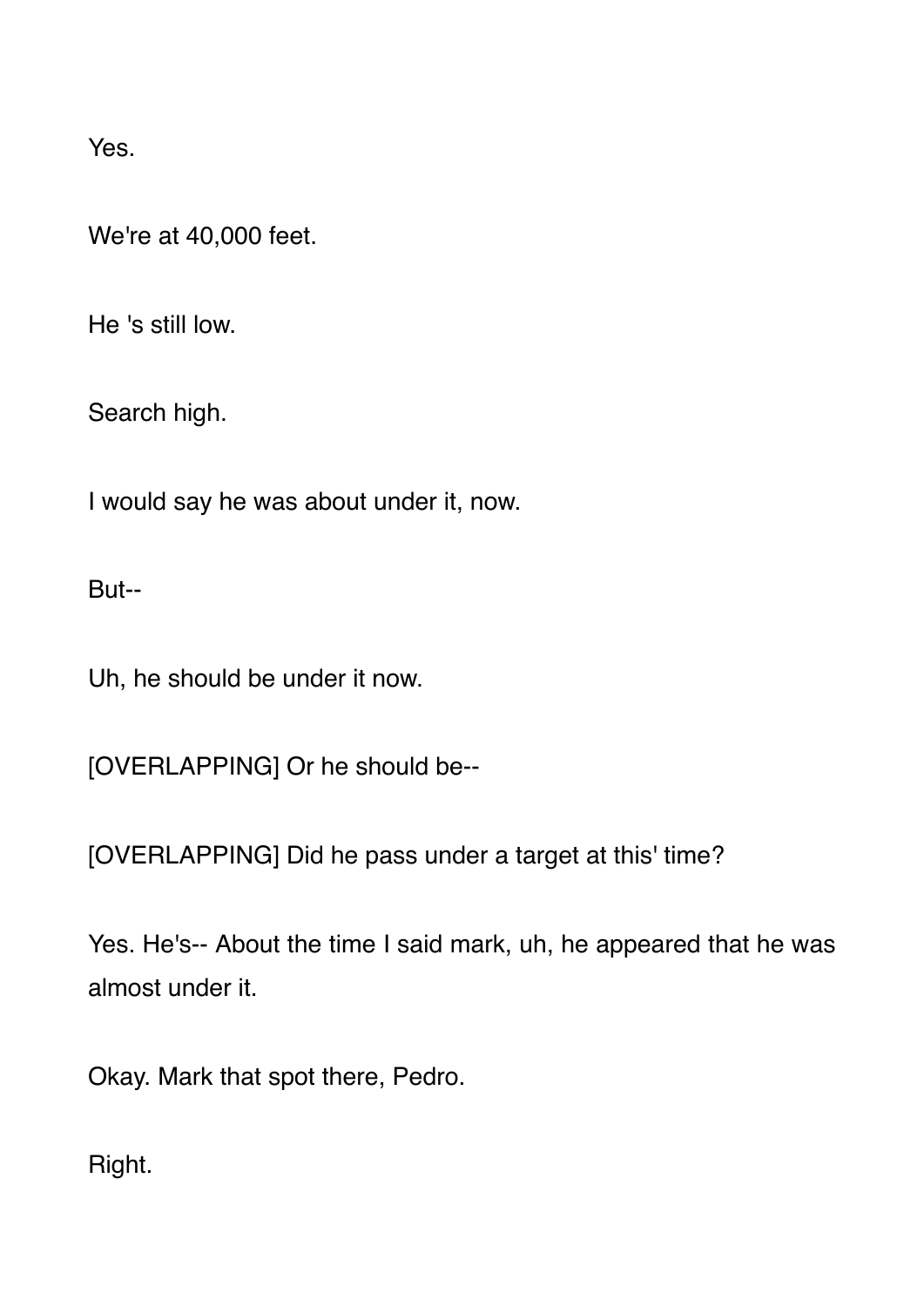Okay. Search, uh, ten degrees either side.

Mmm. All Zero One reports is one great big bright, shiny star.

Yeah.

That's what it appears like from the tower now. Uh, it has that appearance here now. It is much, much higher than when we first, uh, first observed it.

If it's that much higher we're not gonna see it on the search radar.

I suspect it's over your radar now.

SIGHTINGS/ SEGMENT AF-1471 32

[01:42:59:24]

Was that-- Is that in the area of this this target you're searching?

Right. This is the search. PPI.

That is the three PPI search area?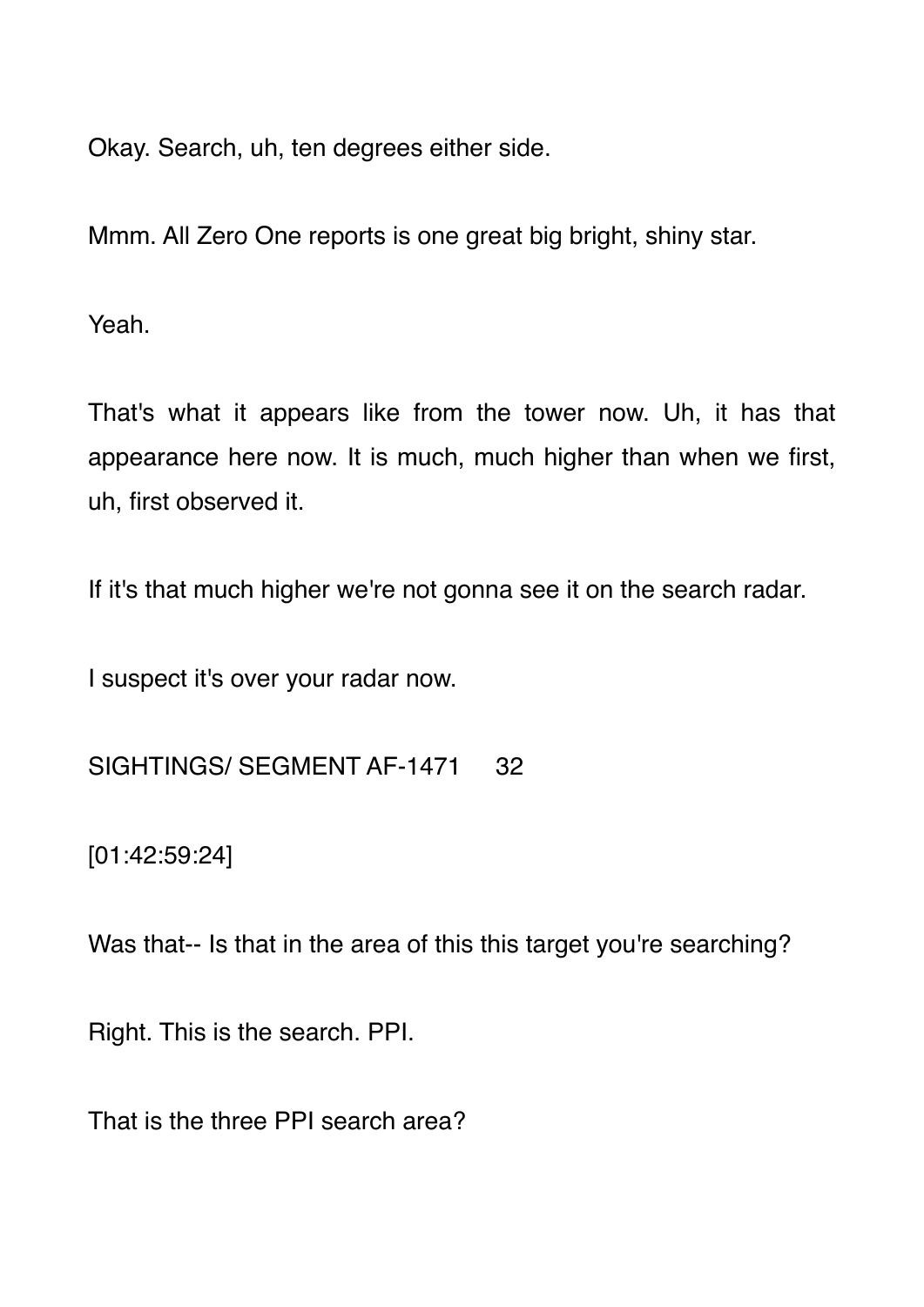[OVERLAPPING] Yeah. We have the interceptor at another base now. We're gonna have it on another target] [UNINTELLIGIBLE]. Zero One zero zero.

[B.G. LAUGHTER] Hey, tower?

Yes, sir.

Have you got anything else in sight?

No, sir. Just those two that we tried on there. Uh, and he appears from the tower to pass way beneath it.

[01:44:24:29]

Uh, Edwards? Yes, sir.

Is there one about, uh, southeast of you, about, uh, three miles at this time?

Southeast at three?

Right.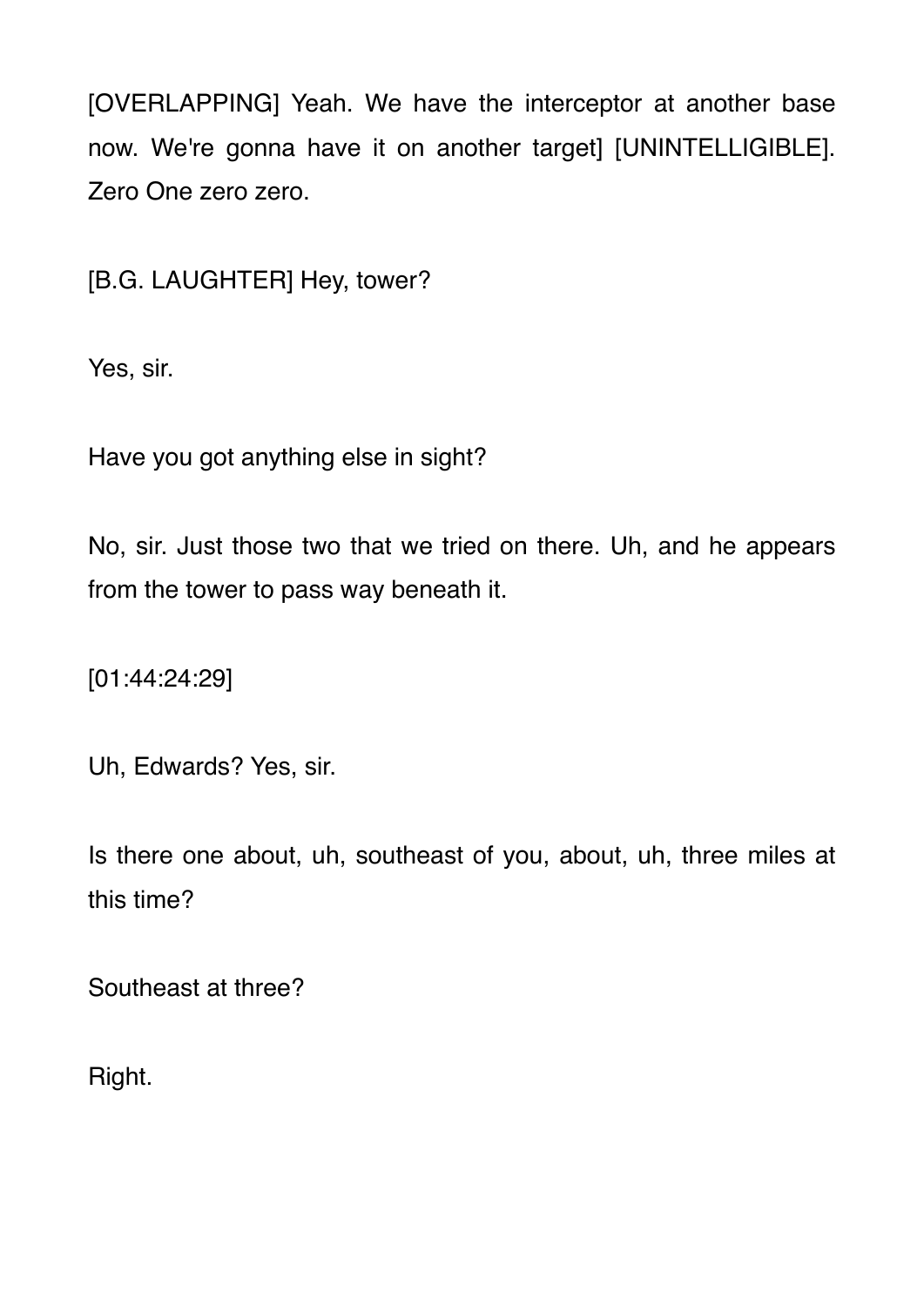Yes. Southeast, much closer. We've got a possible contact there on something.

Just a moment. I see something. Let me throw my glasses on.

SIGHTINGS/ SEGMENT AF-1471 33

Three one two zero.

Huh. Sir, I hate to be an optimist, but that fighter looks like he's goin' someplace.

Uh, Pedro?

Right.

Right. Did you find anything back in that search area I gave you?

Negative.

[01:45:02:04]

Nothing.

I don't have any contact [UNINTELLIGIBLE].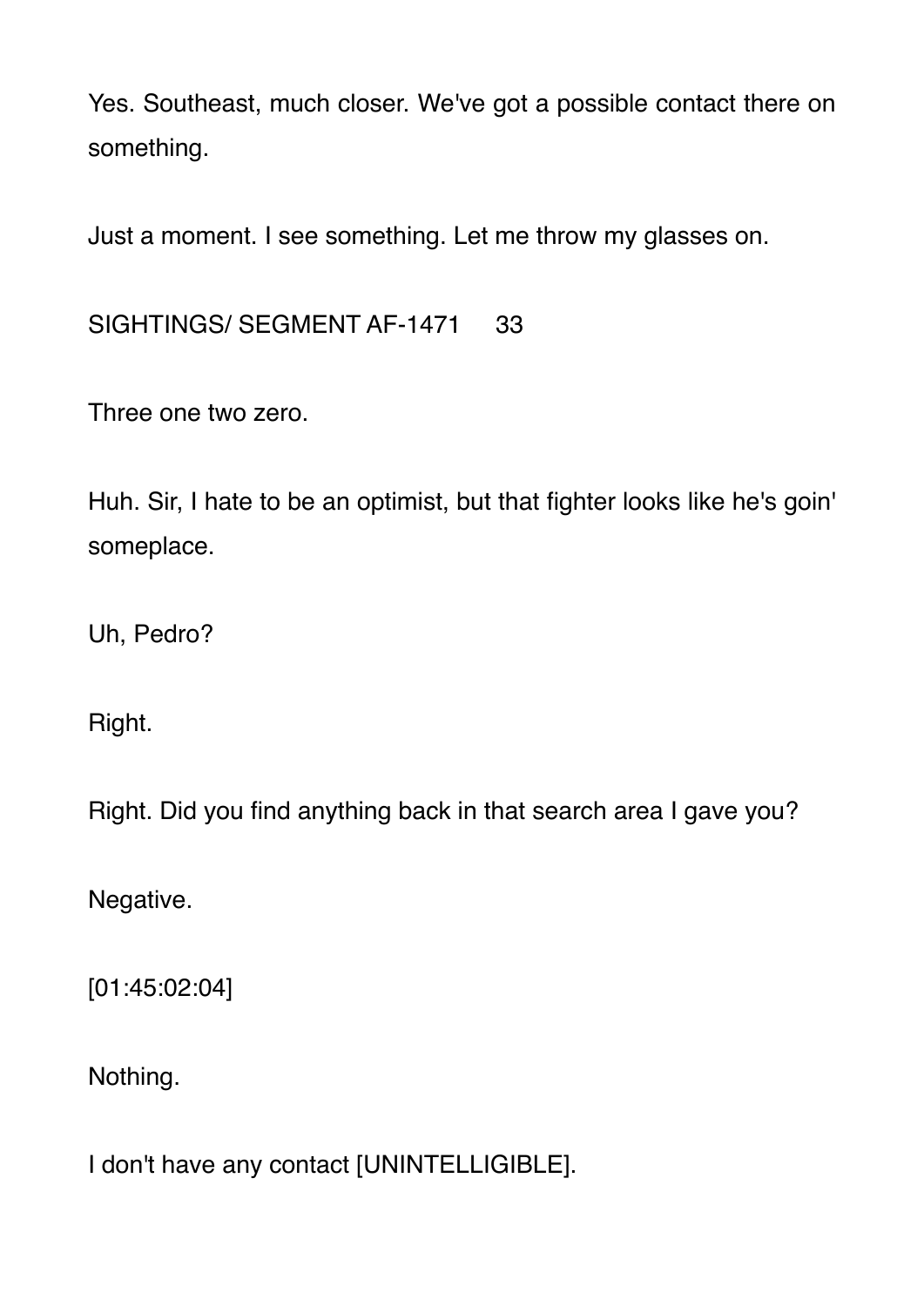Okay. You lost all your other visual contacts on these things?

Yes.

Okay. We'll call Alpha Lima Zero One then.

[OVERLAPPING] I don't

[OVERLAPPING] [UNINTELLIGIBLE] curiosity, anyway.

Yes, uh. I don't have another one in sight. Uh, anyplace.

You've lost 'em all, huh?

Sir, I don't have [UNINTELLIGIBLE].

Zero One said he saw some reflections off the ground that appear to be flashing.

Reflections off the ground that appear to be flashing?

Right, uh, off a lake bed.

Huh. Well, I don't know what that'd be. A beacon.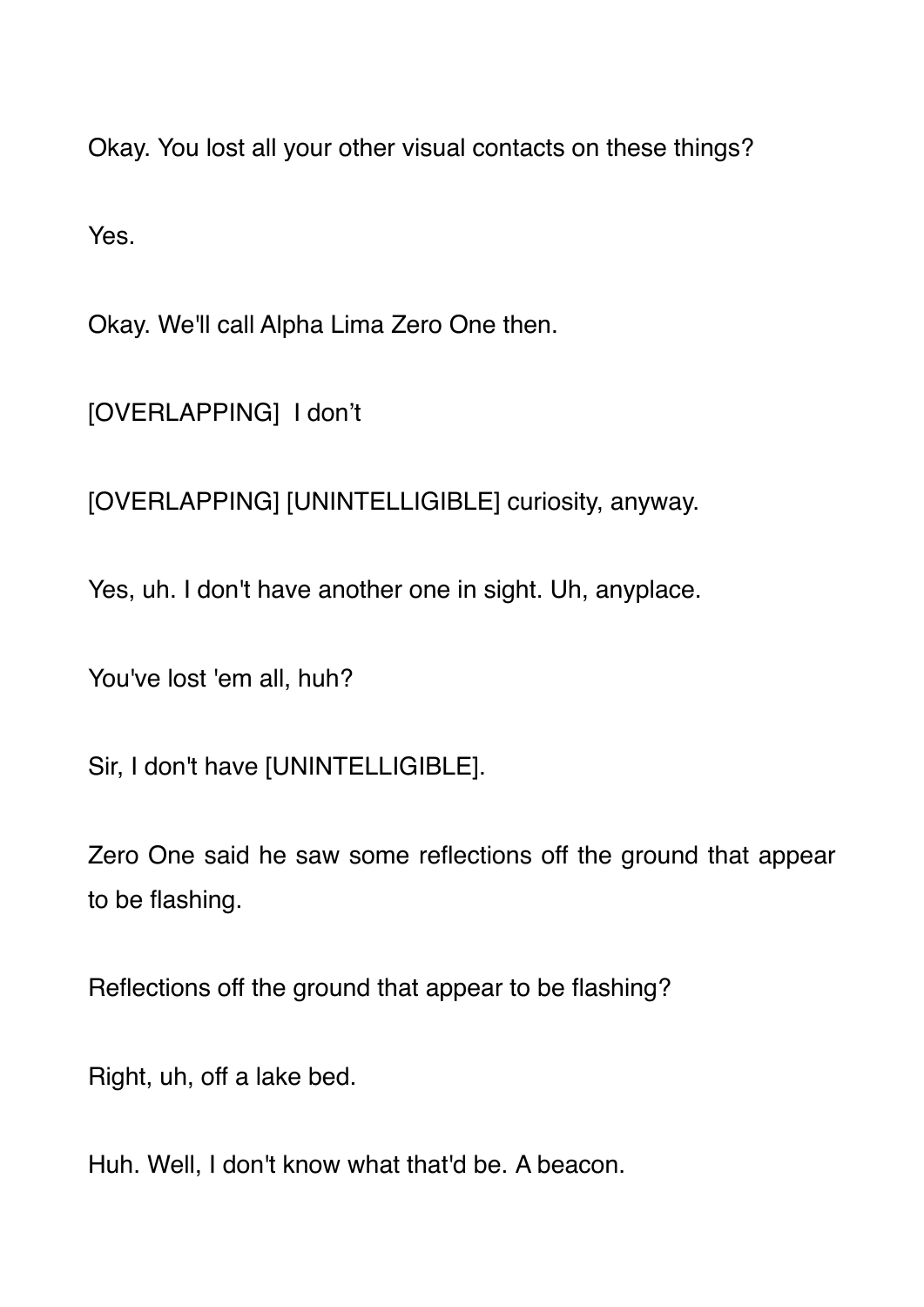No. He knows the beacons. Okay, fine. I might as well key off and break this line down then.

Okay.

We'll see you tomorrow night.

SIGHTINGS/ SEGMENT AF-1471 34

Off surveillance here.

[CLEARS THROAT] Right.

Are you gonna debrief, uh, Alpha Lima?

Yeah. I've been listening in on the air here on my, uh, little IND monitor.

Yeah.

[01:45:59:05]

Uh--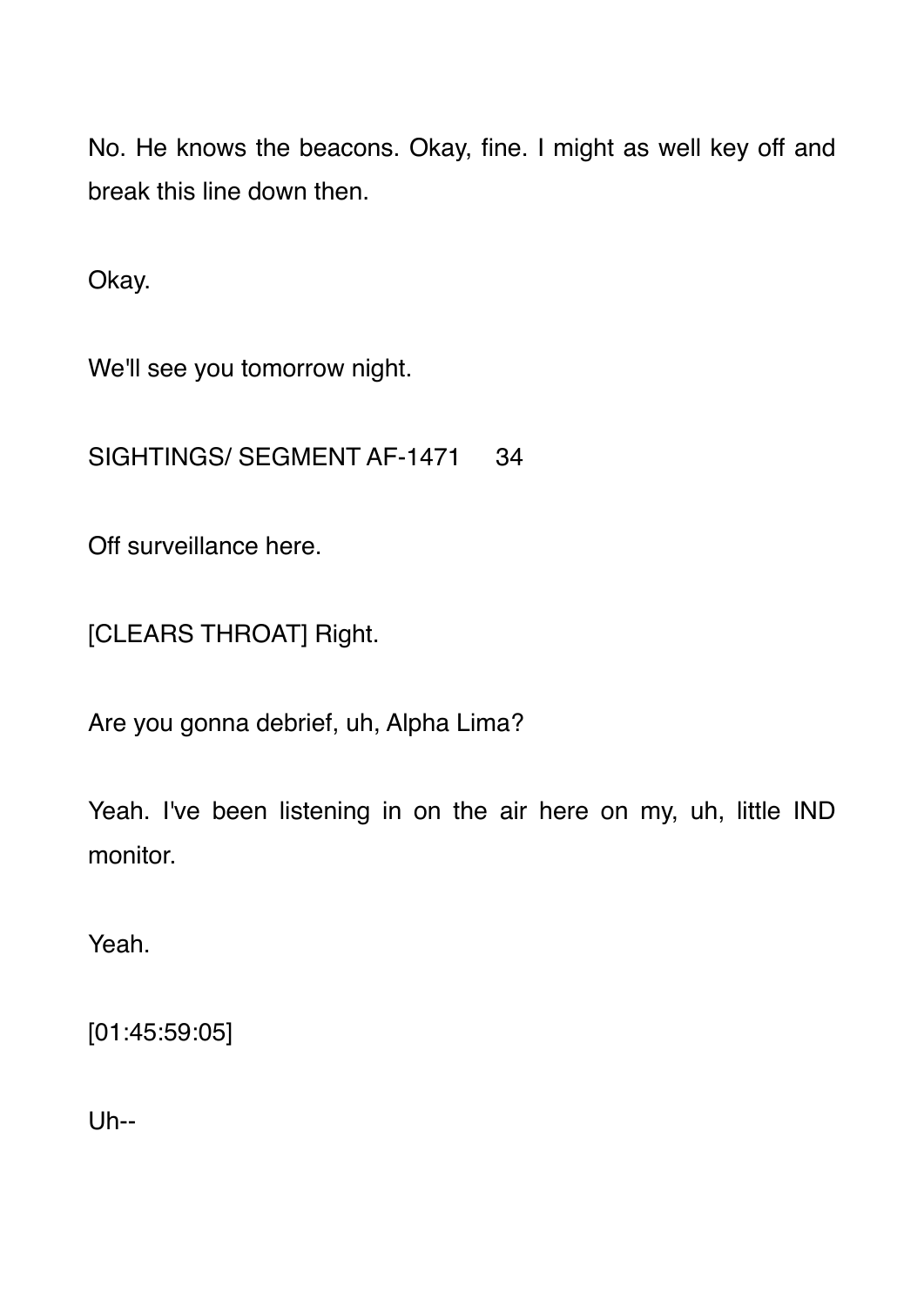You gonna debrief him when he lands?

Prob'ly will.

[PHONE RINGING]

Flight supervisor.

3 WD3. You wanted to know our results of Alpha Lima Zero One?

Yeah.

Negative.

Negative results, huh?

No. We picked up a low flying aircraft, a few ground targets and things like that.

I'll be doggone.

When he went through at 15, 25 and 40 thousand feet on these visual objects and, uh, supposedly he got under it, according …. to, uh, ground observations,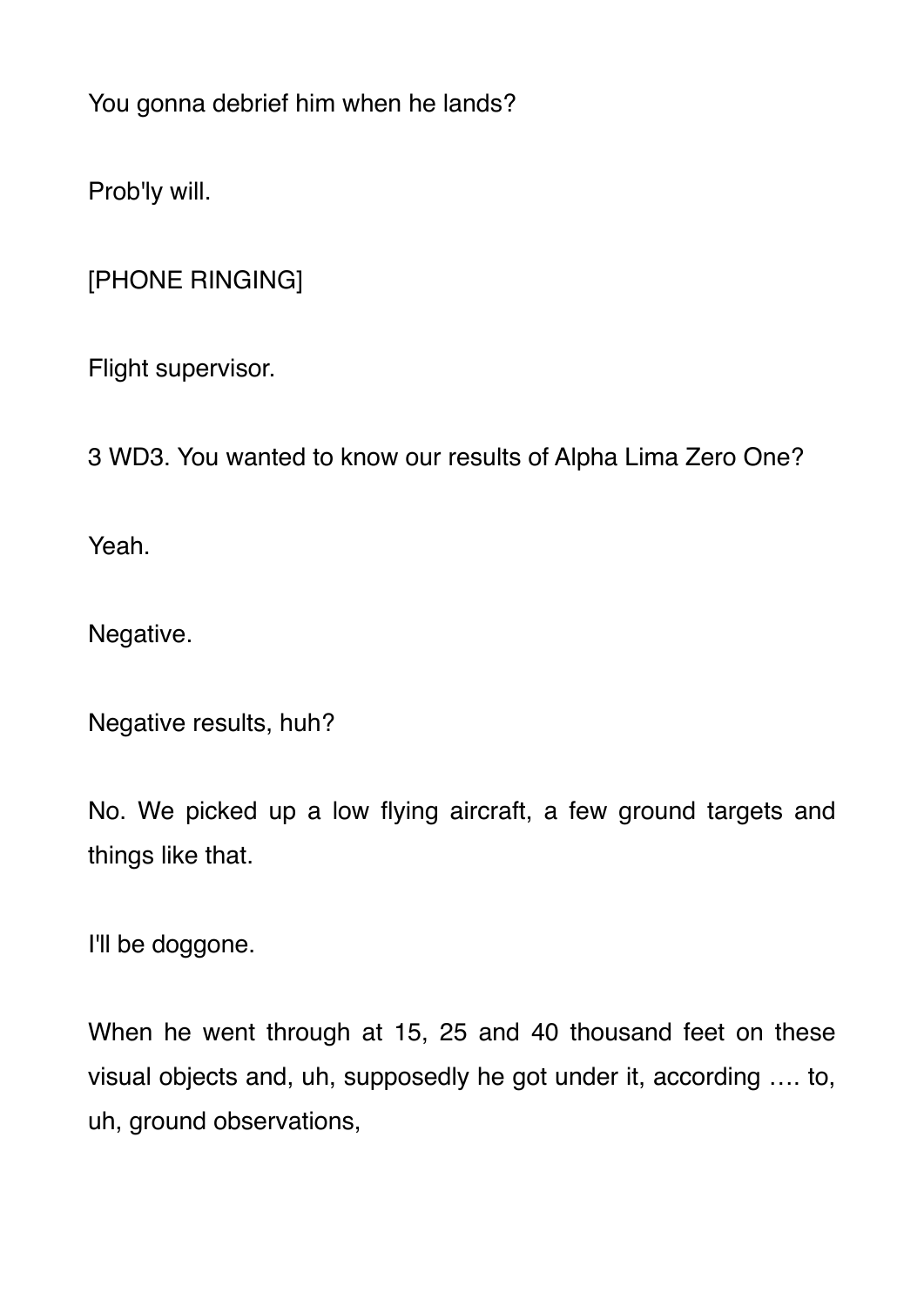[OVERLAPPING] Uh huh.

[OVERLAPPING] visual observations. And, uh, pilot reported nothing flying underneath it.

Uh huh. Okay. Well, thanks very much. It was kind'a interesting anyway.

Yeah, it is. We're as curious as you are.

Yeah.

Guess we'll never know. [LAUGHS]

Yeah, [LAUGHS] I guess not.

[SOUNDS LIKE: Okay.]

Okay. Well, thanks for calling.

By.

Narrator: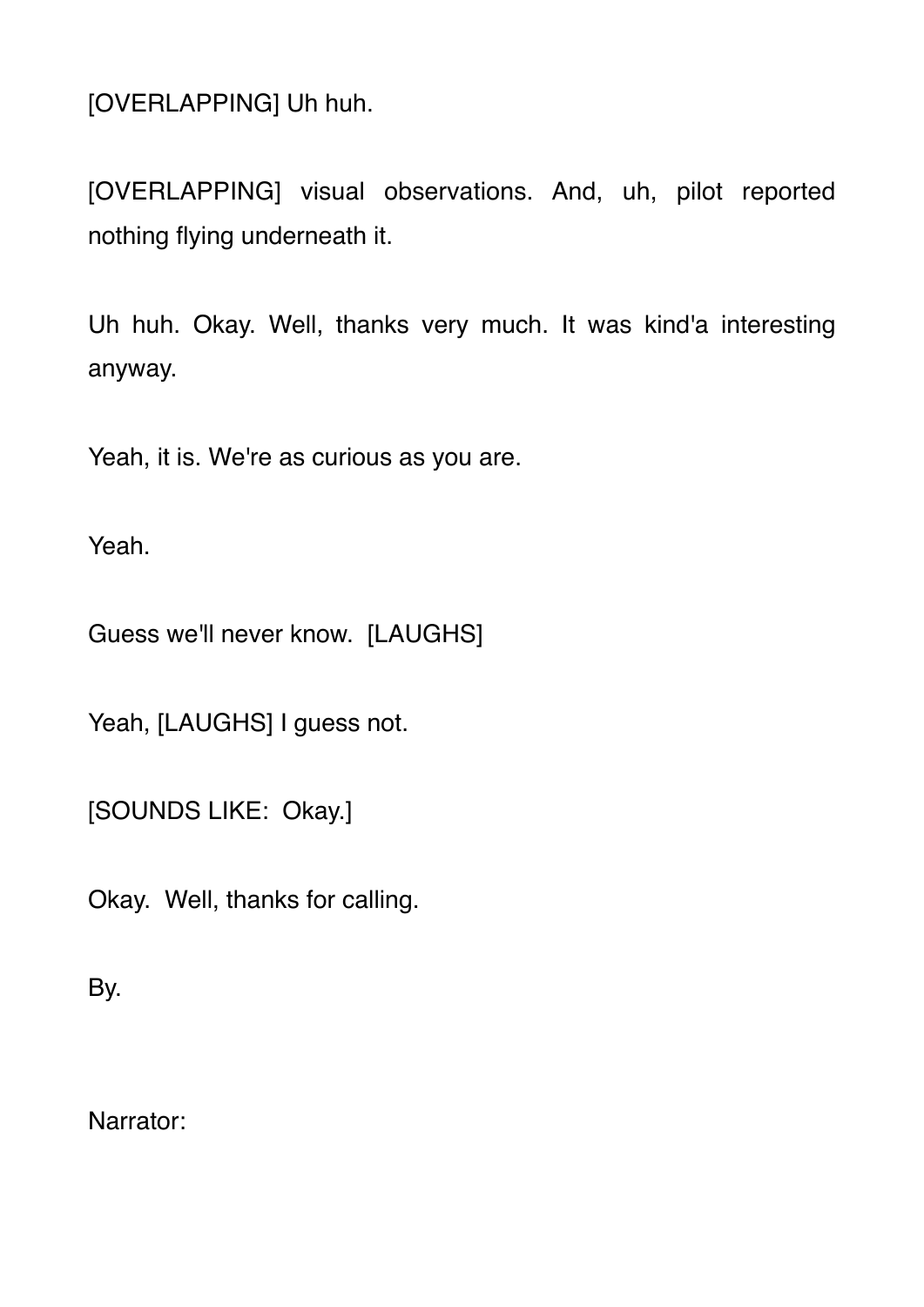We're as curios as they are. For this recording indicates that the pilot was heard to state "contact". And sounded as if he also saw the objects from the air. The debriefing of the pilot and reports from Los Angeles Air Defense Sector NORAD and the other air force bases are still classified. And what of civilians in the area around Edwards Air Force Base? What could they have possibly seen at the same time?

[UNINTELLIGIBLE]

[UNINTELLIGIBLE]

[PHONE RINGING]

Yes?

Uh, one of the telephone people that work here knew about this deal last night. He was reacting to this UFO report. And he was

[OVERLAPPING] Yeah, uh, [UNINTELLIGIBLE], please?

Well, this fella went into a restaurant in Lancaster this morning and apparently he knew a waitress in there and he hadn't ment- mentioned anything at all about this UFO thing and she was tellin'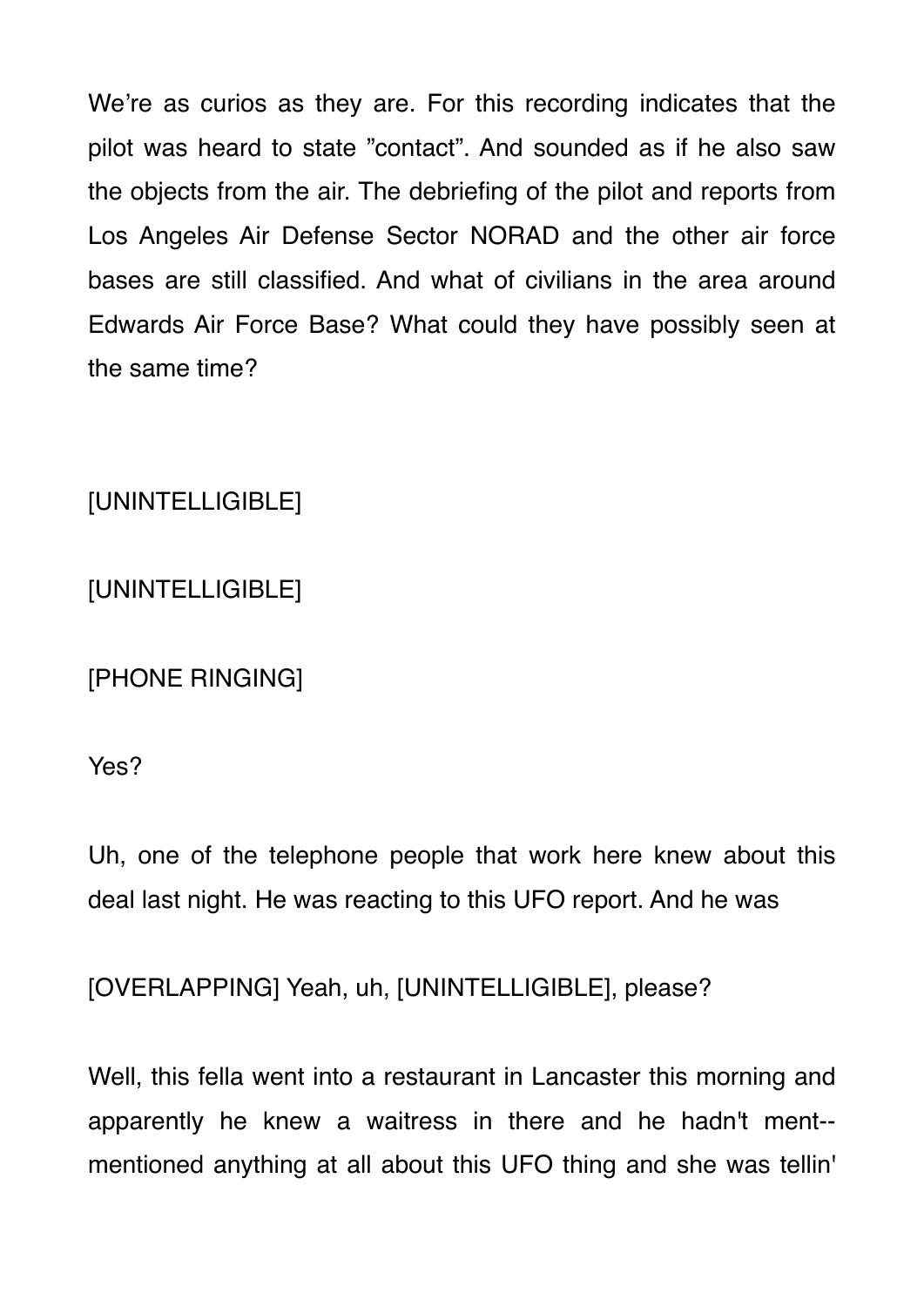him about a guy that came in there last night all shook up. Said he was on the highway between Victorville and, uh, uh, Lancaster. [B.G. BUZZER] It's, oh, roughly about 20 miles, uh,

Uh, [UNINTELLIGIBLE]--

East of, uh, Palmdale here on 130 E.

[01:48:06:27]

Oh.

And he said this [STAMMERS] bright red object, uh, he saw it kind'a hoverin', all of a sudden it made a pass right down over his car and right across the highway and said it's parallel to the

## SIGHTINGS/ SEGMENT AF-1471 36

highway for quite a while and then just took off and it like scared him bad. He thought it was gonna hit the car.

Holy mackerel. [LAUGHS] Uh--

[LAUGHS] Yeah, and now--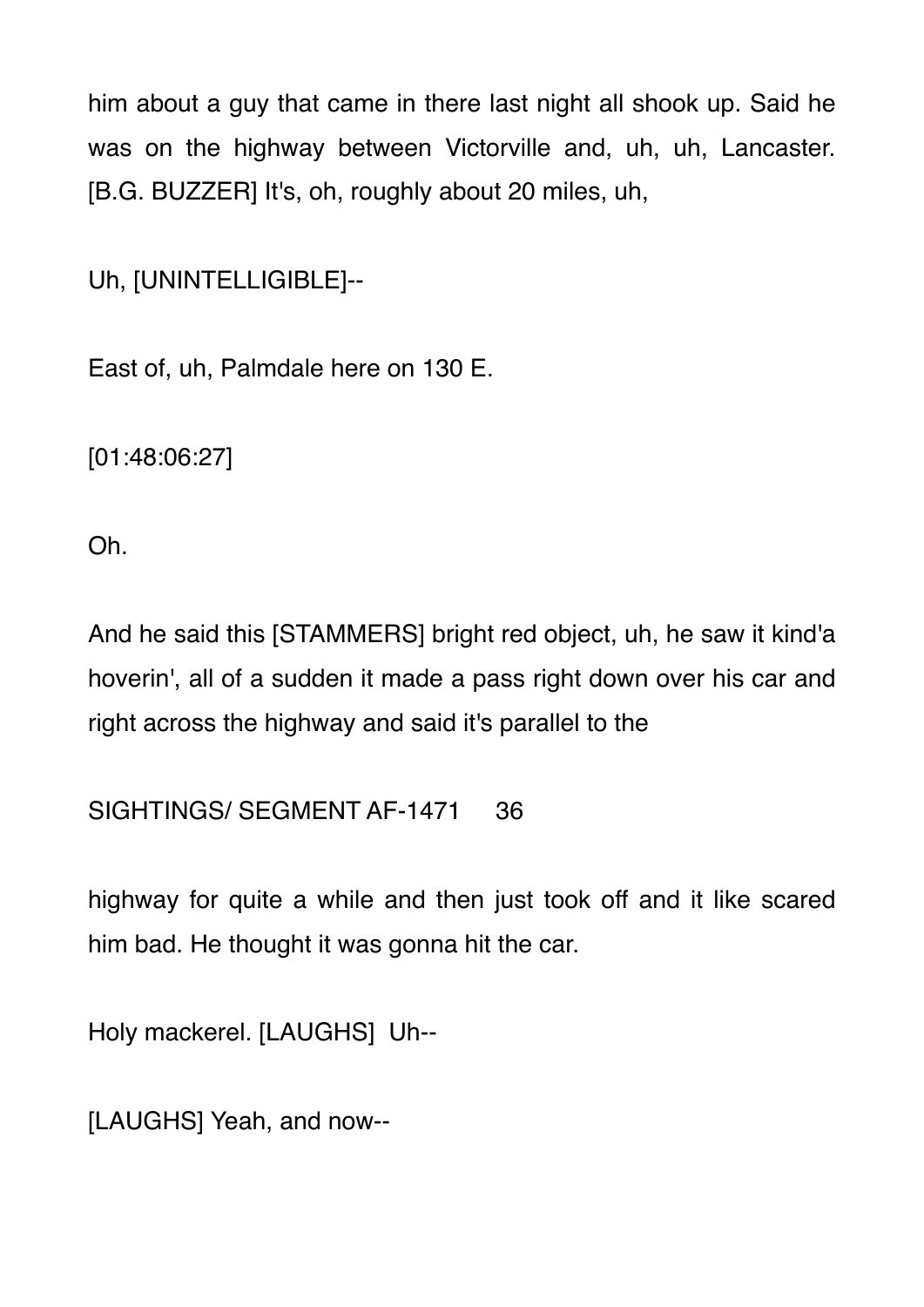Well, he was the telephone man you say?

No. It-- [OVERLAPPING] This telephone--

[OVERLAPPING] Oh, one of the telephone men overheard him?

No. The telephone man, uh, was talkin' to this

T4

waitress in the w-- restaurant this [OVERLAPPING] morning,

[OVERLAPPING] Oh.

About six o'clock over in Lancaster.

Yeah.

And I've got the telephone man's name here.

Uh, Watch Supervisor and XXXX director? Uh,-we have the UFO information dispatcher at base operations Norton on also. He's listening in now.

[01:48:58:01]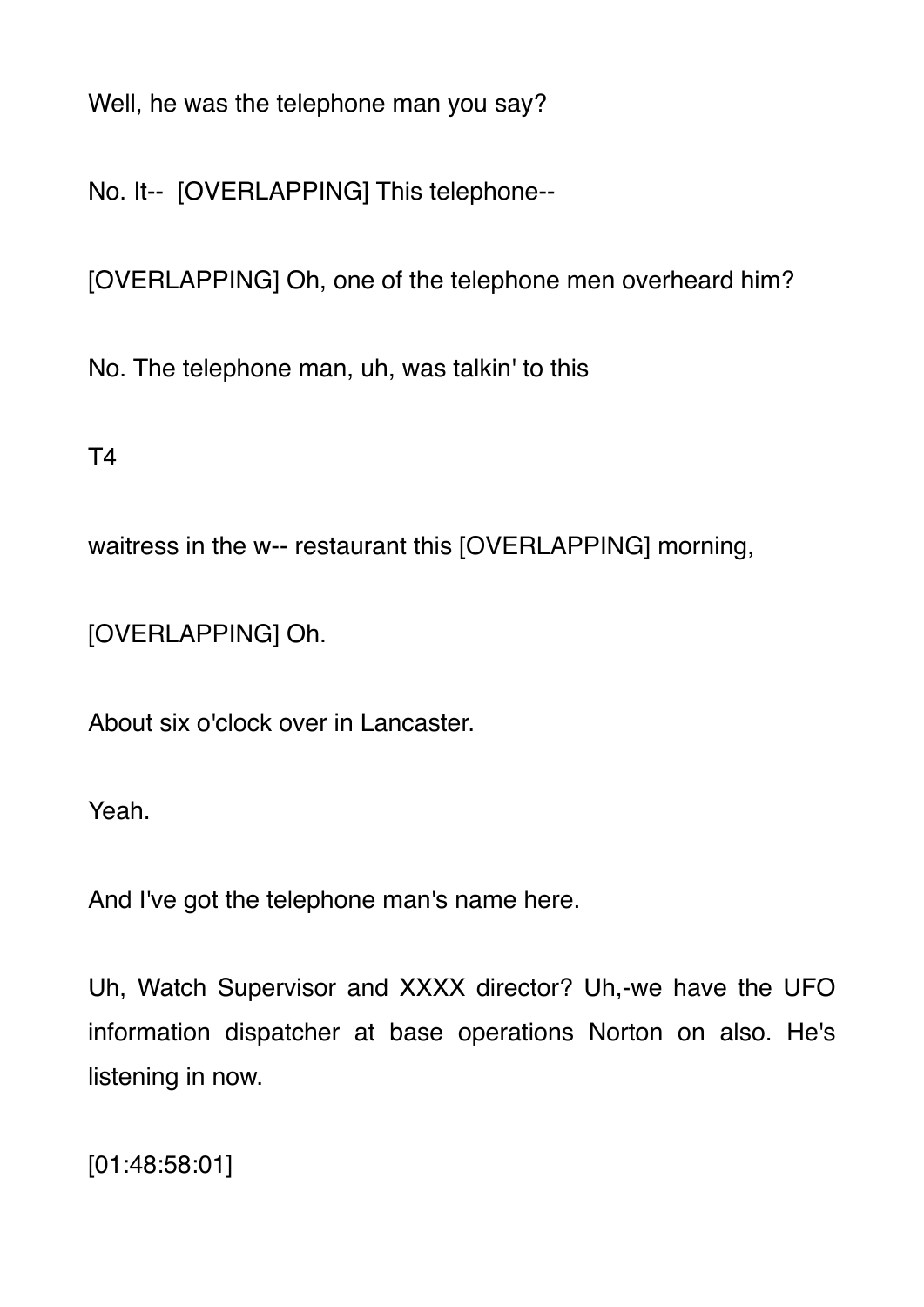Oh. Oh. Goo-- Good. Good. [OVERLAPPING] Uh, then he needs this more than I do. Uh,

Is this the, uh, Watch Supervisor?

Yes. This is the Watch Supervisor at Los Angeles Center.

[OVERLAPPING] Lancaster-- Hello?

Yeah.

If this is the Lancaster area, uh, we're supposed to refer you to the nearest base where this, uh, sighting occurred, which would be Edwards or George.

Okay.. Well, you won't need this report then?

Well, uh, that's, uh, the way we have it written up here is an SOP, uh. Supposed to determine the location where the sighting took place

[OVERLAPPING] Sure.

SIGHTINGS/ SEGMENT AF-1471 37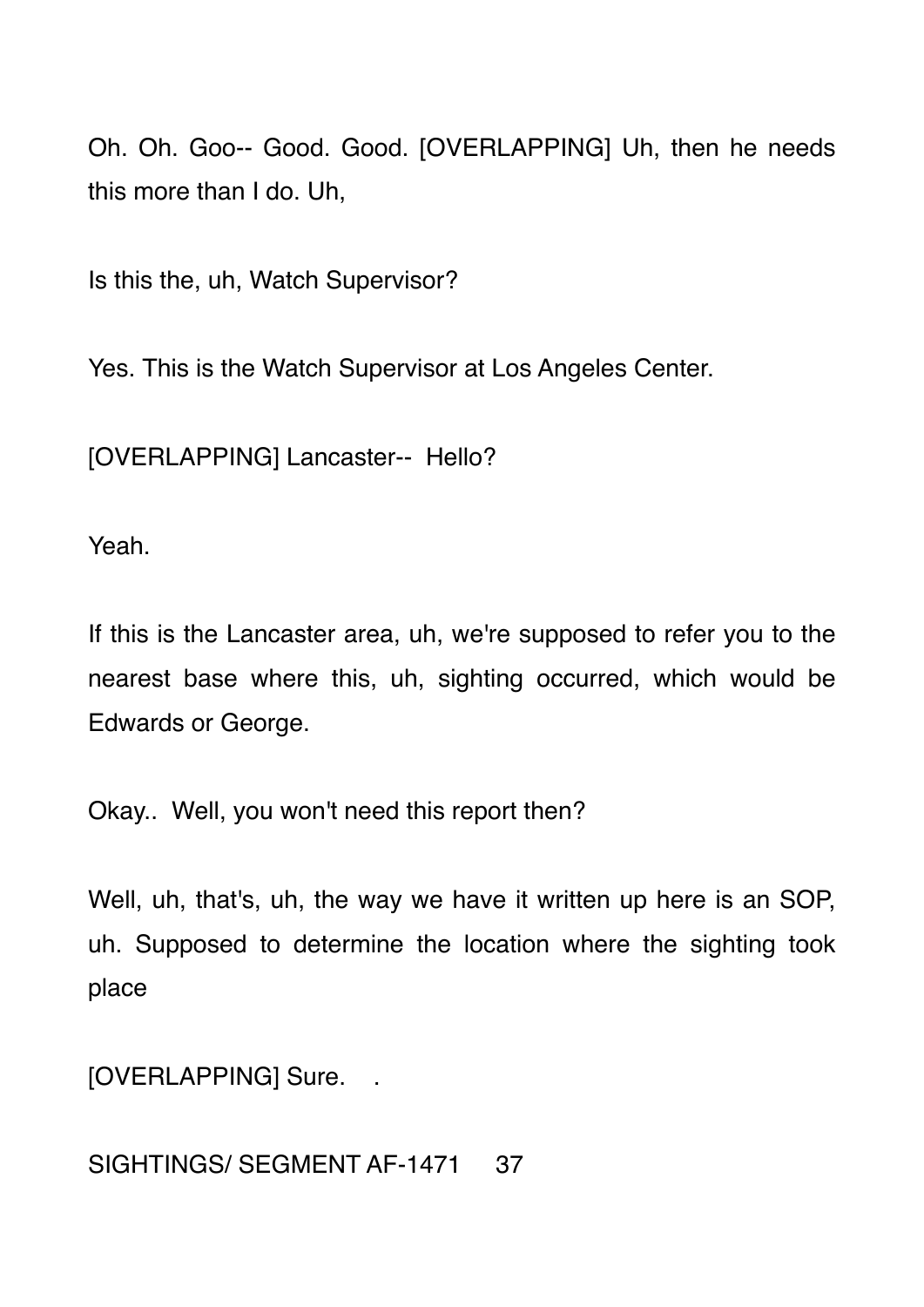[OVERLAPPING] and, uh, refer you, rather, refer the party to report that to the nearest base [OVERLAPPING] where

[OVERLAPPING] Yeah.

the sighting occurred, which would be Edwards or, uh, George,

Yeah. Okay. . . .

Uh, now this is a deputy in between again. Uh, did this occur though, close to Cajon Pass, where he saw this?

Yes. Uh huh.

The actual sighting occurred at the Cajon Pass?

[01:49:58:12] .

It was right down below Cajon Pass.

You mean on the, uh, on the, uh, north side of the mountain?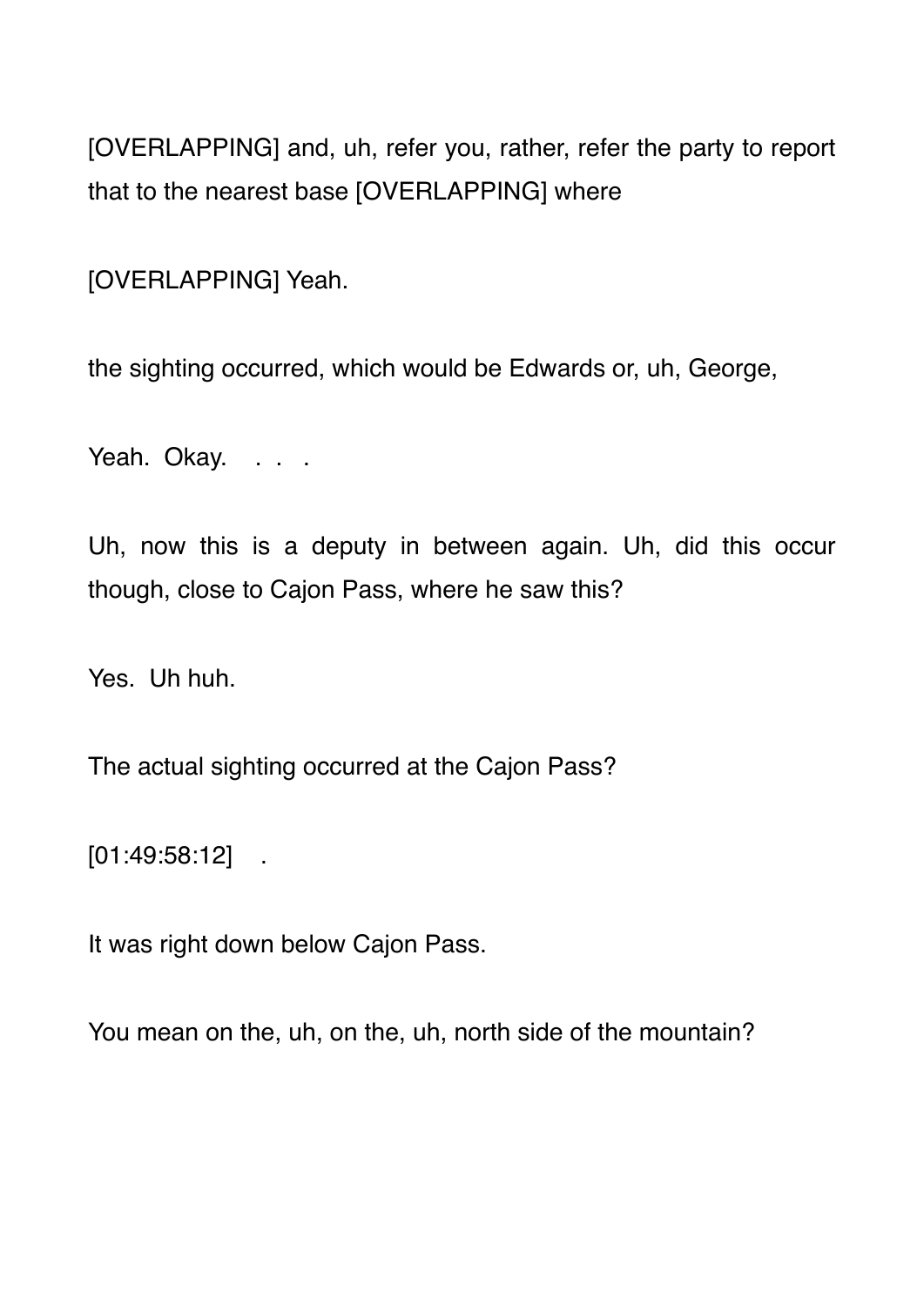Yes.cThis is on the north side of the mountain.cl'll, I'll be glad to pass it up to Edwards.cI, I was just [OVERLAPPING] kind of [WORD?]--

[OVERLAPPING] I, I could give you the name of the, uh, YOOFO officer at Edwards.cI have it on my report here.cLet's see, uh, it's Captain, uh-- Wait'll I find the damn thing. Uh, what's that, uh, captain's name at Edwards?

Now, that's okay. Uh, uh, uh--

Bilent.

[OVERLAPPING] He, he'd want it there a--at, uh, the WD or SD loosition for your report or not?

[OVERLAPPING]

[WORD?]--

[OVERLAPPING] Uh, no. I won't need it here. Uh, but, uh, Captain Bilent at Edwards, uh, Base Ops.

Uh huh. Yeah. Okay. Well, I'll give it to him.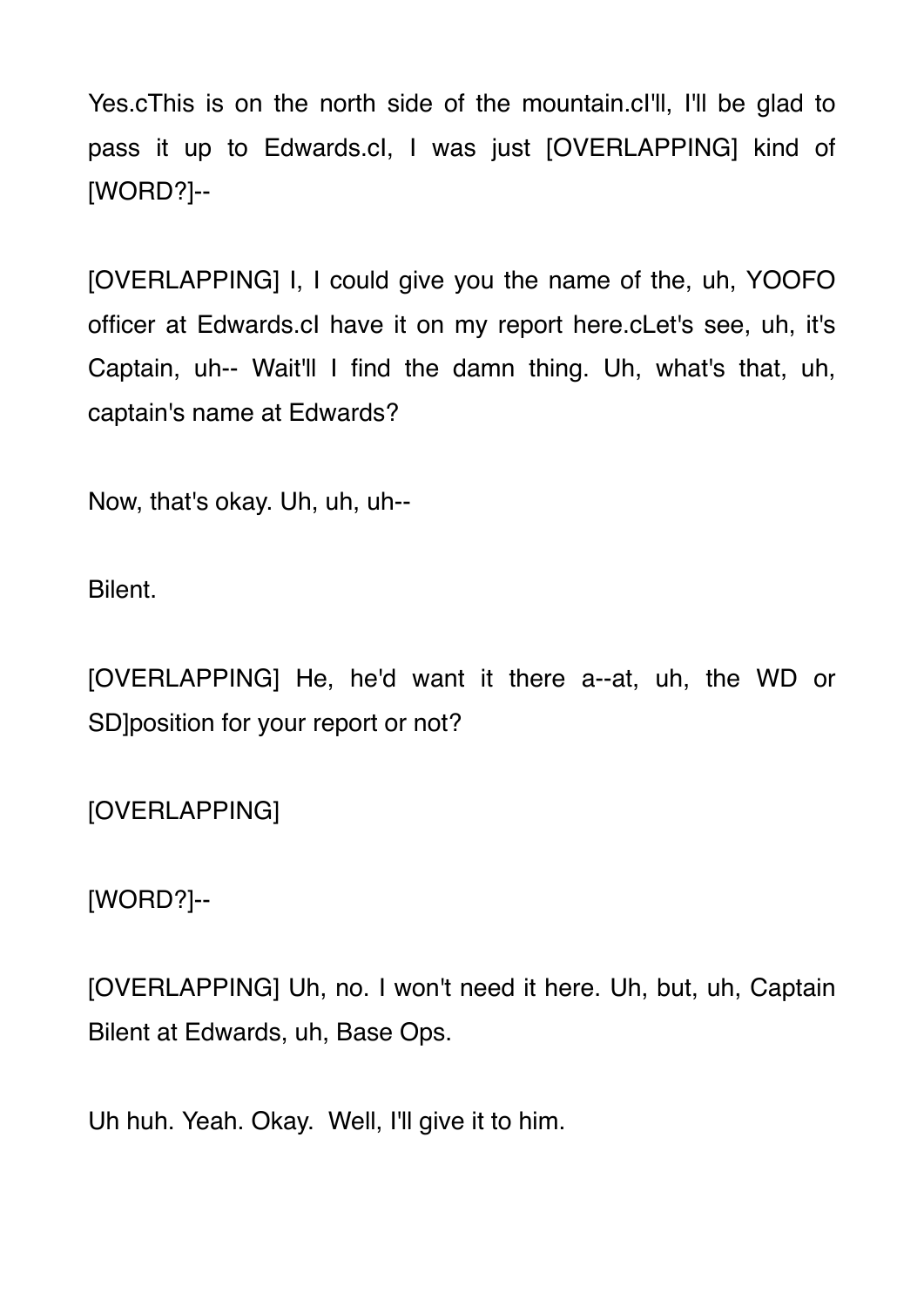[OVERLAPPING] He'd, he'd be, uh, collecting all of this data.

[OVERLAPPING] Yeah. Okay. [WORD?]--

[OVERLAPPING] And I think it's a real interesting thing. I think he prob'ly would want to have it.

SIGHTINGS/ SEGMENT AF-1471 38

Y-- Yeah. I'll pass it on to him.

All right. Fine. Thank you.

You bet. [UNINTELLIGIBLE]. ...

[01:51:00:12]

Okay, uh, watch supervisor?

Yeah.

Okay. Thank you very--

At, uh, Edwards.